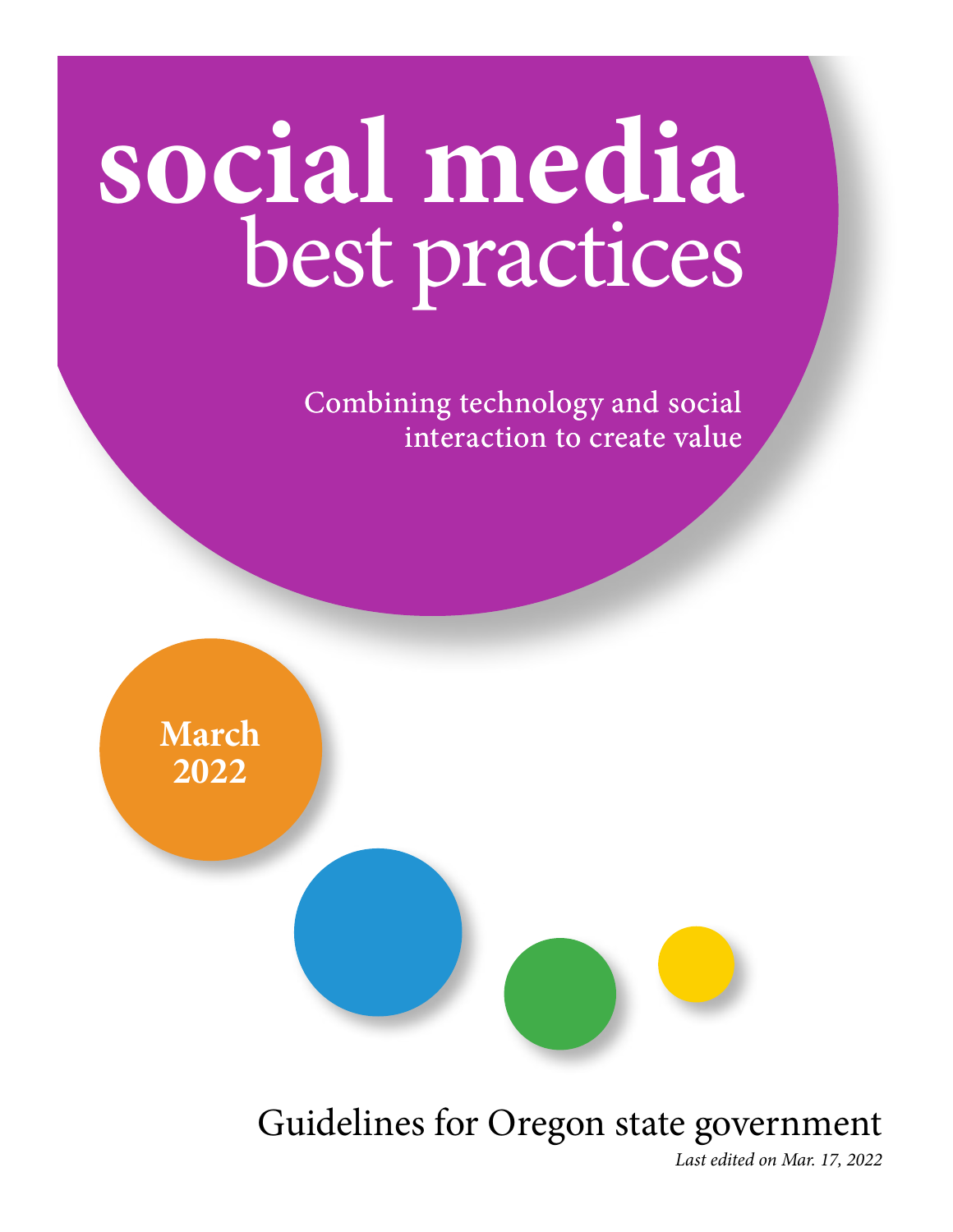### The Small Print

This Social Media Best Practices document was written in collaboration and at the request of the E-Governance board for the state of Oregon. Find out more about the E-Governance board: https://www.oregon.gov/das/OSCIO/Pages/E-Governance.aspx

These resources are not intended to provide legal advice. Legal advice for your particular needs should be obtained from a licensed attorney or from the Department of Justice: <https://www.doj.state.or.us/>

Throughout this document, "state agencies" refers to agencies, boards and commissions.

#### **Links:**

- Links provided in this document direct to various organizations and were acccurate in 2022, but may break over time.
- If you have trouble clicking on a link, copy the URL and paste it into your browser.

E-Governance board members will review as needed.

If you would like to submit content updates to this document, please email your submissions to the E-Governance board for their review:

https://www.oregon.gov/das/OSCIO/Pages/E-Governance.aspx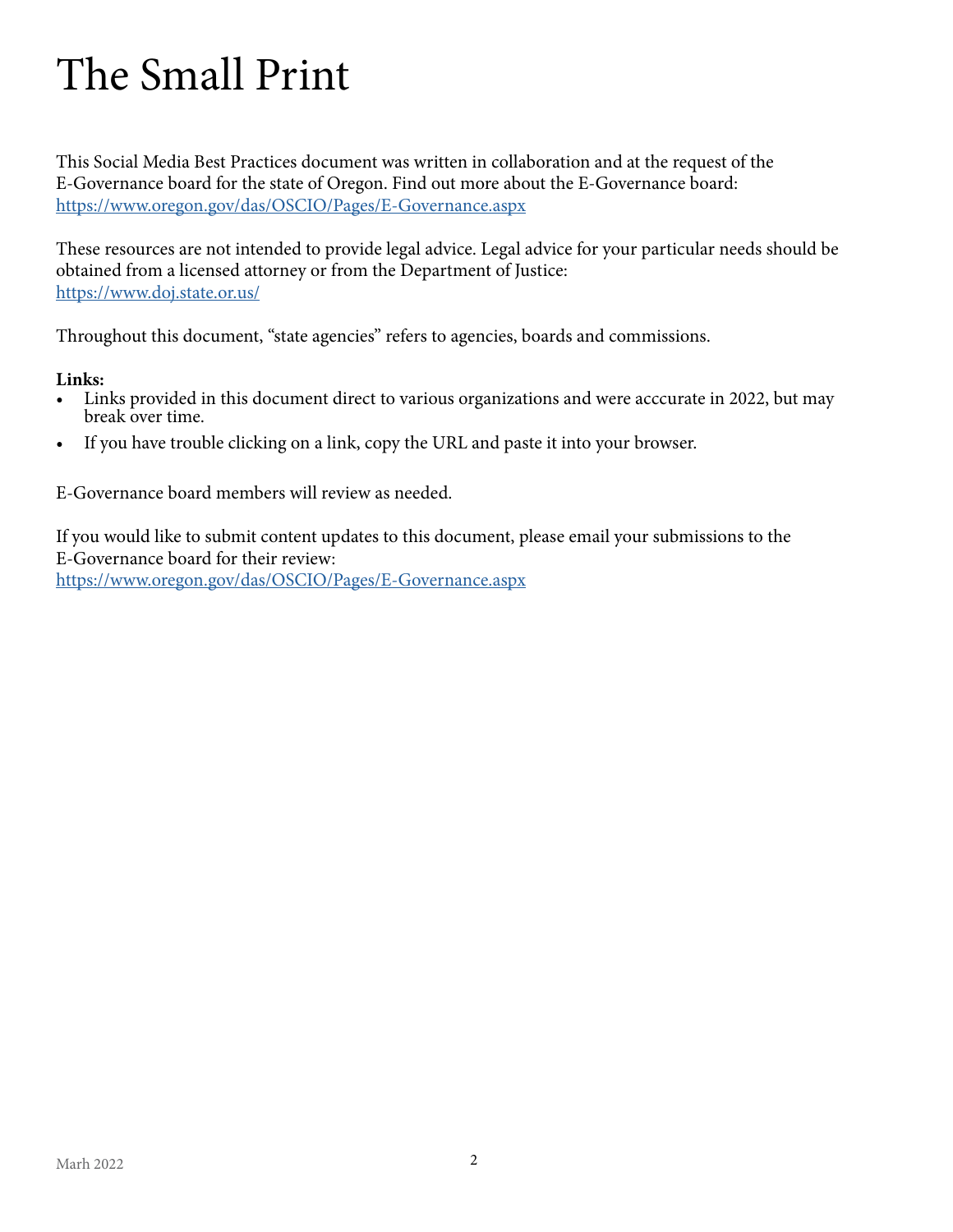### **Table of Contents**

| Language Translation or Interpretation Requests Multiple Oregon State Agencies Received in 2020 20 |  |
|----------------------------------------------------------------------------------------------------|--|
|                                                                                                    |  |
|                                                                                                    |  |
|                                                                                                    |  |
|                                                                                                    |  |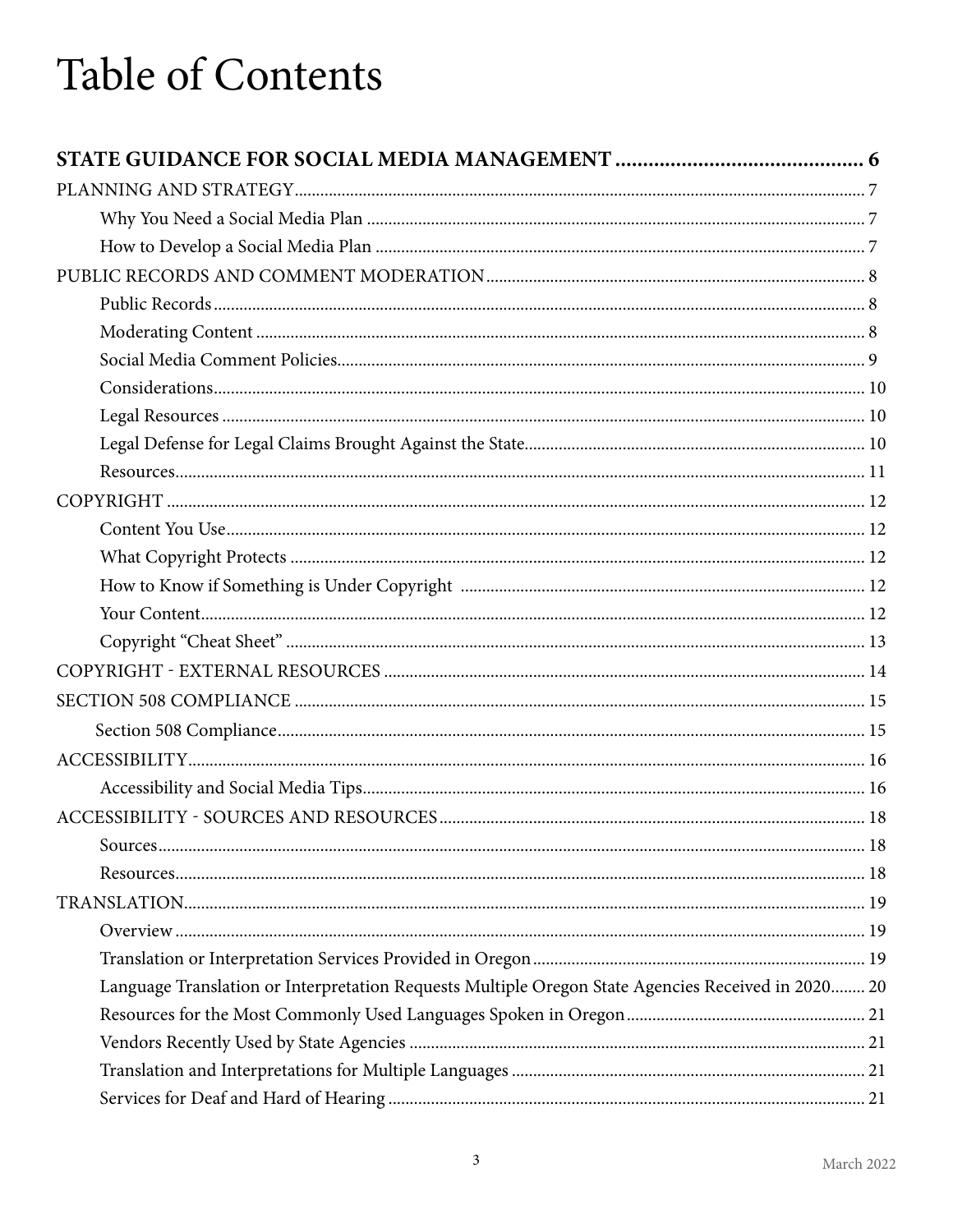| HOW TO WRITE A SOCIAL MEDIA BEST PRACTICES INTERNAL POLICY  34 |  |
|----------------------------------------------------------------|--|
|                                                                |  |
|                                                                |  |
|                                                                |  |
|                                                                |  |
|                                                                |  |
|                                                                |  |
|                                                                |  |
|                                                                |  |
|                                                                |  |
|                                                                |  |
|                                                                |  |
|                                                                |  |
|                                                                |  |
|                                                                |  |
|                                                                |  |
|                                                                |  |
|                                                                |  |
|                                                                |  |
| $Instagram\  \,  \,  \,  \,  \,  \, 41$                        |  |
|                                                                |  |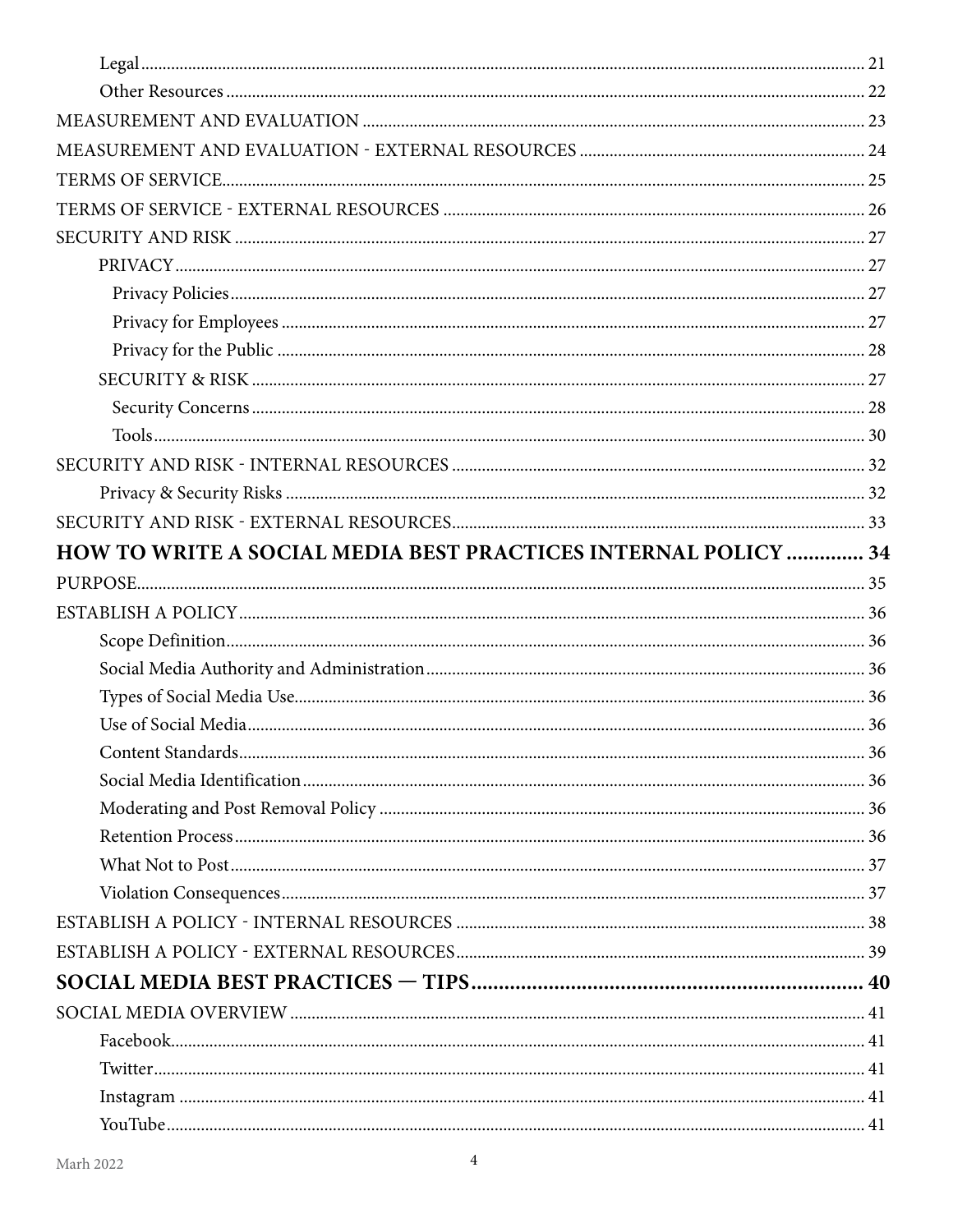| 52<br>Resources. |  |
|------------------|--|
|                  |  |
|                  |  |
|                  |  |
|                  |  |
|                  |  |
|                  |  |
|                  |  |
|                  |  |
|                  |  |
|                  |  |
|                  |  |
|                  |  |
|                  |  |
|                  |  |
|                  |  |
|                  |  |
|                  |  |
|                  |  |
|                  |  |
|                  |  |
|                  |  |
|                  |  |
|                  |  |
|                  |  |
|                  |  |
|                  |  |
|                  |  |
|                  |  |

The Oregon Department of Administrative Services (DAS) and the state E-Governance Board endorse this best practices guidance document and encourage its use by all Oregon state government employees working in social media.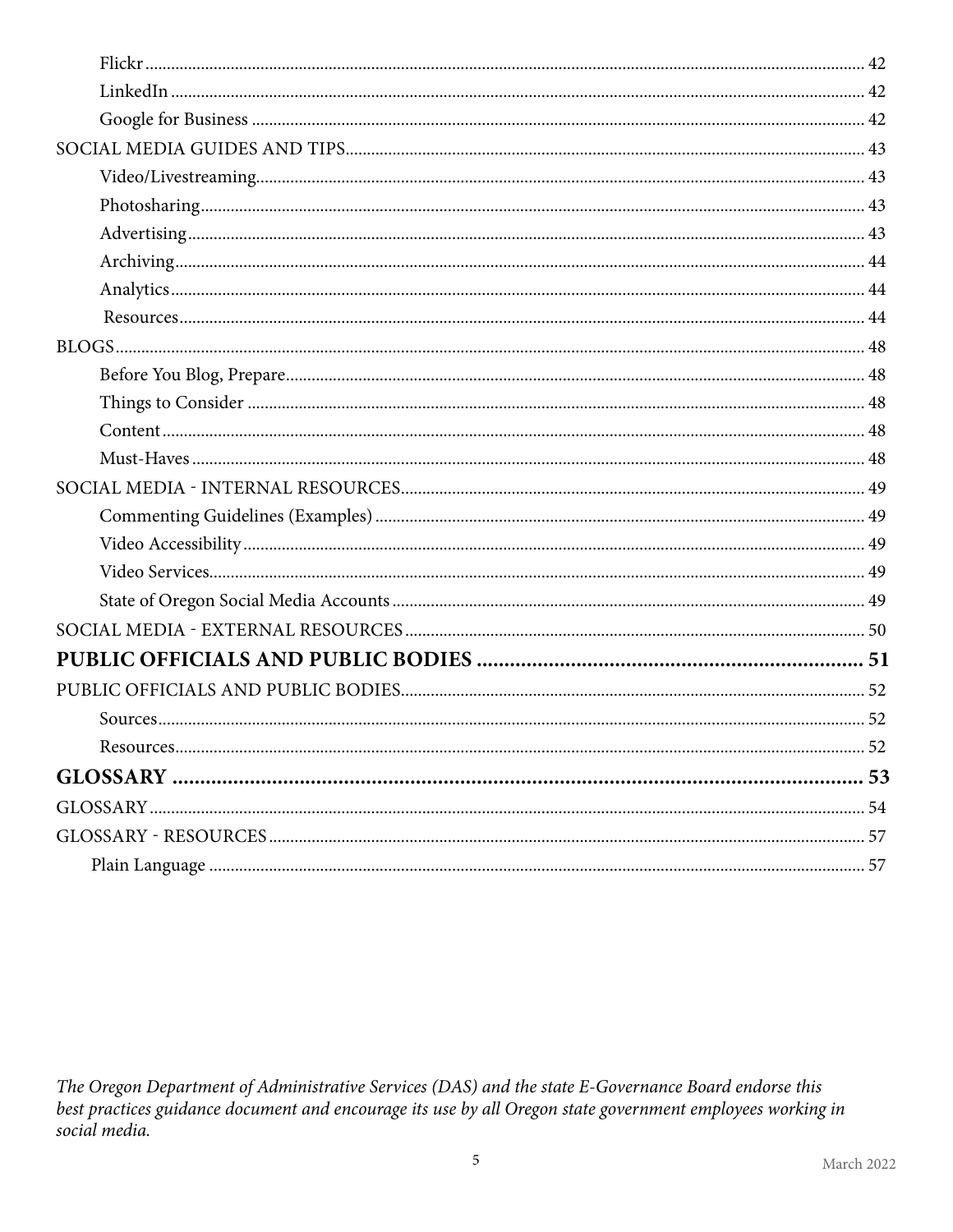## <span id="page-5-0"></span>STATE GUIDANCE FOR SOCIAL MEDIA MANAGEMENT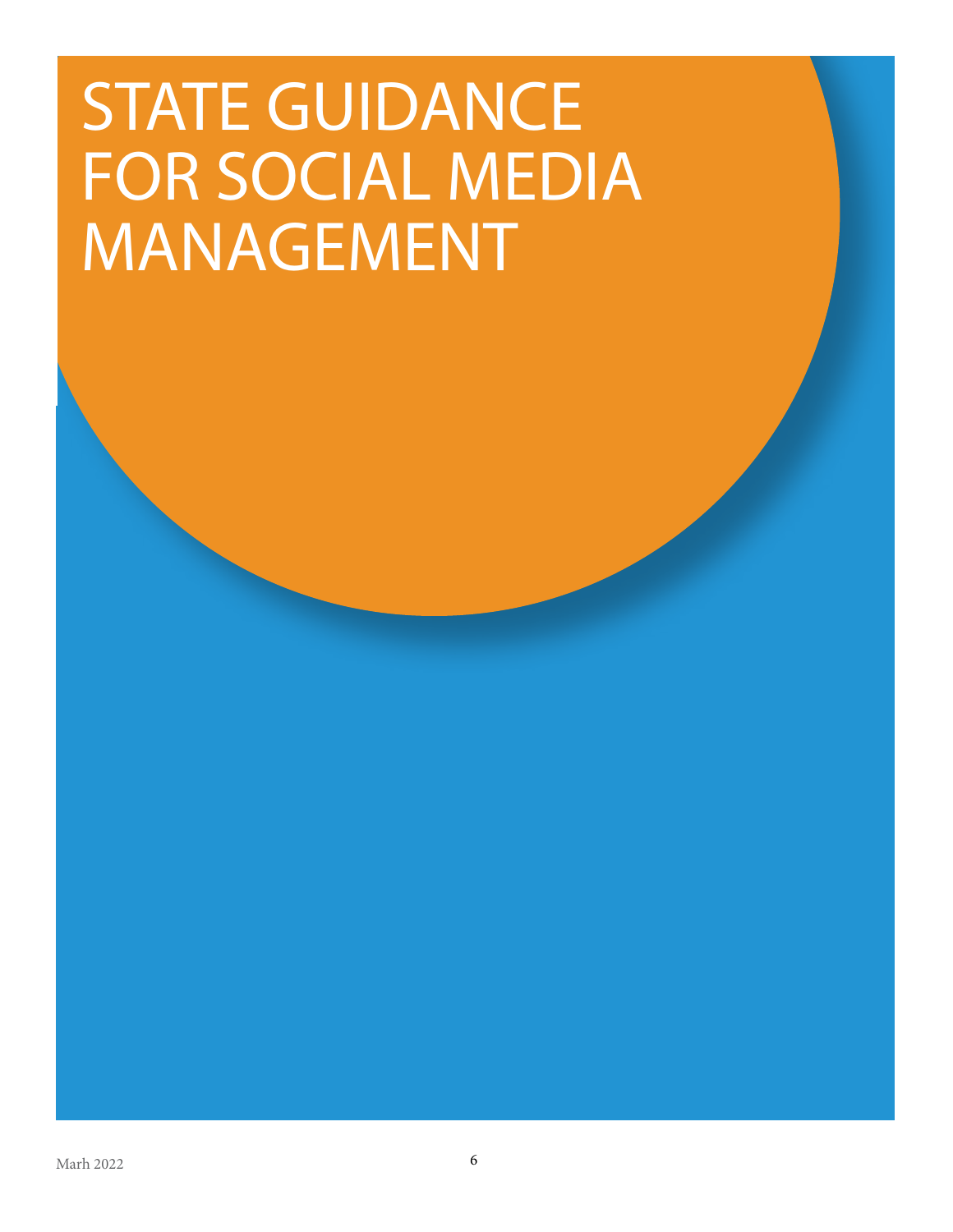### <span id="page-6-1"></span><span id="page-6-0"></span>PLANNING AND STRATEGY

A social media plan is different than a policy. A social media plan defines the strategy of how your agency will use social media to achieve its communications goals. Your social media plan should state how and why you plan to use social media; include measurable goals that align with your organization's mission; and be a how-to document.

#### Why You Need a Social Media Plan

- Tie social media into the broader organizational mission
- Outline roles and responsibilities
- Establish best practices
- Identify the type of content you'll share and why
- Maintain consistency across social networks
- Establish key performance indicators and goals that show your return on investment
- Professionalize your agency's use of social media

#### How to Develop a Social Media Plan

Get executive agreement and support from agency leadership before creating a social media plan. Audit and analyze what you're doing now. Get your stakeholders together and discuss what is and isn't working. Determine the key plan elements, set your initial goals, and define how to measure success. Draft your plan and be prepared to change and refine it.

The core components of your social media plan could include the following:

- Goals broad outcomes
- Objectives measurable steps to reaching goals
- Audience definition of who you are trying to reach
- Operational strategy who will be responsible for generating content, posting content, and monitoring social media; how the account access will be managed; security, record retention and appropriate guidelines

• Content strategy - post frequencies; type of posts you'll share; primary content sources; and voice, tone and style

Your agency's content strategy will likely include a combination of sharing, promoting, and conversing on a social media platform.

- Sharing peer content, useful tips, news articles and multimedia
- Promoting your content, meetings, services and events
- Conversing with the public, responding to questions, and sharing real stories

Always use [plain language](#page-53-1). Write so that your audience can understand the message the first time they read it. Review your posts for spelling and grammar.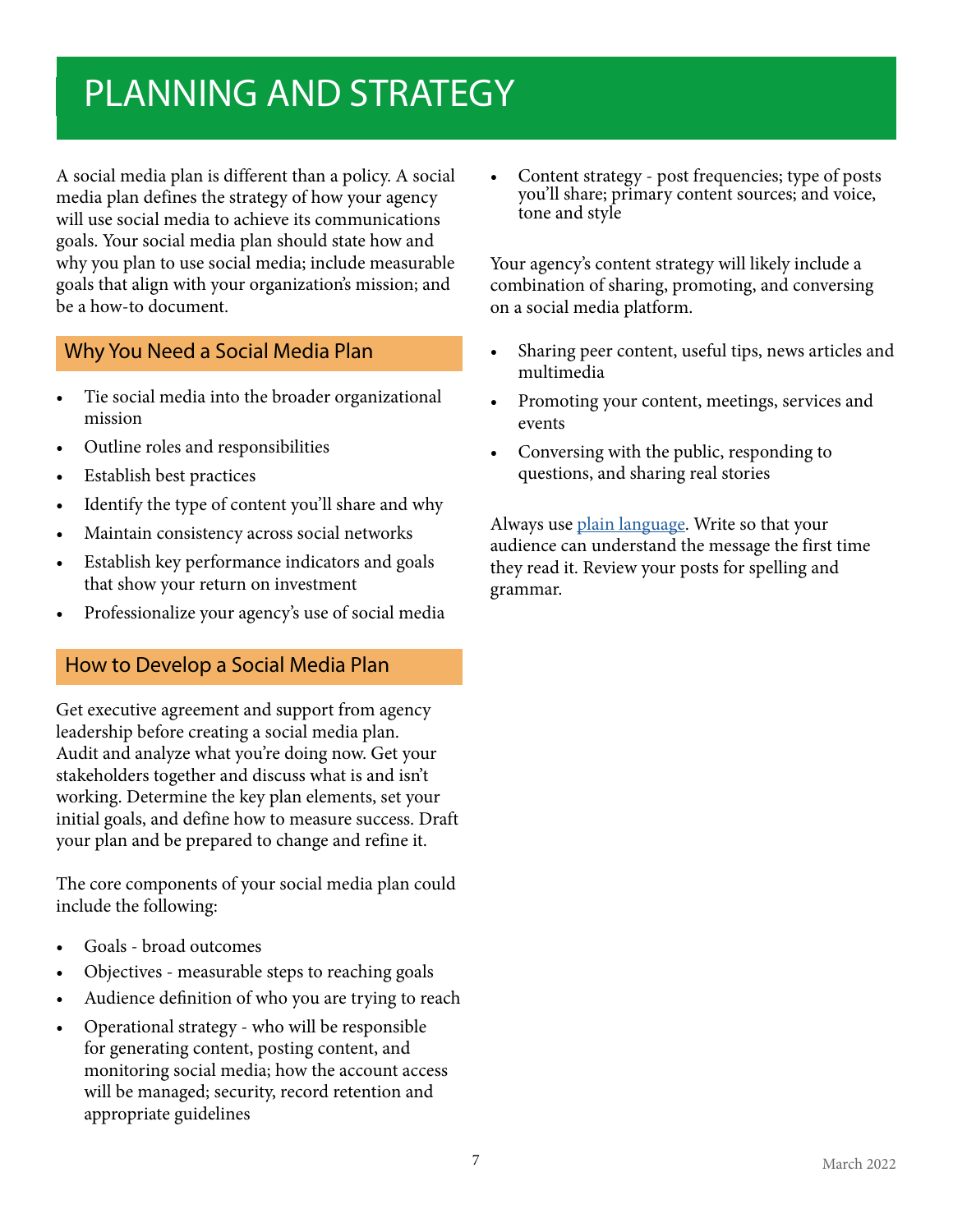### <span id="page-7-2"></span><span id="page-7-0"></span>PUBLIC RECORDS AND COMMENT MODERATION

<span id="page-7-1"></span> Like other forms of communication, social media posts can be considered [public records](#page-53-1), and therefore subject to [public record retention](#page-53-1) and inspection rules. Agencies that use social media should be prepared to retain content and to decide how to moderate comments that appear on their accounts.

#### Public Records

The Oregon Secretary of State offers guidance on social media and public records: [http://records.sos.state.or.us/ORSOSWebDrawer/](http://records.sos.state.or.us/ORSOSWebDrawer/Recordpdf/6921743) [Recordpdf/6921743](http://records.sos.state.or.us/ORSOSWebDrawer/Recordpdf/6921743)

Government agencies are required to archive public records and retain them for a specified timeframe. The timeframe usually depends on the type of record (a contract, equipment maintenance log, travel expense report, etc.), but in the case of social media, things are not as cut and dry.

There is no category for "social media posts" so the archive requirement depends on the function and content of the post and not every post is considered to be a public record.

Social media platforms have their own terms of service and offer no guarantee that one will be able to retain control of or capture all that has been posted.

Methods for retention include capturing screenshots or using third-party software such as Archive Social or Smarsh. [See page 44](#page-43-1)

Secretary of State provides retention schedules:

- Records retention schedules (general schedules and state agency schedules) are available online: [https://sos.oregon.gov/archives/Pages/records\\_](https://sos.oregon.gov/archives/Pages/records_retention_schedule.aspx) [retention\\_schedule.aspx.](https://sos.oregon.gov/archives/Pages/records_retention_schedule.aspx)
- Email questions to: [ArchivesRecordMgmt.sos@sos.oregon.gov](mailto:ArchivesRecordMgmt.sos%40oregon.gov?subject=)

#### Moderating Content

There are differences in how courts aply free speech priciples to government social media accounts. The guidance in this section was reviewed by the Oregon Department of Justice and is critical to creating a comment policy. Future court decisions may change this guidance.

Agencies, boards and commissions in state government rely on their official social media accounts to support a range of business functions that include educating the public about their mission, providing information on services, and receiving feedback or answering inquiries from the public. Establishing and following a social media comment policy will reduce some of the legal risks and help maintain the forum as a safe place for discussion and education. Comment policies that restrict content must be reasonable and cannot discriminate based on viewpoint.

It is imperative that agencies, boards and commissions adhere to their comment policy consistently and maintain an archive demonstrating how the policy has been enforced. This will maintain the space as a limited public forum. If the agency does not follow their comment policy consistently and allows comments to violate the policy, there is a risk that the forum would be regarded as a designated public [forum](#page-53-1) with greater protections for free speech by members of the public.

#### **Limited Public Forum**

Social media channels maintained by agencies, boards and commissions are regarded by the State of Oregon as a *limited public forum*.

- Opened by the government for expressive activity, but only for a limited purpose, specific groups or certain subjects.
- An example would be a city council meeting.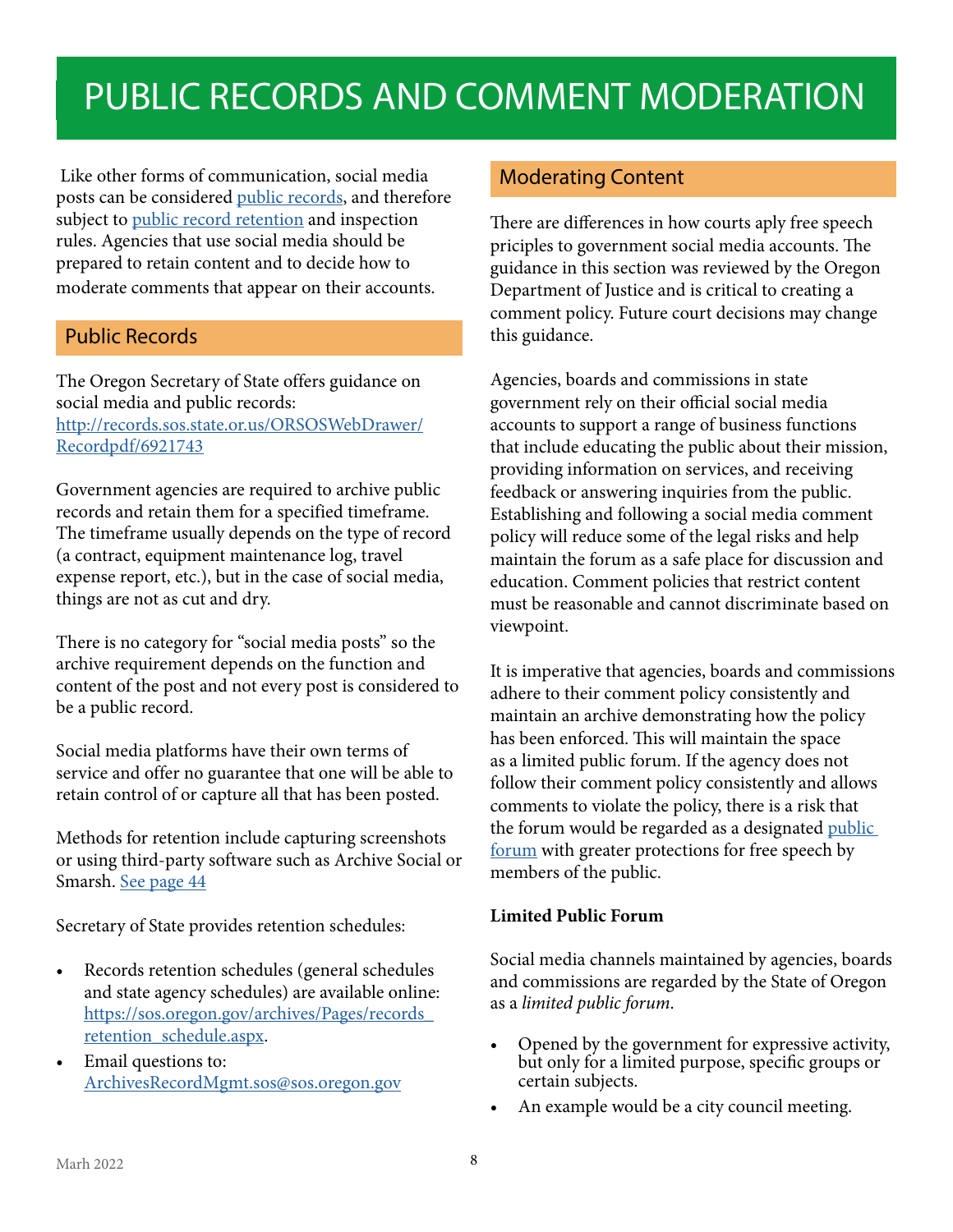- <span id="page-8-0"></span>• Speech can be regulated ONLY with time, place and manner restrictions.
- A limited public forum is a sub-category of the designated public forum, where the government opens a nonpublic forum but reserves access to it for only certain groups or categories of speech.

#### <span id="page-8-3"></span>Social Media Comment Policies

Agencies, boards and commissions should tailor their social media comment policies to reflect their business goals. Comment policies should incorporate and post the following baseline guidance to each social media platform.

**• Clearly state whether communication will be moderated and use the disclaimer below:**

*Posting of communication made through this account will not constitute legal or official notice to [agency, board or commission], the state, or any official or employee of the [agency, board or commission] or the state for any purpose. [agency, board or commission] does not guarantee that the information contained in public comments is correct. [agency, board or commission] is not responsible for any damage or loss resulting from reliance on this information. We welcome comments and participation in public commentary is at your own risk. You are fully responsible for your comments. This comment policy may be updated at any time to ensure that its continued application is consistent with relevant law and maintaining this forum as a safe place for discussion and education.*

#### **• To reduce risks associated with removing content, clearly state the guidelines for moderation. Use the language below:**

*When engaging with the [agency, board or commission] on social media, you are subject to the Terms of Service (TOS) of the host site. We encourage you to review the host site's TOS prior to engaging on social media accounts maintained by the state. If you decide to post content, please keep in mind that state social media accounts are used to engage with all members of the public. The state*  *moderates discussion on social media to ensure that its forums are a safe place for discussion and education for everyone. [agency, board or commission] does not discriminate against any views, but we reserve the right to remove or* [hide](#page-53-1) *any of the following:*

- <span id="page-8-1"></span>○ *Comments that discriminate against a group of persons distinguished by race, color, religion, sex, sexual orientation, national origin, marital status, veteran status, disability, age, or any other class protected by law.*
- *Comments that defame which are false statements that are assertion of fact that cause damage to the reputation of another. This does not include opinions.*
- *Comments that threaten (a stated intent to inflict harm or loss on another) any person or organization.*
- *Comments that are off-topic from the post or from the identified purpose of the forum.*
- *Comments that suggest or promote illegal activity (such as attempting to commit a crime, committing a crime, or encouraging others to commit a crime).*
- *Comments that promote or oppose any person campaigning for election to a political office or that promote or oppose any ballot measure.*
- *Comments or posts that violate a legal ownership interest of any other party (i.e.*  [copyright](#page-53-1) *or trademark* [infringement](#page-53-1)*).*
- <span id="page-8-2"></span>○ *Solicitations, advertisements, or endorsements of any financial, business, or commercial entity.*
- *Comments that disclose information which the [agency, board or commission] is required to keep confidential by law or administrative rule or that may compromise the safety or security of the state, including state employees.*
- *Content that includes sensitive personal identifying information, including, but not limited to social security numbers, financial account numbers, or driver license numbers.*
- *Spam (advertisements, content that links to external sites, or images).*
- *Links to malware.*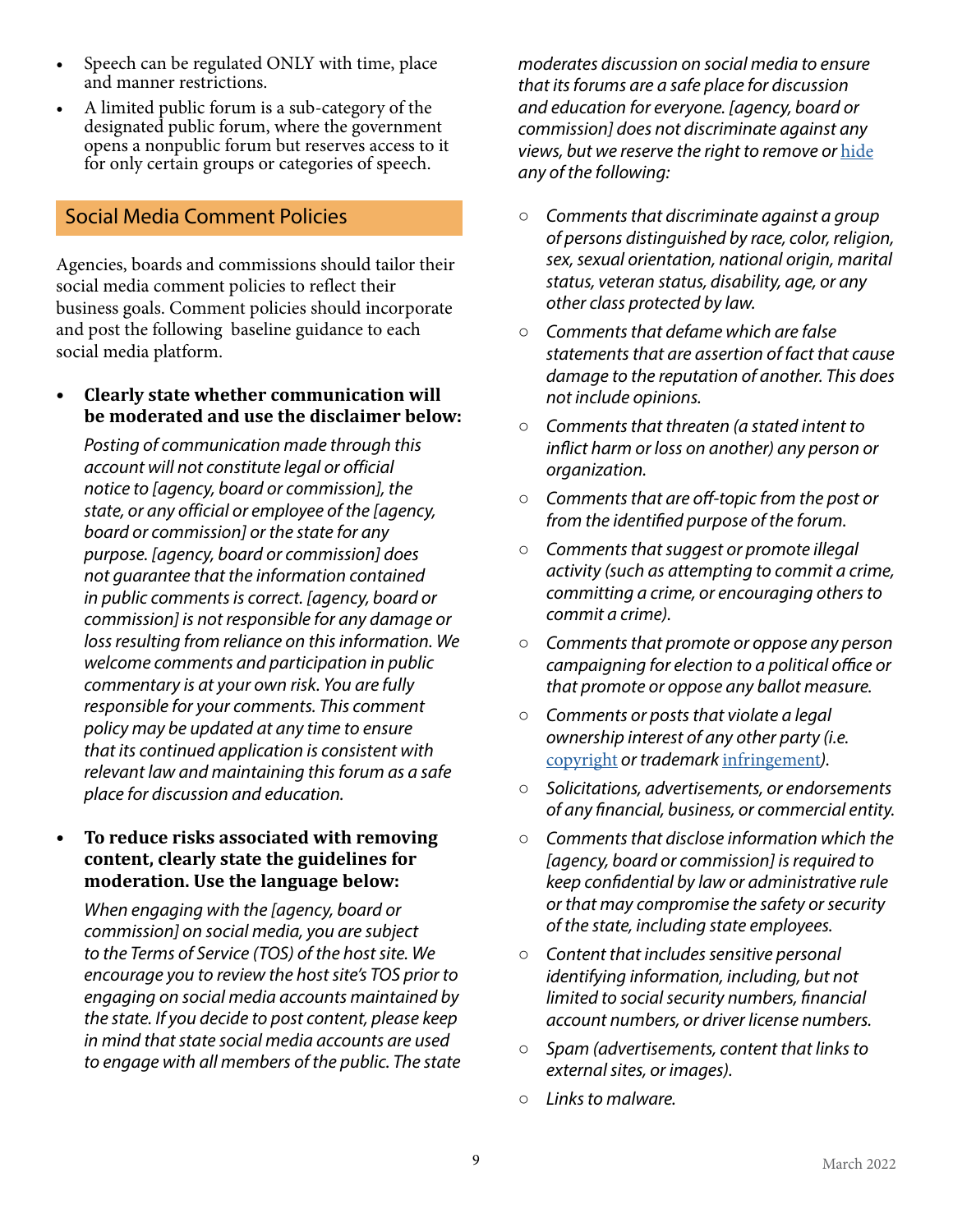#### <span id="page-9-3"></span><span id="page-9-0"></span>**Considerations**

The following are a few considerations for monitoring and addressing content that may violate your comment policy.

Social media platforms have rules and standards to allow people to participate freely and safely. As a result, there are also methods available to you for [reporting](#page-53-1) violations (i.e., spam, illegal content) to each platform, which gives them the responsibility of enforcement. Use available options to allow social media platforms to moderate content for you. On Facebook, set your profanity filter to "strong" and the platform will hide comments with profanity. Applying a platform's filters or using its reporting process, however, does not take the place of having a comment policy. Without a published comment policy, your agency will be limited in its ability to moderate content.

The social media account maintained by the agency serves the public as a forum for the exchange of information. Communicating differing viewpoints is encouraged with the limitation that users are advised through the comment policy what content is not permitted. Some agencies find it helpful to state in their comment policy:

*Communication that compliments, criticizes, or discusses the decisions, actions, and policies of the subject agency is permissible.*

Be judicious, careful, and consistent when removing comments that are listed on [page 9.](#page-8-1) Maintain a complete record of posts or comments that are removed or hidden from the social media account. This is a necessary risk mitigation practice and required under public records law.

#### Read more about public records law here: [https://oregon.public.law/statutes/ors\\_192.314](https://oregon.public.law/statutes/ors_192.314)

You must have a record of comments and their context in order to make the case that they violated the moderation policy and were appropriately removed. There are paid applications available that automatically archive and log social media account activity. [See page 44.](#page-43-1)

<span id="page-9-2"></span>Moderation that includes removing or hiding a particular comment is distinguished from [blocking](#page-53-1) a user. We strongly caution against blocking users because it has the potential to exclude that individual from engaging in future activity in the forum that may be protected speech. As an intermediate step, consider whether removing the inappropriate comment and providing a response reminding the person to be respectful of the comment policy resolves the matter. Where the situation involves multiple posts in violation of the comment policy, despite taking corrective steps and responding to the individual, instead of blocking the user, we recommend that you contact your agency's general counsel.

#### Legal Resources

<span id="page-9-1"></span>The general counsel in the Office of the Attorney General provides services to state agencies, boards and commissions for a fee: [https://www.doj.state.or.us/oregon-department-of](https://www.doj.state.or.us/oregon-department-of-justice/divisions/general-counsel/)[justice/divisions/general-counsel/](https://www.doj.state.or.us/oregon-department-of-justice/divisions/general-counsel/)

We recommend your agency seek legal advice where your business needs require a tailored approach to moderation. Work with your appropriate agency contact to connect with your general counsel.

#### Legal Defense for Legal Claims Brought Against the State

As a general practice, when a lawsuit is filed naming a state agency, the state will pay and defend claims against the agency and its employees for torts (breach of legal duty that is imposed by law that causes individual harm) which allegedly have been committed while the employee was acting within the scope of their employment or official duties. If an employee is individually named in a lawsuit, the Trial Division of the Department of Justice typically conducts a coverage assessment to determine whether the employee was acting within the course and scope of employment.

Read more about liability and legal defense in Risk Policy 125-7-202: [https://www.oregon.gov/das/Risk/Documents/](https://www.oregon.gov/das/Risk/Documents/SelfInsPolEmpLiab.pdf) [SelfInsPolEmpLiab.pdf](https://www.oregon.gov/das/Risk/Documents/SelfInsPolEmpLiab.pdf)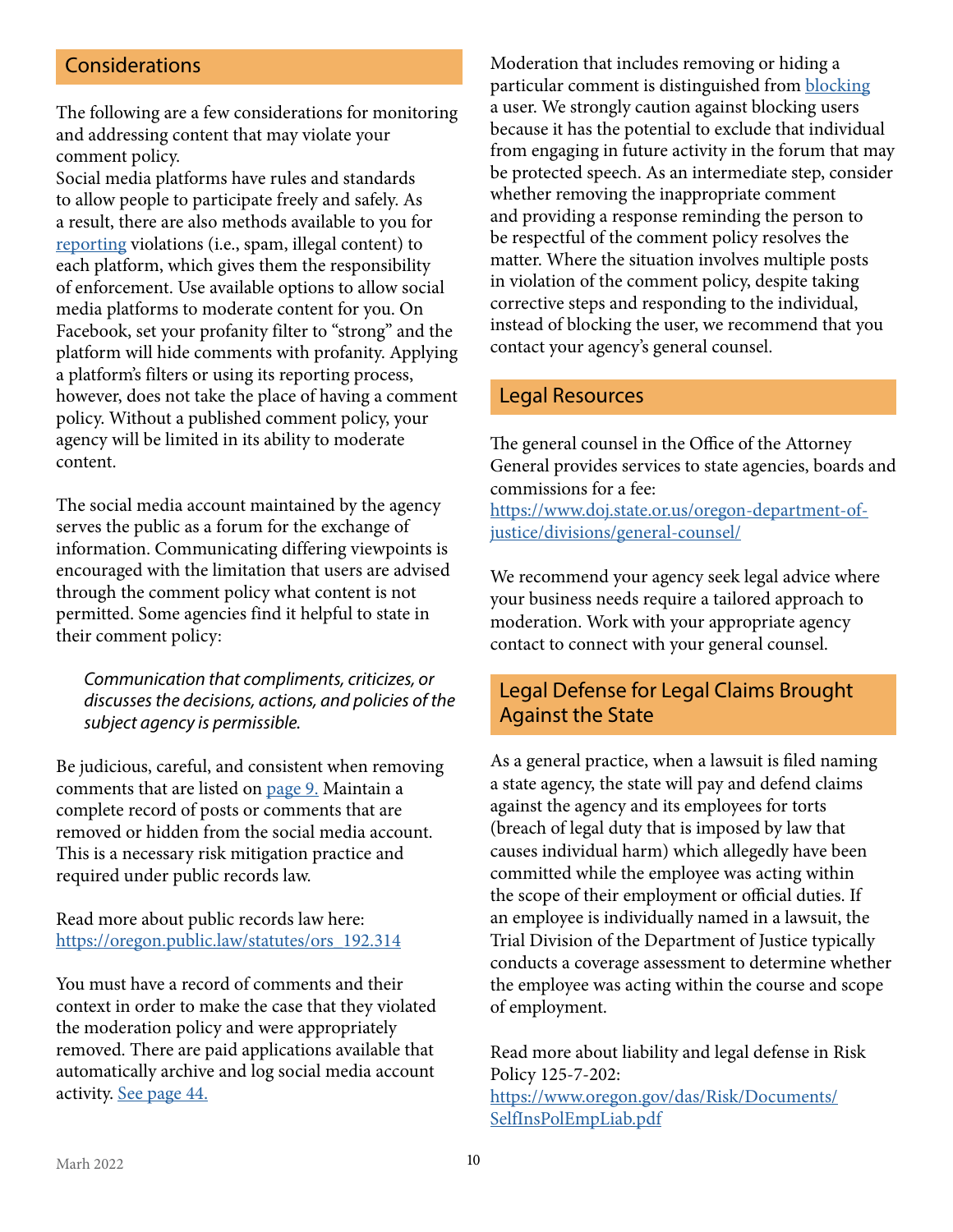#### <span id="page-10-0"></span>**Resources**

- How do I deal with spam on Facebook? <https://www.facebook.com/help/217854714899185>
- Responding to Comments and Questions on Social Media: A Flowchart (See below.)

*The Department of Justice approves the content on*  [pages 8-10](#page-7-1) *covering social media moderation as consistent with the legal advice provided on this subject and current as of August 5, 2021.*



Responding to Comments and Questions on Social Media: A Flowchart

*Click on the image above to see a larger version.*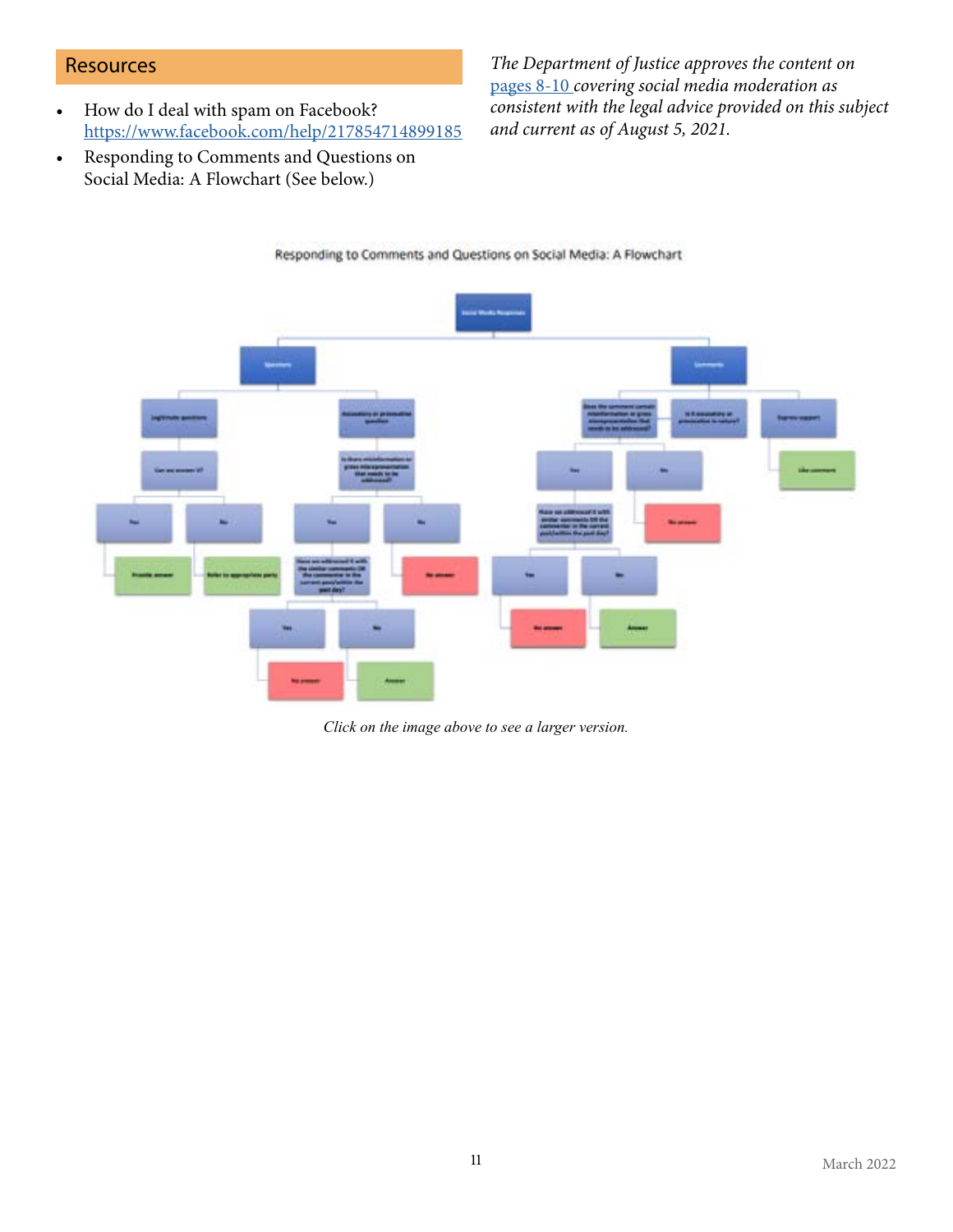### <span id="page-11-1"></span><span id="page-11-0"></span>**COPYRIGHT**

#### Content You Use

There is a pervasive belief that when a piece of content is posted online, it becomes free for anyone to use in their own work. Even when you give credit to someone else's content, you could still be contacted about copyright infringement.

#### What Copyright Protects

Copyright, a form of intellectual property law, protects original works of authorship including literary, dramatic, musical, and artistic works. This includes images, videos, publications, movies, poetry, novels, music, computer software, and architecture. Copyright does not protect facts, ideas, systems, or methods of operation, although it may protect the way these things are expressed.

#### How to Know if Something is Under Copyright

Many different forms of online content that would be useful or illustrative for a social media post are protected in some way by copyright law. When reviewing posts before going live, be sure that the content being used is [public domain](#page-53-1) or under a [Creative Commons\\* \(CC\) license](#page-53-1). If not, you can get permission from the copyright holder. One resource for determining public domain is the online catalog run by the U.S. Office of Copyright and Library of Congress at:

#### <https://cocatalog.loc.gov>

If you are unable to locate the status of the copyright or Creative Commons license, it's best to find an alternative piece of content. There are several sites that offer public domain or CC licensed content. [See page](#page-53-1)  [54.](#page-53-1)

Creative Commons: <https://creativecommons.org/licenses/>

#### Your Content

Always read the terms of service to know if the platform you are using will retain some rights to use your original content. One example is Facebook's terms of service: <https://www.facebook.com/legal/terms>

As of September 2019, Facebook's terms of service allows any of their other products, like Instagram, to use your content without notifying or compensating you. The agreements you make with each platform to use their service will vary and it is important to be aware of that before creating an account or posting content.

More information about copyright is available in the Glossary. [See page 54.](#page-53-1)

More resources are available. <u>See page 26.</u>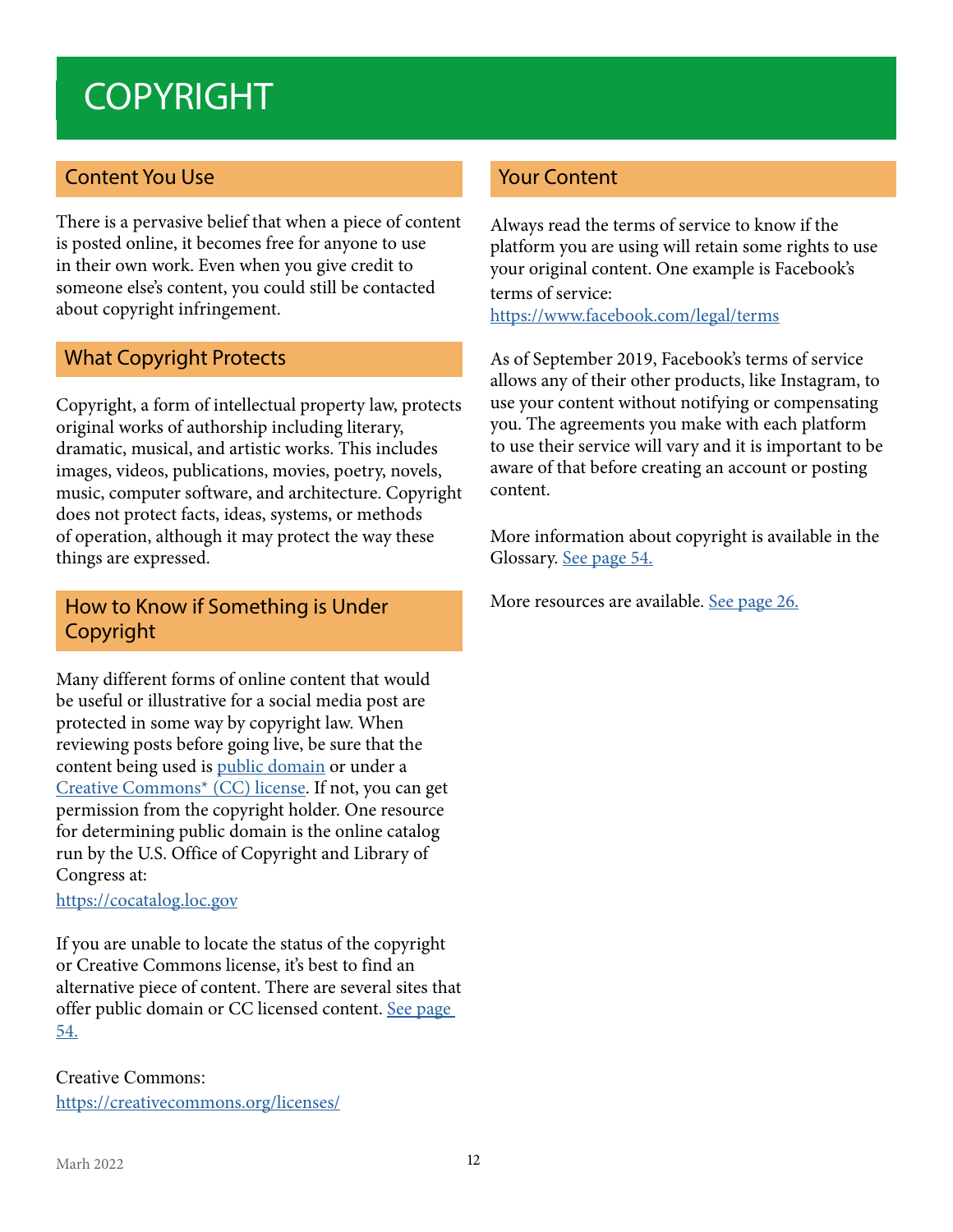### **COPYRIGHT CHEAT SHEET**

Remove this page and share with others.

Assume that all content is under copyright protection.

Giving attribution is only sufficient if agreed upon or stated by the creator.

Become familiar with copyright laws and common terminology that apply to visuals, audio, video or written content.

Seek out content that has clear licensing information, for example, a Creative Commons license. If you can't find the copyright or license information, it's best to not use it.

<https://creativecommons.org/licenses/>

Use advanced search functions on sites like Flickr and Google Images to limit your results by usage rights. Once you find an item, be sure to review the license or usage rights or consider using Unsplash for free photo downloads, no permission needed.

If you're unsure of usage rights, contact the copyright holder to ask for permission. Keep the record of communication.

Do not use content just because you have seen others use it. They may be violating copyright.

Unless specifically stated, making alterations to original work does not change the copyright status.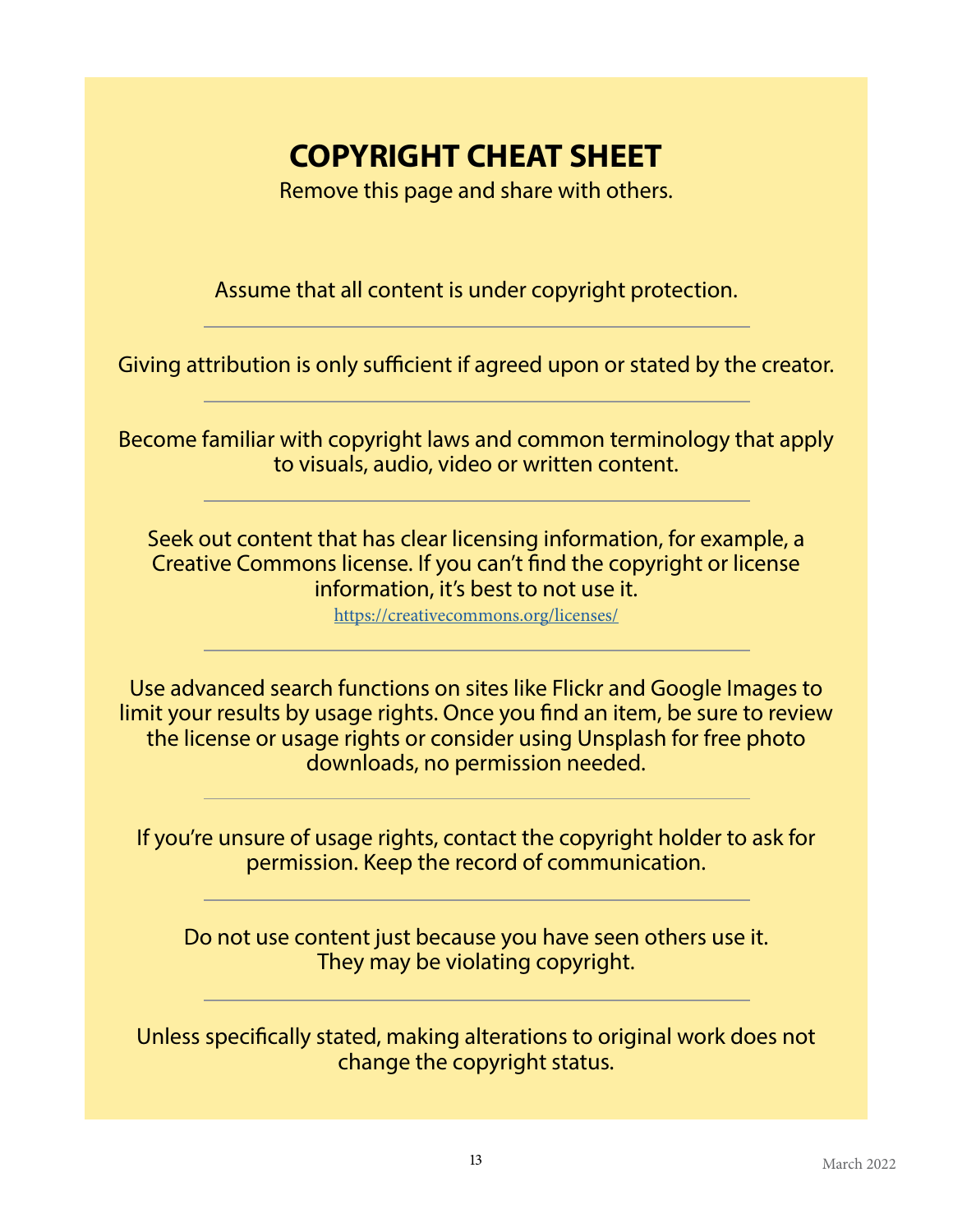### <span id="page-13-1"></span><span id="page-13-0"></span>COPYRIGHT - EXTERNAL RESOURCES

Center for Media & Storage <https://cmsimpact.org/>

Health and Human Services (federal) - Social Media Policies [https://www.hhs.gov/web/social-media/policies/index.](https://www.hhs.gov/web/social-media/policies/index.html) [html](https://www.hhs.gov/web/social-media/policies/index.html)

Digital Gov - Video Copyright: How to avoid getting sued <https://digital.gov/2013/05/04/video-copyright/>

U.S. Copyright Office - More Information on [Fair Use:](#page-53-1) <https://www.copyright.gov/fair-use/more-info.html>

The Copyright Society of the USA - Copyright Basics https://www.csusa.org/page/Basics

Fair Use Week - Fair Use Fundamentals [https://www.fairuseweek.org/wp-content/](https://www.fairuseweek.org/wp-content/uploads/2020/02/ARL-FUW-Infographic-r5.pdf) [uploads/2020/02/ARL-FUW-Infographic-r5.pdf](https://www.fairuseweek.org/wp-content/uploads/2020/02/ARL-FUW-Infographic-r5.pdf)

Fair Use Evaluator [http://librarycopyright.net/resources/fairuse/index.](http://librarycopyright.net/resources/fairuse/index.php) [php](http://librarycopyright.net/resources/fairuse/index.php)

Copyright Law <https://www.copyright.gov/title17/>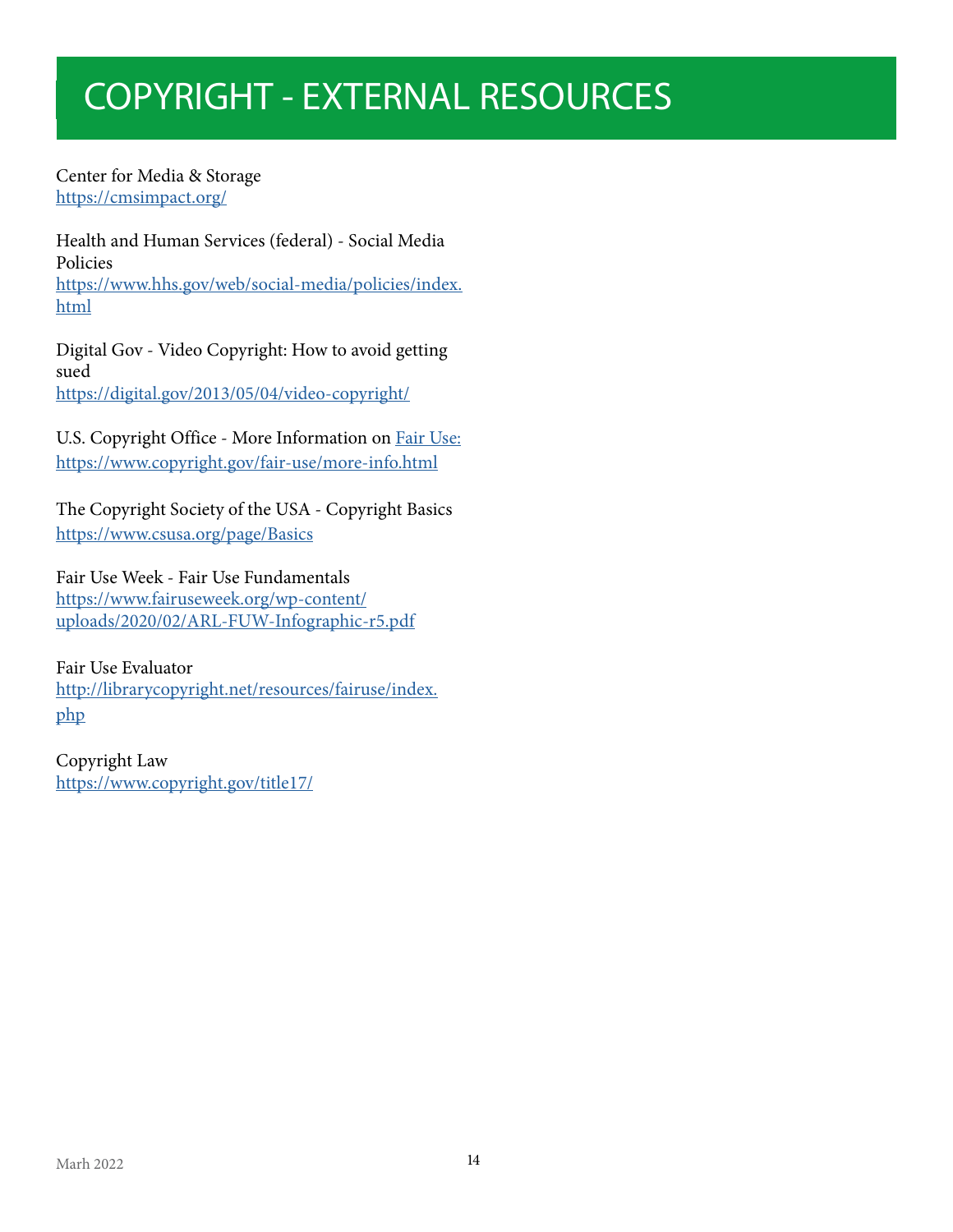### <span id="page-14-0"></span>SECTION 508 COMPLIANCE

#### Section 508 Compliance

Blogs or other websites created by state agencies outside of the Oregon.gov template must meet the standards in Section 508 of the Rehabilitation Act.

Section 508 which aligns with the W3C Web Content Accessibility Guidelines (WCAG) 2.0 Level AA is a federal law that ensures all electronic and information technology (e.g., web content) is accessible to anybody with a disability. Any product released by an Oregon state agency should strive to conform to the federal standard, including the use of plain language, thoughtful design, and inclusive interactions regardless of technology or assistive device used by Oregonians to access the site.

See the Oregon State Agencies' Website Guidelines for requirements and best practices.

Section 508 <https://www.section508.gov/>

W3C Web Content Accessibility Guidelines (WCAG) 2.0 Level AA [https://www.w3.org/WAI/WCAG21/](https://www.w3.org/WAI/WCAG21/quickref/?versions=2.0) [quickref/?versions=2.0](https://www.w3.org/WAI/WCAG21/quickref/?versions=2.0)

Plain language <https://plainlanguage.gov/law/>

Oregon State Agencies' Website Guidelines https://www.oregon.gov/documents/state-websiteguidelines.pdf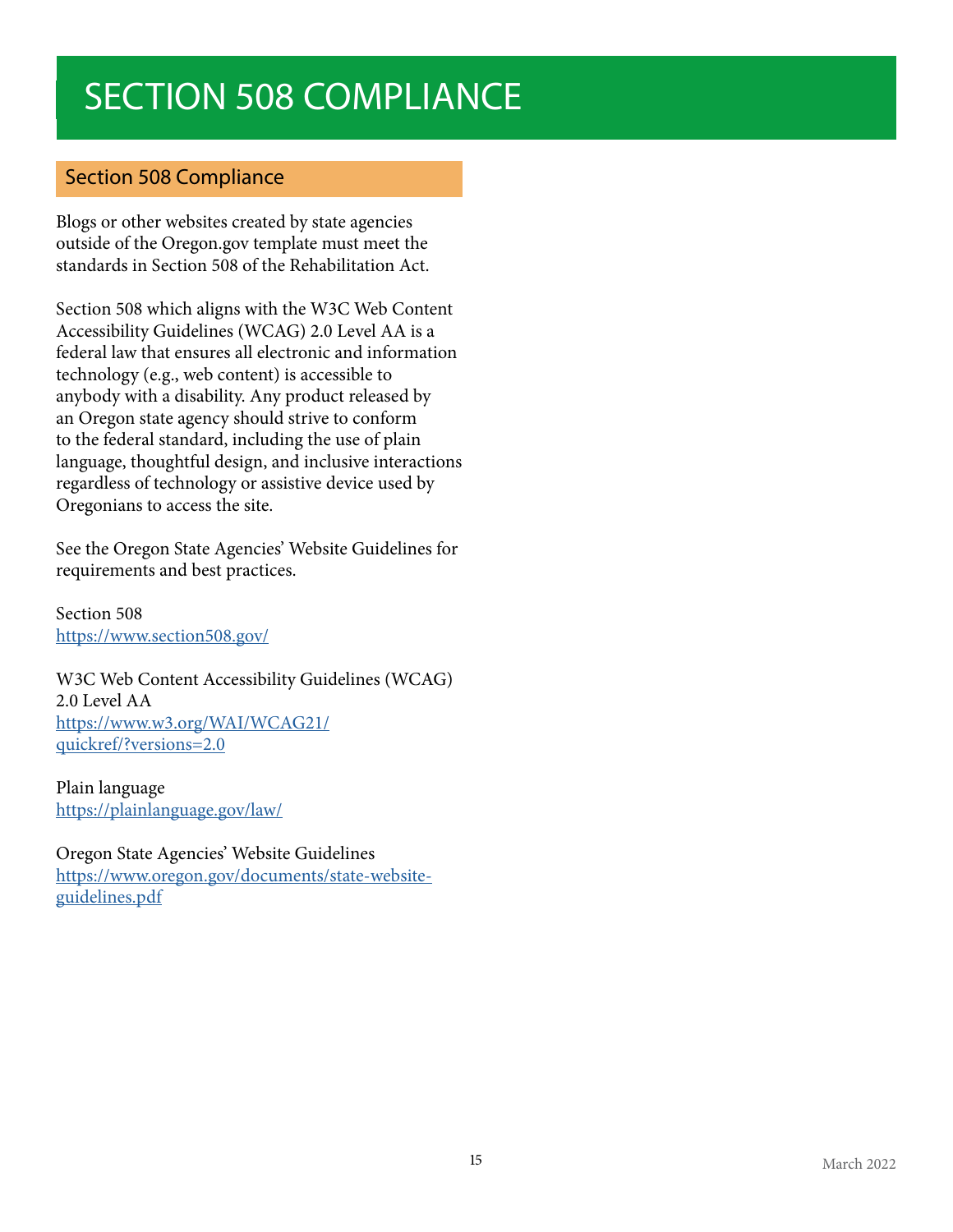### <span id="page-15-1"></span><span id="page-15-0"></span>**ACCESSIBILITY**

More than 20 percent of the U.S. population have a disability that affects cognition, hearing, or vision. Government agencies have an obligation to ensure that their messages, services, and products are as inclusive as possible.

People with disabilities may use a variety of tools to help them access content online. Screen readers, speech synthesizers, and text-to-speech programs help change text or data into spoken words. Closed captions help viewers who are deaf and hard of hearing and those with learning disabilities, attention deficits, or autism. In creating content that is accessible, make sure to consider how that content will be consumed or interpreted by people with disabilities and by assistive technology tools. Making content clear and accessible is beneficial for all audiences.

To learn more about screen readers and assistive technology, to see a demonstration, and for support in creating accessible content, contact the Oregon Commission for the Blind to set up a meeting. They have expert staff who can provide training.

Oregon Commission for the Blind https://www.oregon.gov/BLIND/Pages/index.aspx

#### Accessibility and Social Media Tips

- Make your agency's contact information available on its social media account page.
	- List a primary phone number and email address where a user can reach your agency with questions, or provide a link to your agency website that lists the appropriate contact information.
- Periodically test your content for accessibility using a screen reader or other type of assistive technology. Contact the [Oregon Commission for](https://www.oregon.gov/BLIND/Pages/index.aspx)  [the Blind](https://www.oregon.gov/BLIND/Pages/index.aspx) for assistance.
- Written content
	- Write in plain language. Clear content will engage more readers. Use common words, short sentences, and the active voice. See link to the [Hemingway application in this section's](#page-17-1)  [resources](#page-17-1).
	- Limit your use of abbreviations and acronyms. If you must use these, spell out the words or phrases the first time they are used and follow them with the abbreviation or acronym in parentheses. For example, "In Oregon, the Department of Administrative Services (DAS) is part of the Executive branch of government."
	- Avoid writing anything in ALL CAPS. It makes the content challenging to read for people with dyslexia and some screen readers read each individual letter instead of the word.
- Hashtags
	- Use hashtags when relevant to your content.
	- Text-to-speech technology uses spaces and capital letters to denote separate words and phrases, which means you should write your hashtags or handles in #PascalCase, capitalizing the first letter of each individual word in the tag. Pascal case makes hashtags and handles more readable for everyone. For example, #TriviaTuesday.
	- Place hashtag clouds (a list of relevant or strategic hashtags) in the first comment of social media posts, instead of the caption. Hashtag clouds are read by text-to-speech technology as one long string of text. For example, #ForkliftSafety #FeatureFriday #WorkplaceSafety.
- Emojis

A note to consider when adding emojis to your content: Emojis are read aloud as plain text; icons are represented by words to the reader. For example, "Have a great summer  $\bullet$ "," would be "Have a great summer smiling face with sunglasses."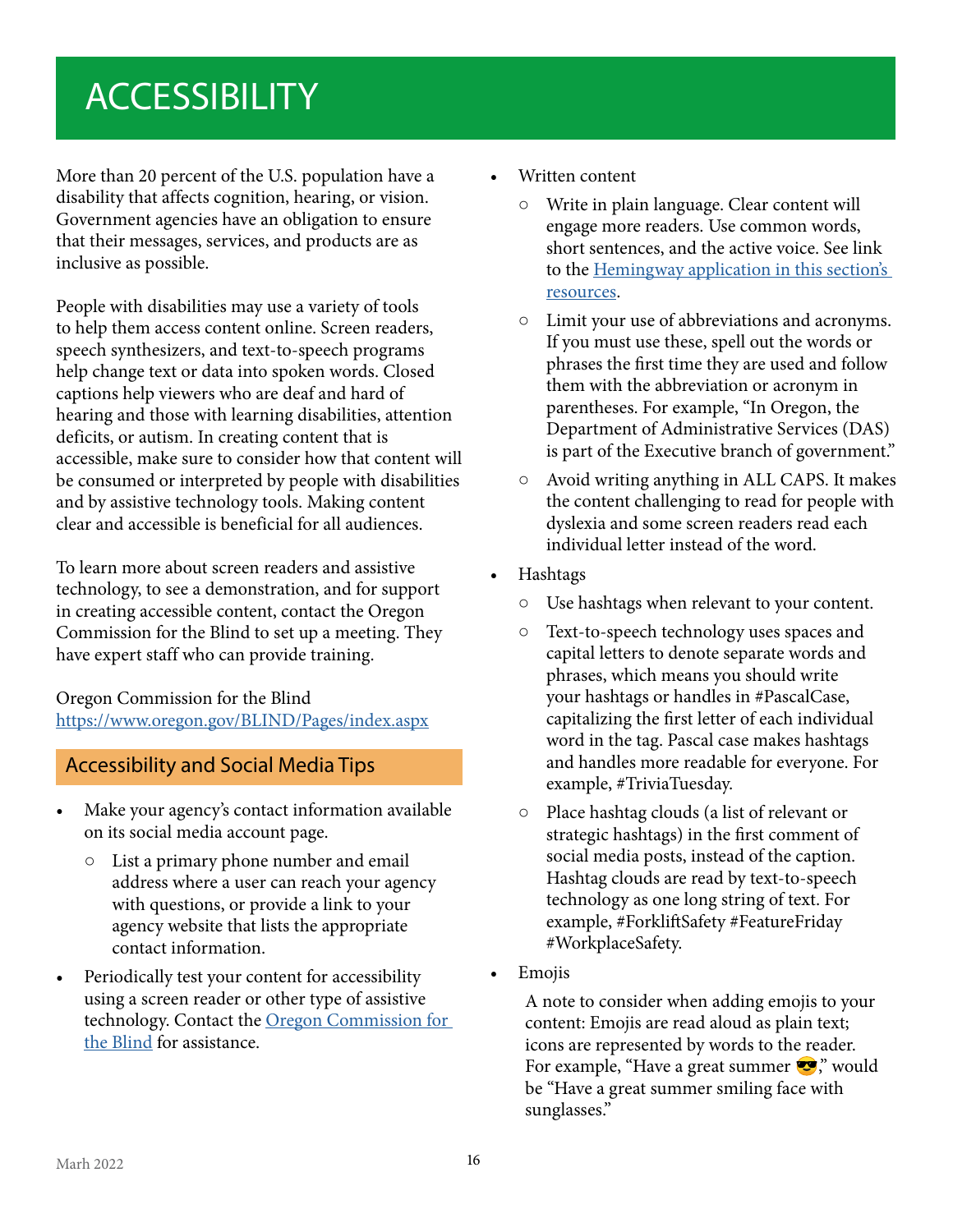- Use emojis in moderation.
- Consider the contextual meaning of the emoji with your message.
- Place emojis at the end of posts and tweets to avoid making your content confusing or unreadable. If you do use emojis within your text, place them inside commas, but outside periods, question marks, and exclamation points.
- Use emojis for emphasis. Do not rely on emojis to communicate a large part of the message; it will make it more difficult for readers with a disability.
- Do not use emojis as bullet points. It will sound strange when read aloud on a screen reader.
- Stick with the default yellow emoji for faces, unless a custom skin tone is necessary for context. Icons with skin tones have additional descriptor information when read aloud by a screen reader.
- Double-check the descriptions of emojis before using them. An emoji may have a different description than you expected. For example, the  $\dddot{\mathbf{i}}$  icon is defined as a "derelict" house," but can also be known as a "haunted house," "abandoned house," or an "old house." Description of emojis: https://emojipedia.org/
- Characters and symbols
	- Do not use special Unicode characters from external websites to make type appear in different styles or fonts. Here is an [example.](https://twitter.com/kentcdodds/status/1083073242330361856?ref_src=twsrc%5Etfw%7Ctwcamp%5Etweetembed%7Ctwterm%5E1083073242330361856%7Ctwgr%5E%7Ctwcon%5Es1_&ref_url=https%3A%2F%2Fbighack.org%2Faccessibility-screen-readers-special-characters-and-unicode-symbols%2F)
	- Do not use Ascii Art in posts or tweets. (Ascii Art is the forming of pictures or art out of text characters.) Here is an [example.](https://twitter.com/TatianaTMac/status/1109884443118862336?ref_src=twsrc%5Etfw%7Ctwcamp%5Etweetembed%7Ctwterm%5E1109884443118862336%7Ctwgr%5E%7Ctwcon%5Es1_&ref_url=https%3A%2F%2Fbighack.org%2Faccessibility-screen-readers-special-characters-and-unicode-symbols%2F)
- Images
	- Add alternative text (alt text) to all images, including GIFs. Alt text is a physical description of an image that text-to-speech technology reads aloud. Most social media platforms have an alt text option for images.
	- Add alt text for all copy that is included in an image. Keep alt text on images adequate, but

brief; there are character limits to alt text on social media platforms. If the image includes a website address (URL), include that in the alt text or consider using a different image.

- <span id="page-16-0"></span>• Videos
	- Add accurate closed captioning to all videos.
		- » YouTube automatically provides captions, but manual corrections are often needed.
		- » The industry standard is 99 percent accuracy for captions.
	- Provide a written description of a video if it does not contain audio.
	- Avoid using flashing lights or strobe effects in videos.
	- Make live captioning, an on-camera interpreter, or both available for live videos. [See page 21.](#page-20-1)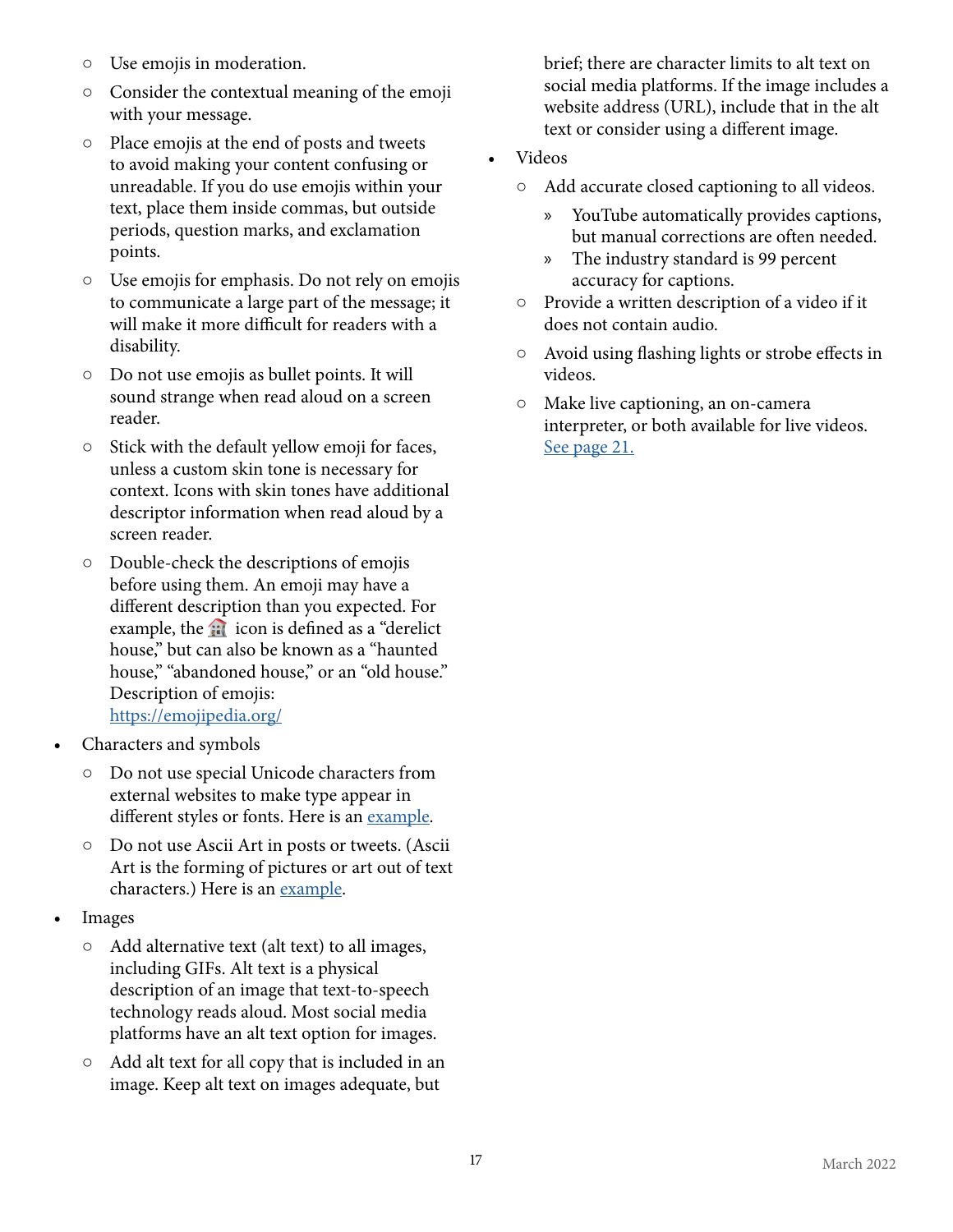### <span id="page-17-1"></span><span id="page-17-0"></span>ACCESSIBILITY - SOURCES AND RESOURCES

#### Sources

Accessible Communications with Emojis and Emoticons https://mn.gov/mnit/media/blog/?id=38-436147

Alexa Heinrich, Advocate for digital accessibility and inclusive content https://therealalexa.com/

#### Disability Impacts All of Us

[https://www.cdc.gov/ncbddd/disabilityandhealth/](https://www.cdc.gov/ncbddd/disabilityandhealth/infographic-disability-impacts-all.html) [infographic-disability-impacts-all.html](https://www.cdc.gov/ncbddd/disabilityandhealth/infographic-disability-impacts-all.html)

Federal Social Media Accessibility Toolkit Hackpad https://digital.gov/resources/federal-social-mediaaccessibility-toolkit-hackpad/

#### Improving Your Tweet Accessibility

https://adrianroselli.com/2018/01/improving-yourtweet-accessibility.html *See Services for Deaf and Hard of Hearing on* [page 19](#page-16-0)*.*

#### Making Social Media Accessible

[https://www.nyu.edu/life/information-technology/](https://www.nyu.edu/life/information-technology/web-and-digital-publishing/digital-publishing/accessibility/how-to-guides/social-media.html) [web-and-digital-publishing/digital-publishing/](https://www.nyu.edu/life/information-technology/web-and-digital-publishing/digital-publishing/accessibility/how-to-guides/social-media.html) [accessibility/how-to-guides/social-media.html](https://www.nyu.edu/life/information-technology/web-and-digital-publishing/digital-publishing/accessibility/how-to-guides/social-media.html)

#### Resources

Checklist for Plain Language on the Web [https://www.plainlanguage.gov/resources/checklists/](https://www.plainlanguage.gov/resources/checklists/web-checklist/) [web-checklist/](https://www.plainlanguage.gov/resources/checklists/web-checklist/)

Social Media Accessibility Checklist https://therealalexa.com/accessible-social

WebAIM: Using NVDA to Evaluate Web Accessibility https://webaim.org/articles/nvda/

Oregon Commission for the Blind https://www.oregon.gov/BLIND/Pages/index.aspx

#### Captioning Instructions https://dcmp.org/learn/captioningkey

Hemingway Application

*Copy/Paste your text into this free, easy-to-use application and it will provide you with readability by grade level and other helpful tips to better writing.* https://hemingwayapp.com/

Government Social Media Community (facebook group) [https://www.facebook.com/groups/](https://www.facebook.com/groups/governmentsocialmedia) [governmentsocialmedia](https://www.facebook.com/groups/governmentsocialmedia)

Government Social Media Network (website) https://www.governmentsocialmedia.com/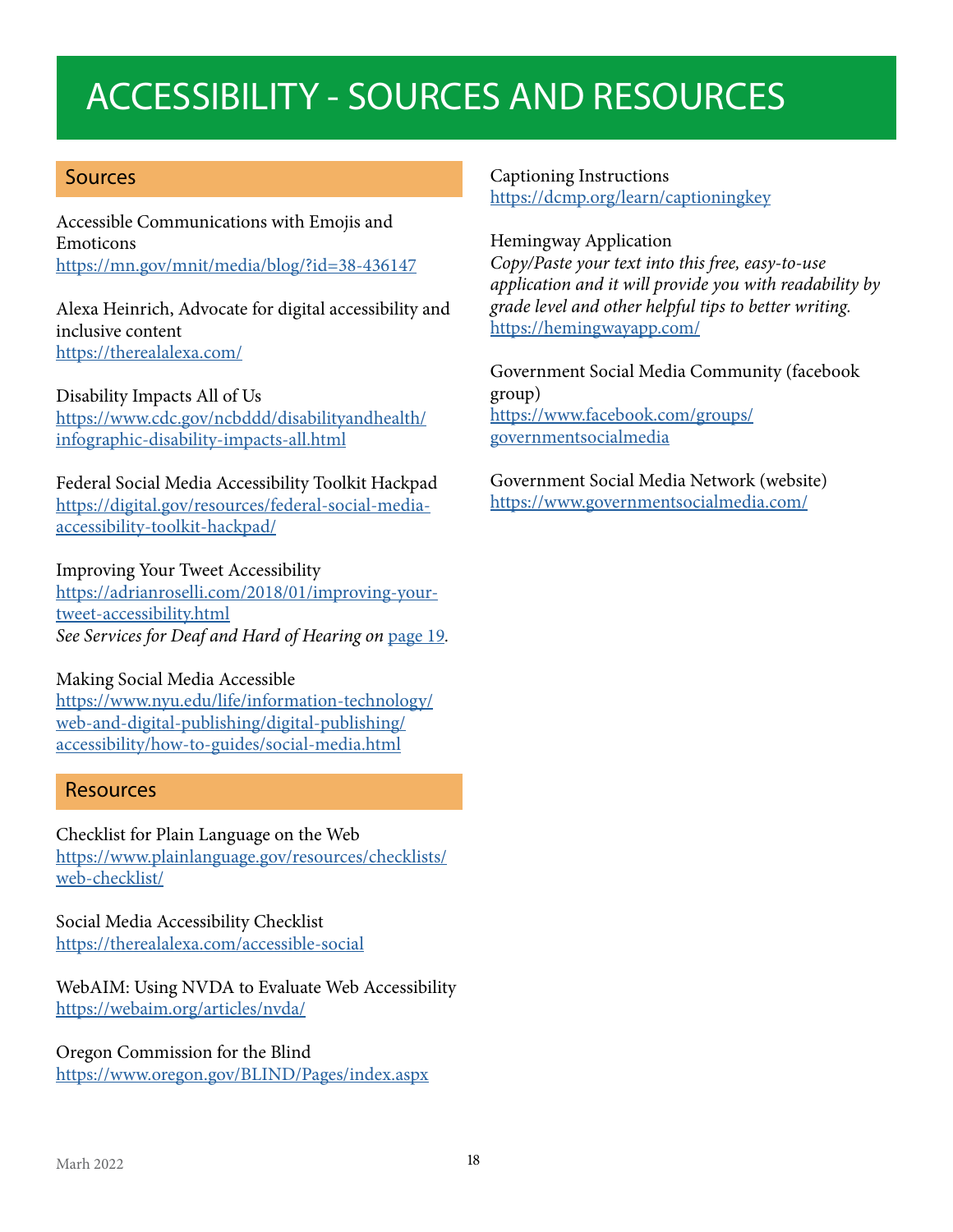### <span id="page-18-0"></span>**TRANSLATION**

#### Overview

One important feature of social media is that it serves across barriers, including language. Providing content in languages other than English is needed to better reach underserved communities, particularly when the content could impact them. Consider making content published on social media, such as a poster, social media card (image with text), or infographic, available to those with Limited English Proficiency (LEP).

Communicating with audiences in different languages on social media can extend past posts and tweets. Your agency's social media page may receive direct messages and comments to posts in any language. Be responsive to a question or comment in whichever language it is sent; this builds trust and may help you grow your audience. Have a plan in place for how to respond to a question or comment when it is in a language in which you are not fluent. If you are unable to use a paid service with a quick turnaround time for a response, some agencies have employees who are fluent in multiple languages. This could be a translation option for your agency to respond within the same day. Another option for quick and free translations for time-sensitive situations is using the following:

- deepl.com https://www.deepl.com/translator
- linguee.com https://www.linguee.com/

They are similar to Google Translate, but often more accurate because unlike Google, which translates word for word, these services include the intent of the sentence's meaning. Using plain language improves the accuracy of machine translation.

Another reason you may need to provide translation or interpretation services is for a livestream. Attendees can submit accommodation requests for livestreaming events on Facebook Live or YouTube Live for live

captioning, sign language, and spoken language translation. Even if a member of the public does not make the request, they can still be very valuable to provide. Voiceover and captions in additional languages will make recorded content available to wider audiences.

Depending on your target audiences, transcreation (the process of adapting content from one language to another while maintaining the existing tone, intent and style) can be essential for highly targeted social media advertising campaigns. Unlike translations, which replace words in one language with words in another, transcreation services look at the entire concept of the content. Working with your agency's community partners for social media messages can be important to understand your audiences, such as language localization (e.g. Spanish dialects). Your campaign will be more effective if it is personalized and meaningful to the audience, instead of a single message that is shared with the masses.

Literacy is also important to consider when creating messages. For some languages (e.g. Mam) and to meet the needs of various literacy levels, audio solutions such as video can be better than written messages. It is important to understand the language and the culture for the audience you want to reach.

#### Translation or Interpretation Services Provided in Oregon

For social media messages intended for audiences statewide, you may need to prioritize a few languages for translations. Common languages used by multiple state agencies include:

- American Sign Language (ASL)
- Spanish
- Russian
- Vietnamese
- Simplified Chinese *(This is only a written language. Also consider translating into Traditional Chinese depending on your target audience.)*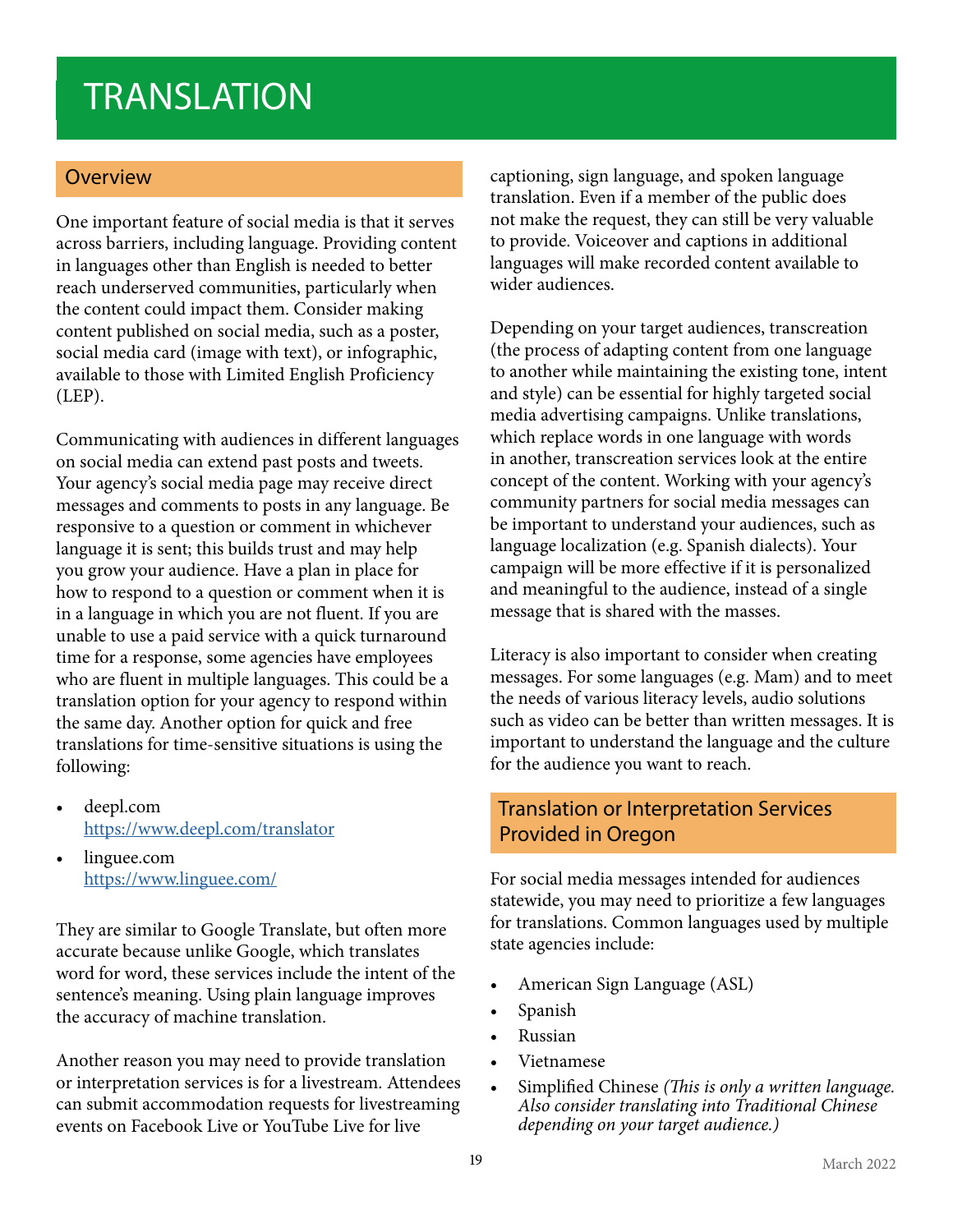<span id="page-19-0"></span>If the audiences you want to reach are in the Portland area, refer to the City of Portland Language List and Guidance:

<https://www.portlandoregon.gov/oehr/article/754396>

Know the languages spoken by your agency's target audiences. Some state agencies, especially those who receive federal funding, may have an LEP plan in place:

http://lep.gov/

#### Language Translation or Interpretation Requests Multiple Oregon State Agencies Received in 2020:

- Akateko
- Amharic
- Arabic
- Bengali
- Bosnian
- Burmese
- Cambodian
- Cantonese
- CHUJ
- Chuukese
- Croatian
- Cuban Spanish
- Czech
- Dutch
- Farsi
- French
- German
- Greek
- Gujarati
- Haitian
- Haitian Creole
- Hebrew
- Hindi
- Hmong
- Igbo
- Italian
- Japanese
- Karen (Karenic)
- Korean
- Kosraean
- Kurdish
- Lao
- Laotian
- Mam
- Mandarin
- Marathi
- Marshallese
- Mayan
- Mien
- Mixteco Alto
- Mixteco Bajo
- Nepali
- Oromo
- Palauan
- Pashto
- Portuguese
- Punjabi
- Pohnpeian
- Q'ANJOBAL
- Romanian
- Russian
- Samoan
- Simplified Chinese
- Somali
- Spanish
- Swahili
- Tagalog
- Thai
- Tibetan
- Tigrinya
- Traditional Chinese
- Turkish
- Ukrainian
- Urdu
- Vietnamese
- Yapese
- Yucatecan
- Zacateco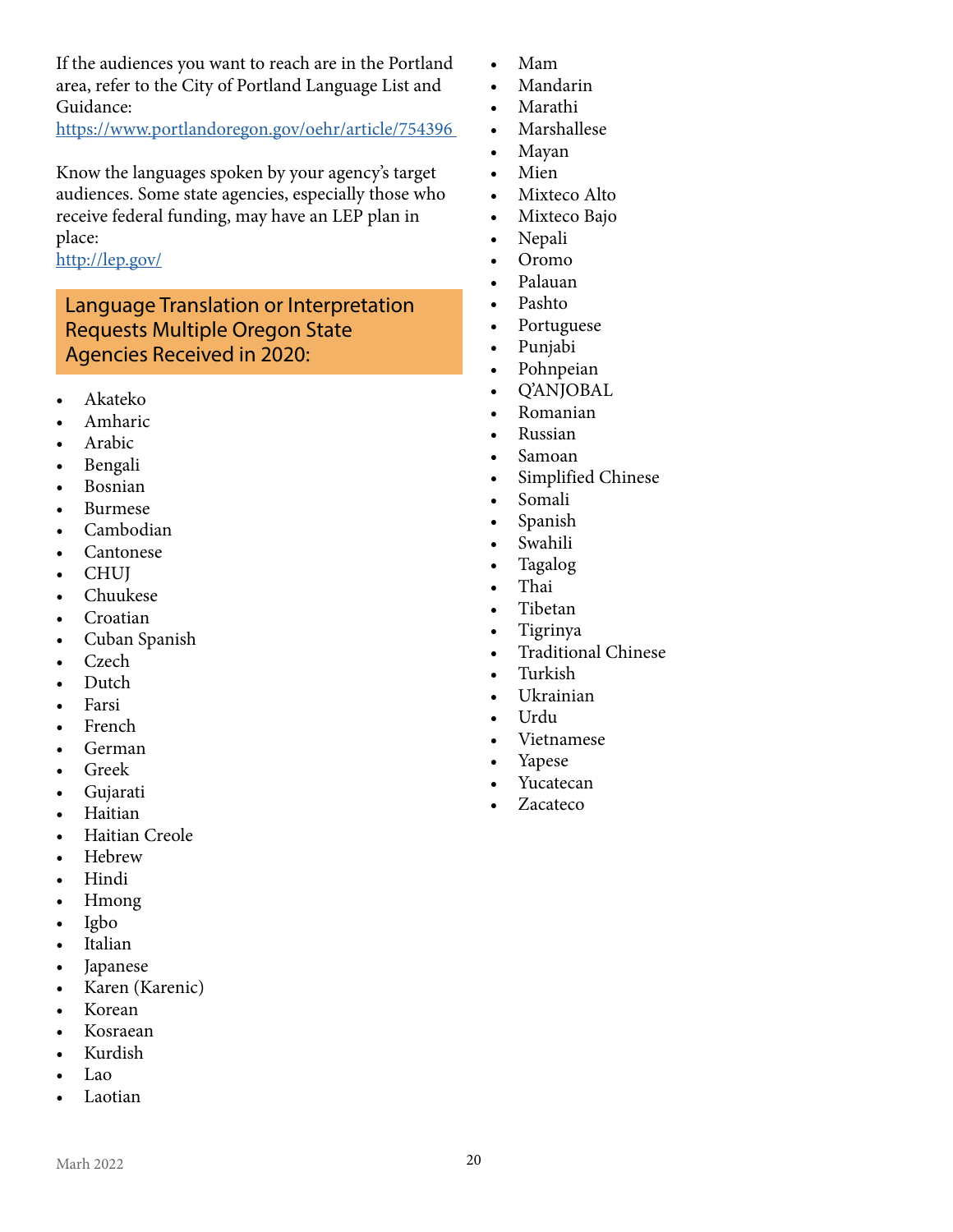#### <span id="page-20-0"></span> Resources for the Most Commonly Used Languages Spoken in Oregon

- From Oregon Housing and Community Services: Dashboard: [https://public.tableau.com/app/profile/](https://public.tableau.com/app/profile/oregon.housing.and.community.services/viz/CountyProfilesJanuary2020/NEWPROFILES) [oregon.housing.and.community.services/viz/](https://public.tableau.com/app/profile/oregon.housing.and.community.services/viz/CountyProfilesJanuary2020/NEWPROFILES) [CountyProfilesJanuary2020/NEWPROFILES](https://public.tableau.com/app/profile/oregon.housing.and.community.services/viz/CountyProfilesJanuary2020/NEWPROFILES)
- U.S. Census Bureau: Language spoken at home by Ability to Speak English for the Population 5 Years and Over (filtered to Oregon): [https://data.census.gov/cedsci/](https://data.census.gov/cedsci/table?q=ACSDT5Y2012.B16001&g=0400000US41&tid=ACSDT5Y2019.B16001&hidePreview=true) [table?q=ACSDT5Y2012.](https://data.census.gov/cedsci/table?q=ACSDT5Y2012.B16001&g=0400000US41&tid=ACSDT5Y2019.B16001&hidePreview=true) [B16001&g=0400000US41&tid=ACSDT5Y2019.](https://data.census.gov/cedsci/table?q=ACSDT5Y2012.B16001&g=0400000US41&tid=ACSDT5Y2019.B16001&hidePreview=true) [B16001&hidePreview=true](https://data.census.gov/cedsci/table?q=ACSDT5Y2012.B16001&g=0400000US41&tid=ACSDT5Y2019.B16001&hidePreview=true)
- Specifically for Portland from the City of Portland: [https://www.portlandoregon.gov/oehr/](https://www.portlandoregon.gov/oehr/article/754396) [article/754396](https://www.portlandoregon.gov/oehr/article/754396)

#### Vendors Recently Used by State Agencies

The vendors listed below are currently used by Oregon state agencies as of April 2021. There is a statewide agreement in place for translation vendors. Make sure you have approval from your manager before contacting a language or interpreter vendor. Your agency may already be working with a preferred vendor at the state rate. Also, your agency's procurement team will likely need to be involved and vendor accounts will need to be set up for many services if your agency does not currently have an account. Most Oregon state agencies have a procurement point person who works directly with vendors.

#### Translation and Interpretations for Multiple Languages

- Barbier International https://barbierinc.com/
- IRCO International Language Bank https://irco.org/ilb/ilb/contact-us.html
- Language Link https://www.language.link/
- Linguava: Client Relations https://linguava.com/
- Oregon Certified Interpreter's Network https://oregoncertified.com/
- Oregon Translation http://oregontranslation.com/
- Passport to Languages https://www.passporttolanguages.com/
- Telelanguage https://telelanguage.com/
- TransPerfect [https://www.transperfect.com/services/](https://www.transperfect.com/services/interpretation.html) [interpretation.html](https://www.transperfect.com/services/interpretation.html)
- Voiance https://interpret.voiance.com/

#### <span id="page-20-1"></span>Services for Deaf and Hard of Hearing

As a state employee, you may request American Sign Language interpreters or CART (real-time captioning) through Oregon Department of Human Services Oregon Deaf and Hard of Hearing Services (ODHHS): [https://www.oregon.gov/dhs/BUSINESS-SERVICES/](https://www.oregon.gov/dhs/BUSINESS-SERVICES/Pages/ODHHS-Communication-Services.aspx) [Pages/ODHHS-Communication-Services.aspx](https://www.oregon.gov/dhs/BUSINESS-SERVICES/Pages/ODHHS-Communication-Services.aspx)

If you are communicating with a deaf and hard of hearing person, there is more information in the Accessibility section of this document. [See page 16.](#page-15-1)

#### Legal

The following laws and regulations support providing language services:

- Every state agency shall prepare its public writings in language that is as clear and simple as possible. **ORS 183.750 State agency required to prepare public writings in readable form:** [https://oregon.public.law/statutes/ors\\_183.750](https://oregon.public.law/statutes/ors_183.750)
- Requires federal agencies to examine the services they provide, identify any need for services to those with limited English proficiency, and develop and implement a system to provide those services so LEP persons can have meaningful access to them.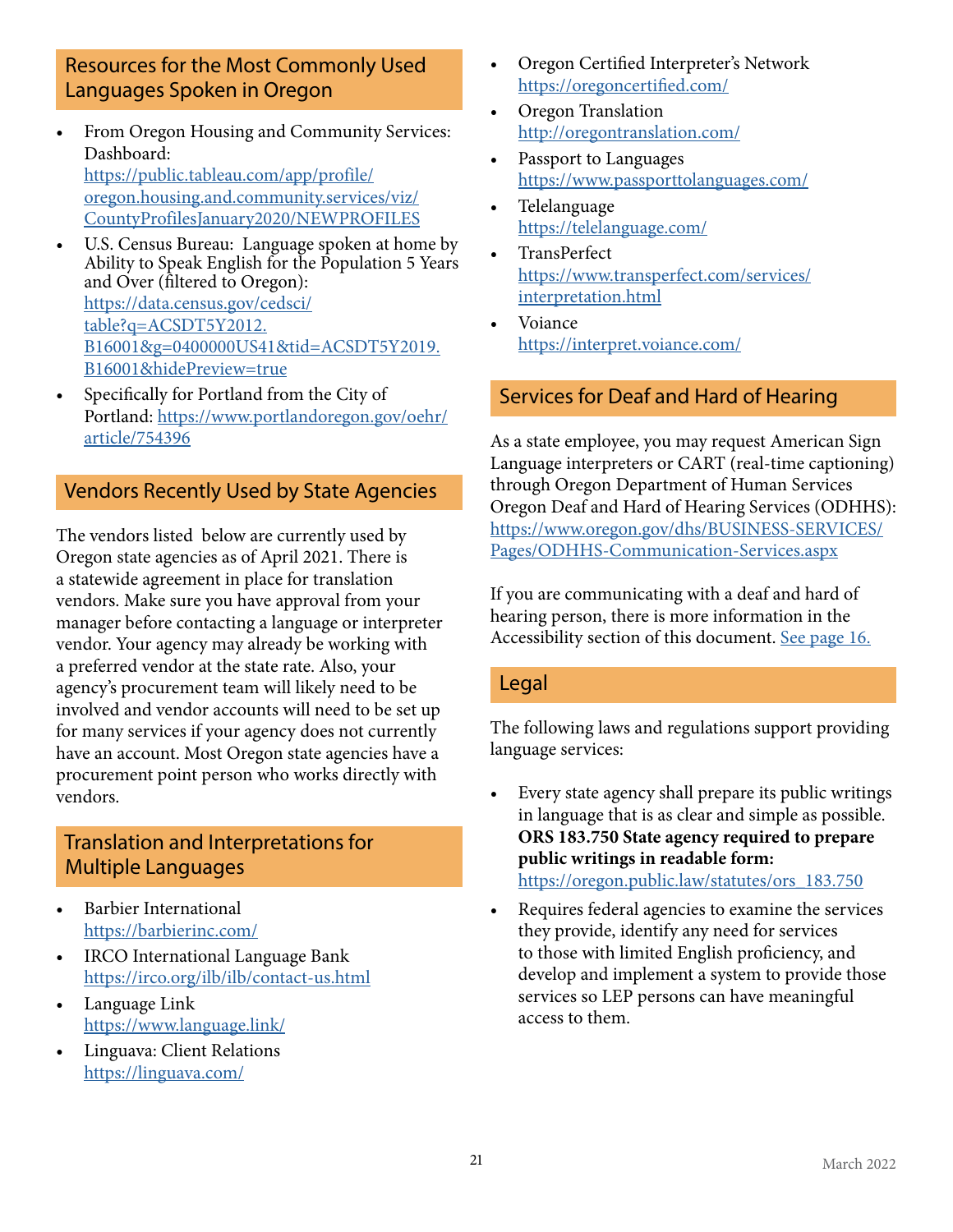<span id="page-21-0"></span>**Executive Order 13166, "Improving Access to Services for Persons with Limited English Proficiency (LEP)":**  https://www.lep.gov/executive-order-13166

#### **SECTION 504 OF THE REHABILITATION ACT OF 1973**

Section 504 of the Rehabilitation Act of 1973, as amended, is a civil rights law that prohibits discrimination on the basis of disability. This law applies to public elementary and secondary schools, among other entities.

[https://www.hhs.gov/sites/default/files/ocr/civilrights/](https://www.hhs.gov/sites/default/files/ocr/civilrights/resources/factsheets/504.pdf) [resources/factsheets/504.pdf](https://www.hhs.gov/sites/default/files/ocr/civilrights/resources/factsheets/504.pdf)

#### **TITLE VI OF THE CIVIL RIGHTS ACT OF 1964**

Prohibits discrimination on the basis of race, color and national origin in programs and activities receiving federal financial assistance. Failure by a recipient to provide meaningful access to LEP people can constitute national origin discrimination. [https://www.dol.gov/agencies/oasam/regulatory/](https://www.dol.gov/agencies/oasam/regulatory/statutes/title-vi-civil-rights-act-of-1964) [statutes/title-vi-civil-rights-act-of-1964](https://www.dol.gov/agencies/oasam/regulatory/statutes/title-vi-civil-rights-act-of-1964)

#### **AMERICANS WITH DISABILITIES ACT OF 1990**

The ADA is one of America's most comprehensive pieces of civil rights legislation that prohibits discrimination and guarantees that people with disabilities have the same opportunities as everyone else to participate in the mainstream of American life -- to enjoy employment opportunities, to purchase goods and services, and to participate in state and local government programs and services. https://www.ada.gov/2010\_regs.htm

#### **SECTION 1557, THE CIVIL RIGHTS PROVISION OF THE AFFORDABLE CARE ACT OF 2010**

Ensuring meaningful access for people with LEP who are eligible to be served or likely to be encountered within the entities' health programs and activities. [https://www.hhs.gov/sites/default/files/1557-fs](https://www.hhs.gov/sites/default/files/1557-fs-lep-508.pdf)[lep-508.pdf](https://www.hhs.gov/sites/default/files/1557-fs-lep-508.pdf)

#### Other Resources

- Plain language information from the Oregon Department of Administrative Services: https://plainlanguage.oregon.gov
- Oregon Department of Human Services' (ODHS) policy, DHS|OHA-010-013 "Alternate Formats and Language Access Services"—an example of what your agency could create or may already have: [https://apps.state.or.us/Forms/Served/](https://apps.state.or.us/Forms/Served/dhsoha010-013.pdf) [dhsoha010-013.pdf](https://apps.state.or.us/Forms/Served/dhsoha010-013.pdf)
- Oregon Health Authority Standards for Registry Enrollment, Qualification, and Certification of Health Care Interpreters—a helpful guide: [https://secure.sos.state.or.us/](https://secure.sos.state.or.us/oard/displayDivisionRules.action?selectedDivision=1218) [oard/displayDivisionRules.](https://secure.sos.state.or.us/oard/displayDivisionRules.action?selectedDivision=1218) [action?selectedDivision=1218](https://secure.sos.state.or.us/oard/displayDivisionRules.action?selectedDivision=1218)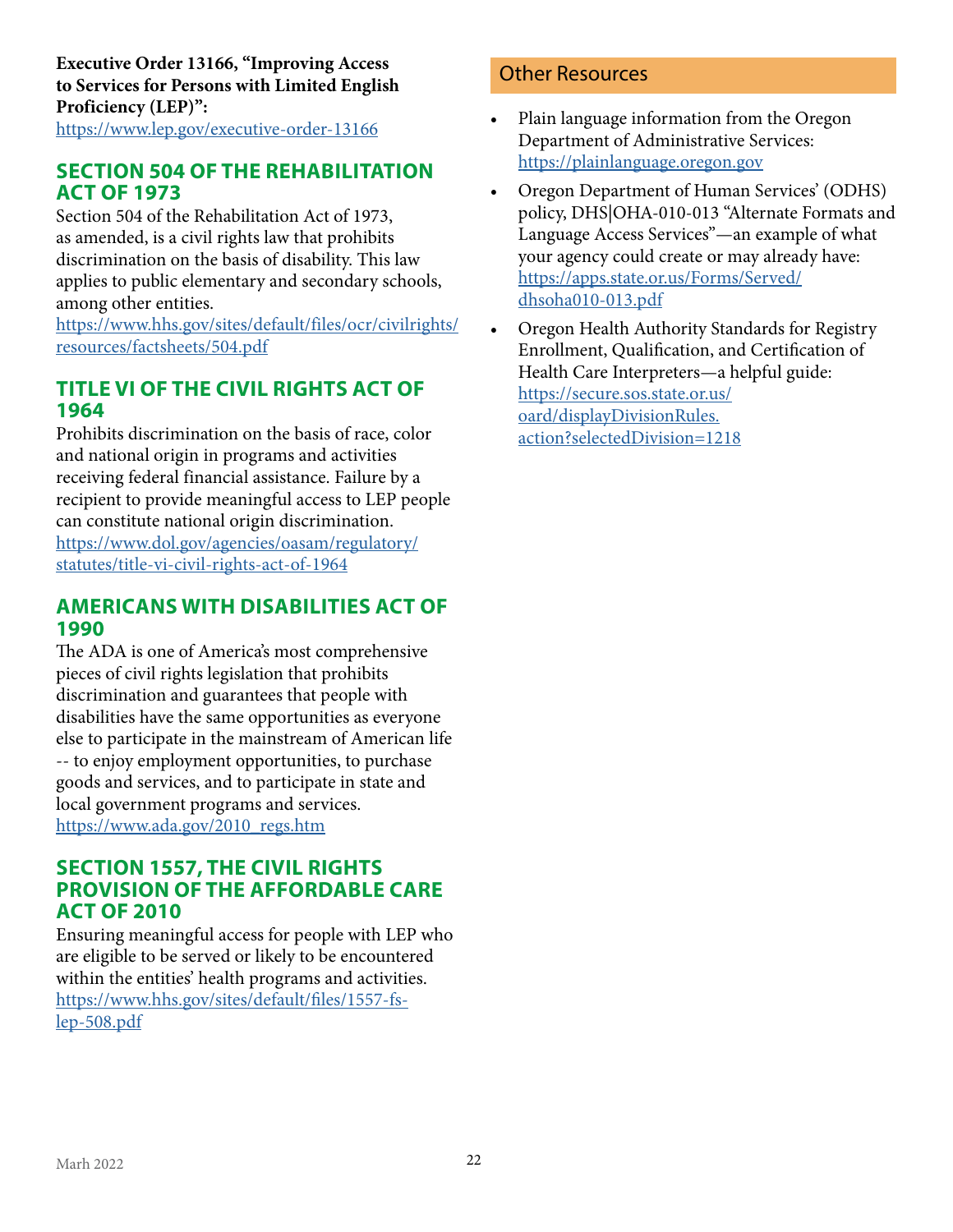### <span id="page-22-1"></span><span id="page-22-0"></span>MEASUREMENT AND EVALUATION

Measurement and evaluation are essential features of any communication strategy. Social media measurement can be relatively simple or very complex depending on the goals of your agency and social media use. As such, your first step should always be to think about your goals.

These goals might include:

- Raising awareness
- Broadcasting information or news
- Establishing thought leadership
- Answering questions and engaging with a community
- Increasing sales or event attendance
- Driving traffic to a website
- Behavior changes

Once you've established your goals, you'll want to match them to your metrics. Here are some suggested pairings:

- If you want to measure awareness or broadcast information/news, use metrics like reach, impressions, amplification and sessions/pageviews.
- If you want to measure thought leadership, look at metrics like mentions and share of voice.
- If you want to measure engagement, look at metrics like retweets/shares, comments, replies, likes and rate of engagement.
- If you want to drive traffic to a website or increase sales/event attendance, track URL shares, clickthroughs (with bounce rate), conversions/leads and share of traffic driven.

It may also be helpful to select tools to help you capture your metrics. In many cases, social media channels provide some form of analytics within the platform. Additional tools for measuring social media metrics include Google Analytics, Buzzsumo, Hootsuite and Keyhole.

It's also important to consider identifying metrics to measure the "real-world" impact of your social media efforts. Unlike the social media metrics that are readily available in your platforms' dashboards, "realworld" measures happen outside of social media and often require additional analysis.

For example, the "real-world" impact of a social media campaign designed to discourage drunk driving could measure "real-world" impact by comparing the number of citations written for drunk driving or the number of emergency department visits for drunk driving related accidents before and after the campaign.

The measurement part of this process will take some time, but once complete, you can share your findings with your agency's leadership. This will allow them to see the value of what and how you are communicating.

Your findings will also set a benchmark for future campaigns. This is a good time to identify deficiencies or unintended results, successes and how your campaign compared to that of your competitors. These results will help shape future engagements, planning and budgeting.

It's best practice to create quarterly [reports](#page-53-1) for executive leadership. Review examples from Travel Salem:

[https://www.travelsalem.com/reports-research](https://www.travelsalem.com/reports-research-industry)[industry](https://www.travelsalem.com/reports-research-industry)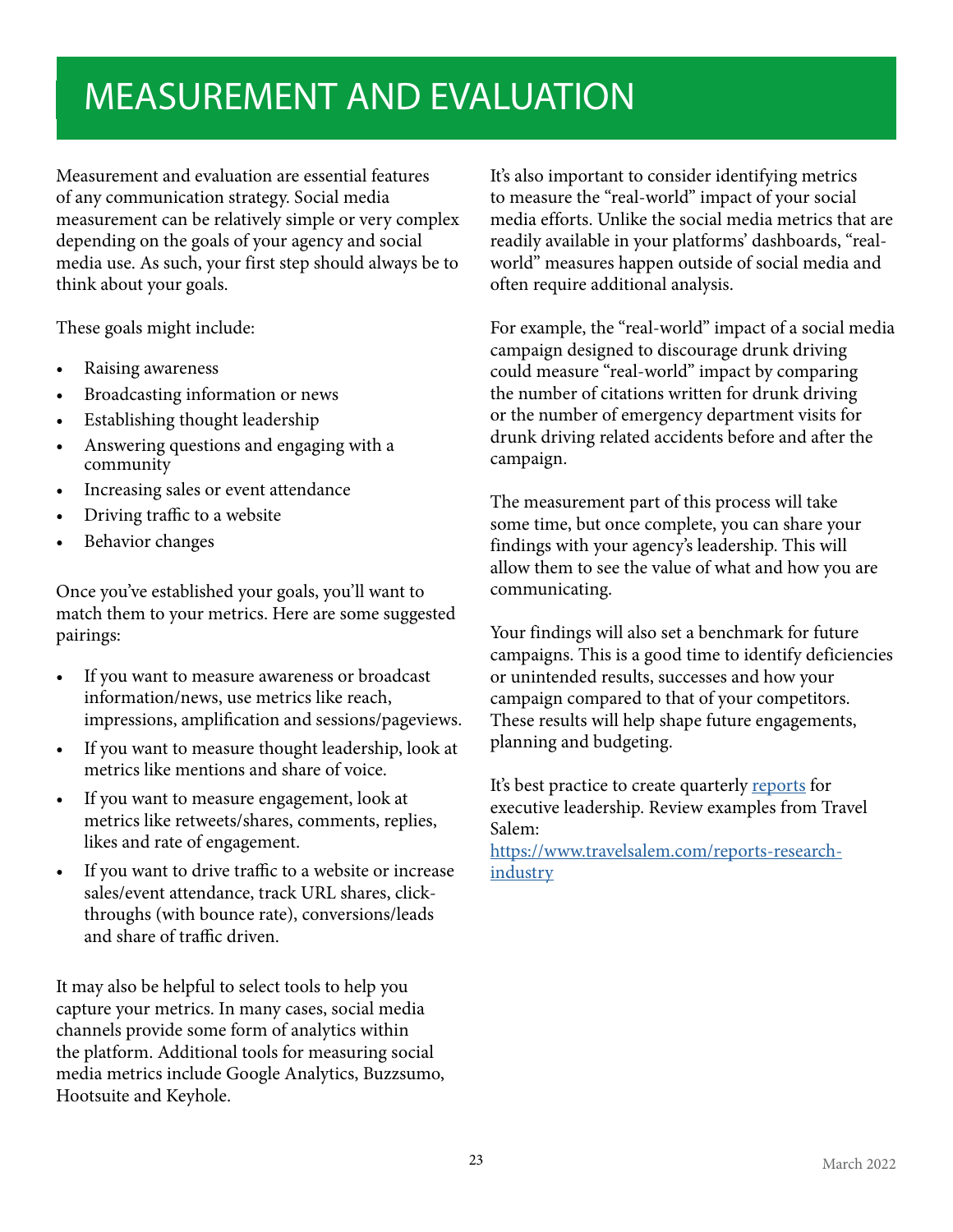### <span id="page-23-0"></span>MEASUREMENT AND EVALUATION - EXTERNAL **RESOURCES**

The Beginner's Guide to Social Media Metrics - Hootsuite [https://hootsuite.com/resources/guide/getting-started](https://hootsuite.com/resources/guide/getting-started-with-social-media-metrics)[with-social-media-metrics](https://hootsuite.com/resources/guide/getting-started-with-social-media-metrics)

The 5 Easy Steps to Measure your Social Media Campaigns - Kissmetrics Blog [https://blog.kissmetrics.com/social-media](https://blog.kissmetrics.com/social-media-measurement/)[measurement/](https://blog.kissmetrics.com/social-media-measurement/)

19 Social Media Metrics that Really Matter - and How to Track Them - Hootsuite <https://blog.hootsuite.com/social-media-metrics>

4 Ways to Measure Social Media and its Impact on Your Brand - Social Media Examiner [https://www.socialmediaexaminer.com/4-ways-mea](https://www.socialmediaexaminer.com/4-ways-measure-social-media-and-its-impact-on-your-brand/)[sure-social-media-and-its-impact-on-your-brand/](https://www.socialmediaexaminer.com/4-ways-measure-social-media-and-its-impact-on-your-brand/)

Digital Analytics Program's Best Practices <https://digital.gov/guides/dap/>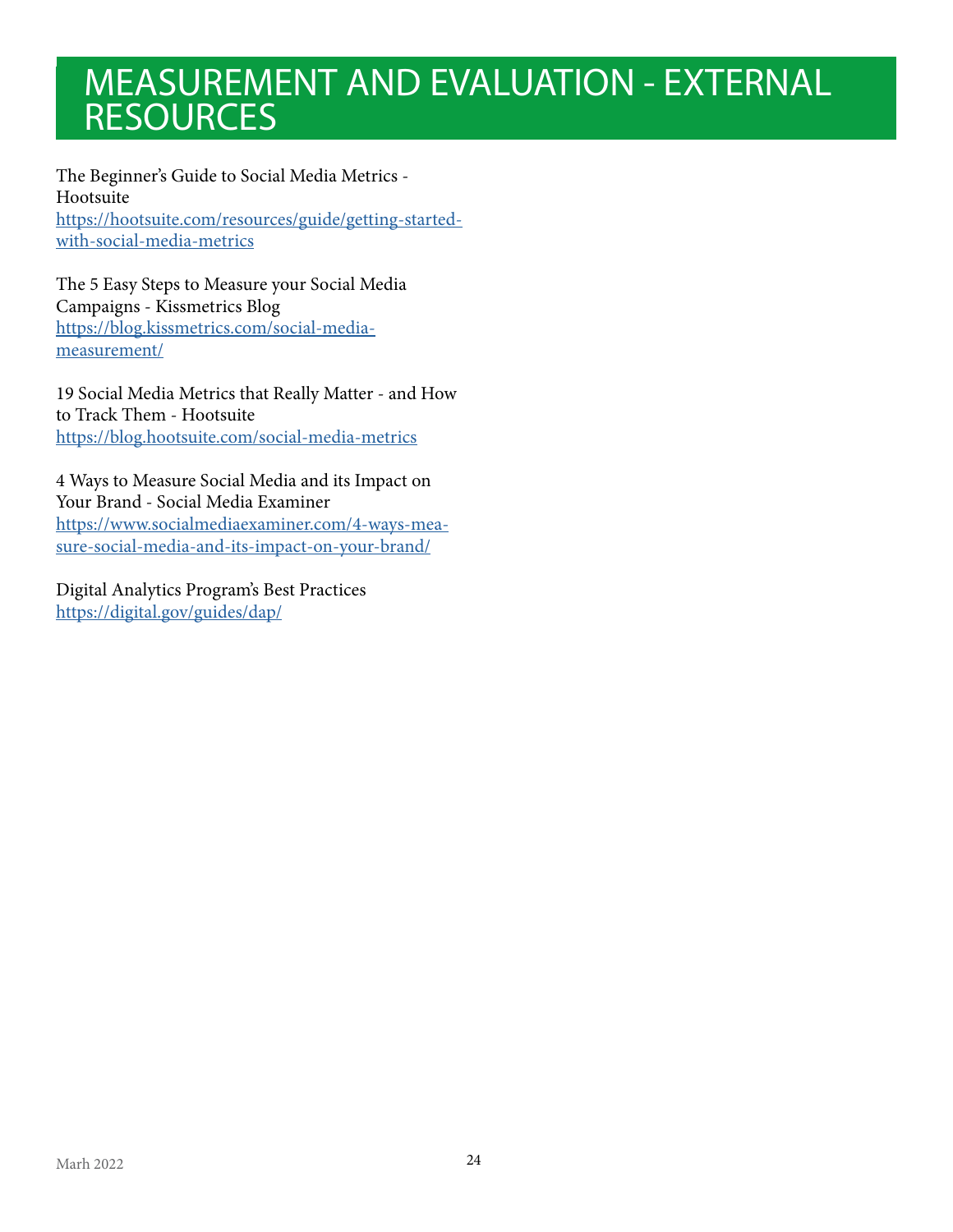### <span id="page-24-0"></span>TERMS OF SERVICE

Each social media platform has its own terms of service that govern the use of their sites. It's important that agencies and their staff are familiar with the terms of service for each of the platforms they use and are mindful of how their internal policies may interact with these rules.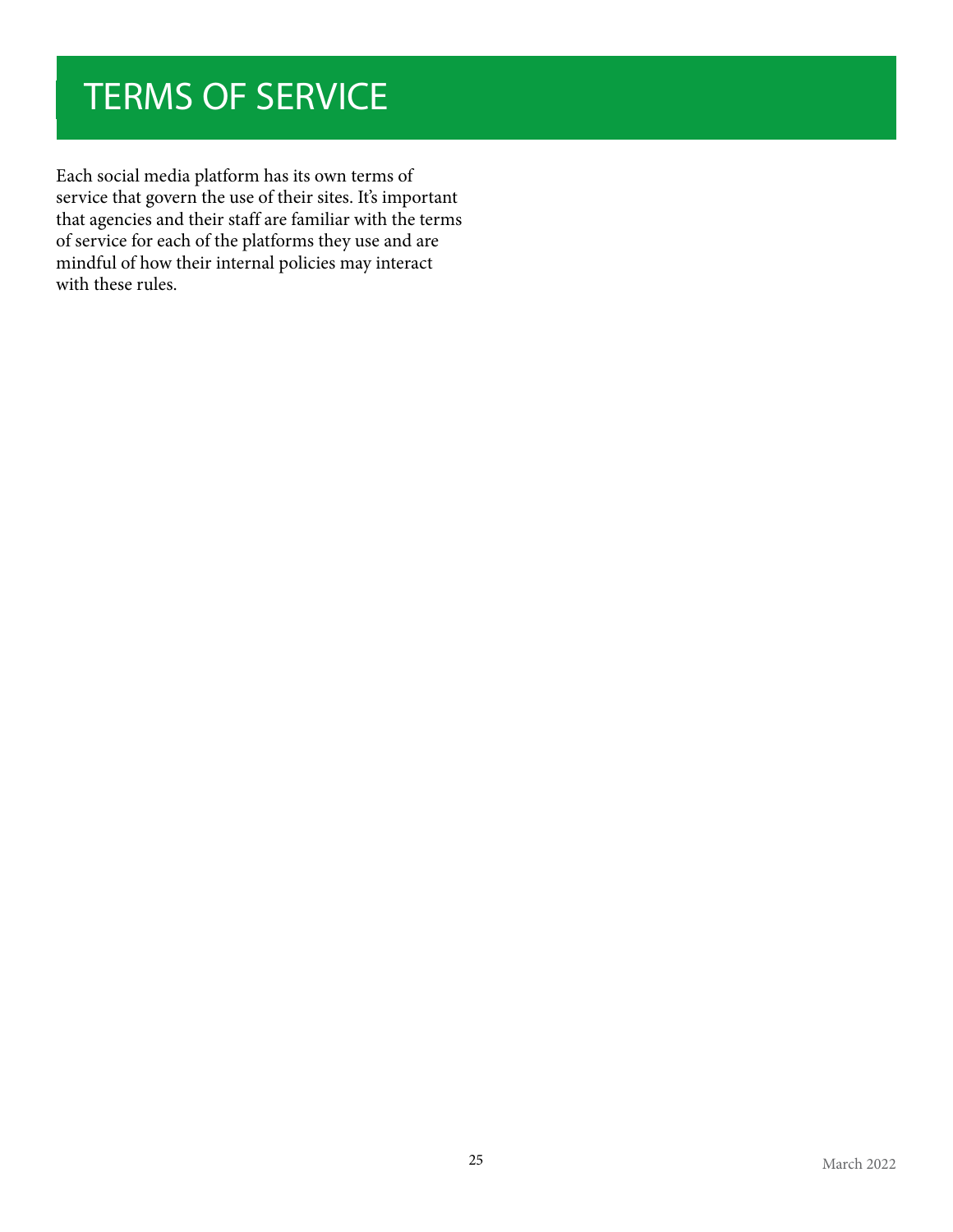### <span id="page-25-0"></span>TERMS OF SERVICE - EXTERNAL RESOURCES

<span id="page-25-1"></span>Facebook <https://www.facebook.com/legal/terms>

LinkedIn <https://www.linkedin.com/legal/user-agreement>

Twitter <https://twitter.com/en/tos>

Instagram <https://help.instagram.com/581066165581870>

YouTube <https://www.youtube.com/static?template=terms>

Flickr <https://www.flickr.com/help/terms>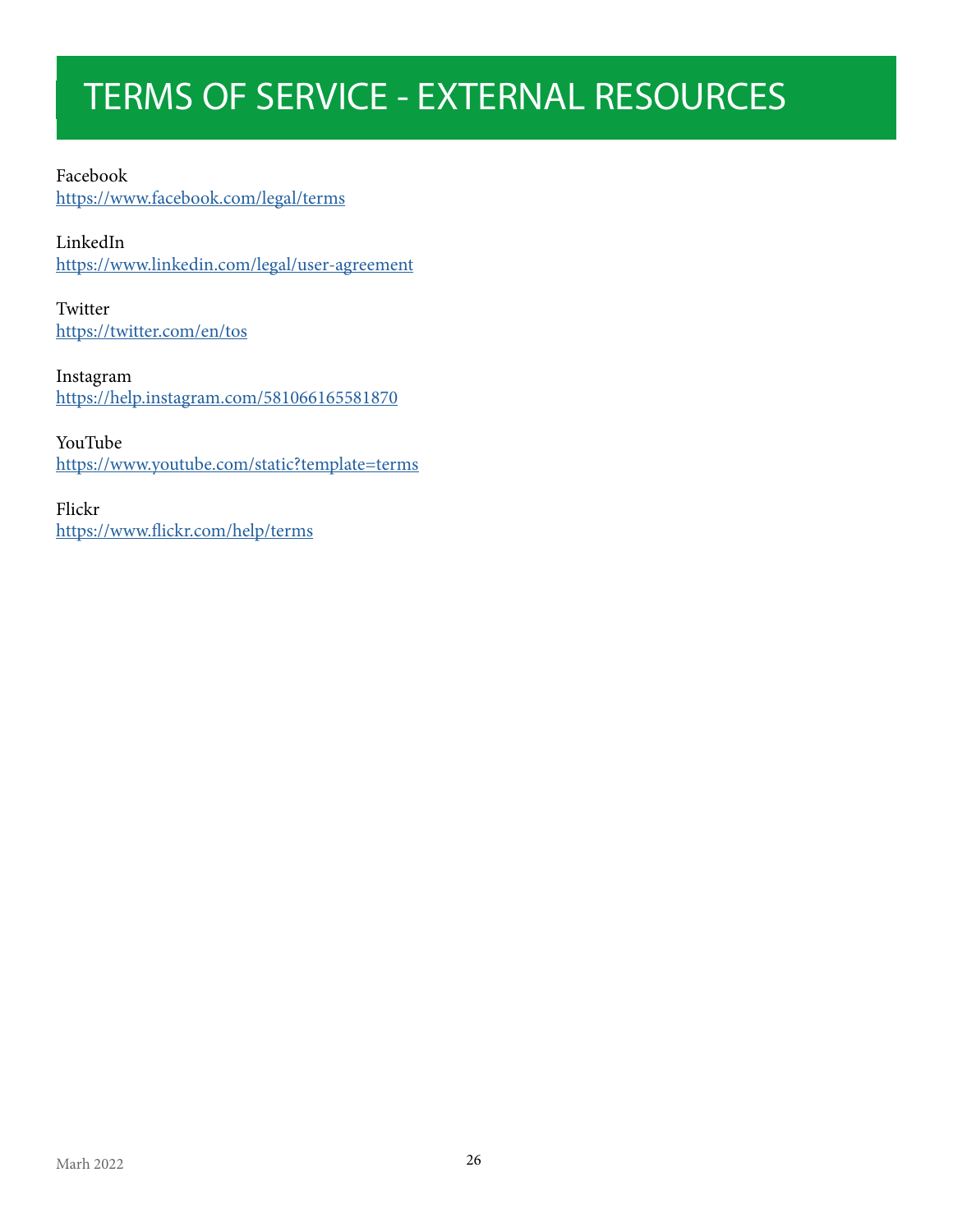### <span id="page-26-0"></span>SECURITY AND RISK

As you develop your social media presence, it is important to consider the following concepts: privacy, security, and risk associated with the use of social media.

#### **PRIVACY**

Privacy is a broad term that refers to the collection and usage of data about people who visit a website, including social media platforms. This data is often referred to as "personally identifiable information," or PII. Examples of personally identifiable information include names, addresses, email addresses, phone numbers, birthdays and any other information that may identify an individual.

When setting up and using social media for your agency, consider the following privacy concerns:

- Privacy policies
- Privacy for your agency's employees
- Privacy for members of the public

#### <span id="page-26-1"></span>Privacy Policies

A privacy policy is a notice to users detailing how their personal information will be collected and used. There is a general global movement toward greater legal requirements for having privacy policies, including the General Data Protection Regulation (GDPR) in the European Union and California's Online Privacy Protection Act (CalOPPA).

Learn about the GDPR: <https://termly.io/resources/articles/what-is-gdpr/>

#### Learn about CalOPPA: <https://termly.io/resources/articles/caloppa>

Each social media platform has its own privacy policy. Your agency, as a user of the platform, is subject to this policy and you should familiarize yourself with

it. Here are the privacy policies of some of the major platforms:

- Facebook <https://facebook.com/policy.php>
- **Twitter** <https://twitter.com/en/privacy>
- **Instagram** <https://help.instagram.com/155833707900388>
- YouTube <https://policies.google.com/privacy>
- LinkedIn <https://linkedin.com/legal/privacy-policy>

Your agency may be required to write its own privacy policy, especially if you collect data from the public via a contest, giveaway, or other call to action. For instance, Facebook requires a privacy policy if you create a Facebook App or collect content and information directly from users.

*"If you collect content and information directly from users, your Page, Group or Event must make it clear that you (and not Facebook) are collecting it, and must provide notice about and obtain user consent for your use of the content and information that you collect. Regardless of how you obtain content and information from users, you are responsible for securing all necessary permissions to reuse their content and information."*

Excerpted from:

[https://www.facebook.com/policies/pages\\_groups\\_](https://www.facebook.com/policies/pages_groups_events/) [events/](https://www.facebook.com/policies/pages_groups_events/)

#### Privacy for Employees

Agency employees who administer social media accounts or interact with agency social media have certain considerations when it comes to privacy, depending on the platform and the nature of their job.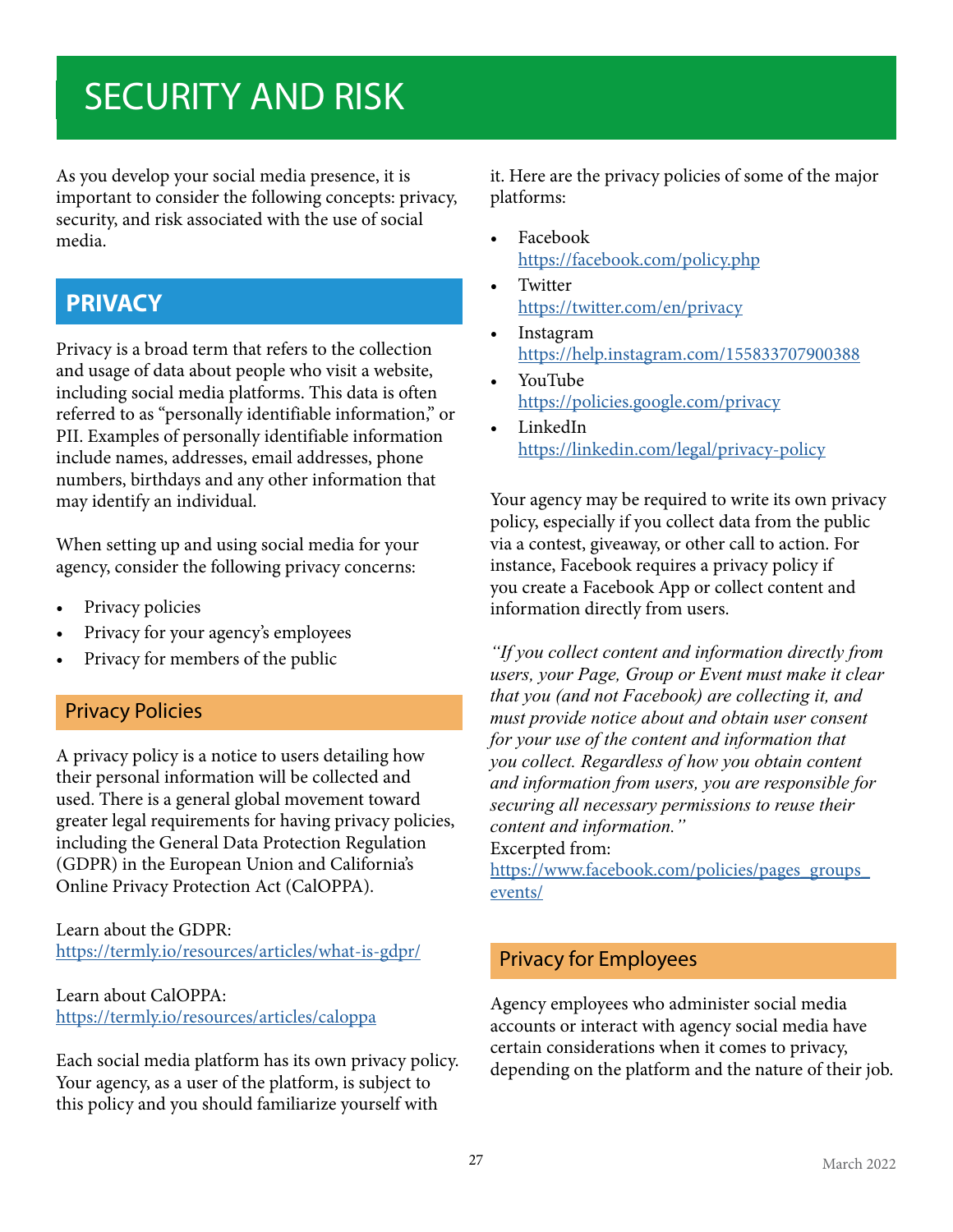<span id="page-27-0"></span>Separation of personal and work social media is important. While most platforms allow for the creation of organization-based accounts, some, like Facebook and LinkedIn, require an individual account to be the administrator of an organization's profile or page. Facebook goes one step further in its terms of service by restricting users to only one account that must use your real-life name. This can cause privacy issues for employees who manage state agency social media and employees should be made aware of these conditions before taking on a role administering social media accounts. For more information on Facebook's requirements, see:

<https://www.facebook.com/help/112146705538576>

Some agencies have employees who perform highly sensitive work and may not want their identities publicly revealed. To prevent this, advise employees against using certain features of social media platforms that may compromise their privacy.

For example:

- If you identify your workplace on LinkedIn, your name and profile may appear on your agency's LinkedIn page.
- Facebook's "Team Member" feature reveals page managers to Facebook members: [https://facebook.com/](https://facebook.com/help/1318804834897643?helppref=faq_content) [help/1318804834897643?helppref=faq\\_content](https://facebook.com/help/1318804834897643?helppref=faq_content)

Additionally, employees should be aware that identifying their workplace on any social media profile makes them more visible to the public who can file complaints with their employer based on their online activity.

Administering social media accounts for your agency should be done, whenever possible, on work-provided devices. Using personal devices for work purposes opens the possibility of that device being searchable. Statewide policy does not yet address social media management from a personal device. However, it does cover similar scenarios that could be applied to social media. Page 8 of the "Public Records Management" statewide policy states: *"Agency employees' personal electronic devices are not to be used to transmit text messages related to state business. Personal devices* 

*used to transmit text messages regarding official state business or other substantive information related to an employee's work are subject to search."*

Read the policy at: <https://www.oregon.gov/das/Policies/107-001-020.pdf>.

#### Privacy for the Public

Members of the public who interact with agencies on social media should be advised how their personal data will be collected and used, as discussed in the [Privacy Policies](#page-26-1) section above.

Additionally, it can be beneficial to include a notice or a link to commenting guidelines on your agency's page or profile. Warn users against the volunteering of personally identifiable information (PII) such as full names, addresses, Social Security numbers, case file numbers, etc., in order to avoid compromising their own privacy, and that state agencies will never ask the public to disclose PII in a publicly visible way on social media.

#### **SECURITY & RISK**

Security and risk are two sides of the same coin when it comes to using social media. Achieving balance between them is important in order to best use social media to share information and engage with stakeholders while protecting agencies, employees, and the public from harm and malicious intent.

#### Security Concerns

The following are some common concerns and best practices to mitigate risk when using social media.

**HACKING.** This refers to an unauthorized user gaining access to your accounts. Hacking can be done in a number of ways, such as stealing or guessing passwords, sending fake emails to users in order to get them to enter their account details, or planting malware that includes **keyloggers** to capture logins.

<span id="page-27-1"></span>**Why it's a concern.** Hacking can result in loss of access to your accounts. The hacker can go on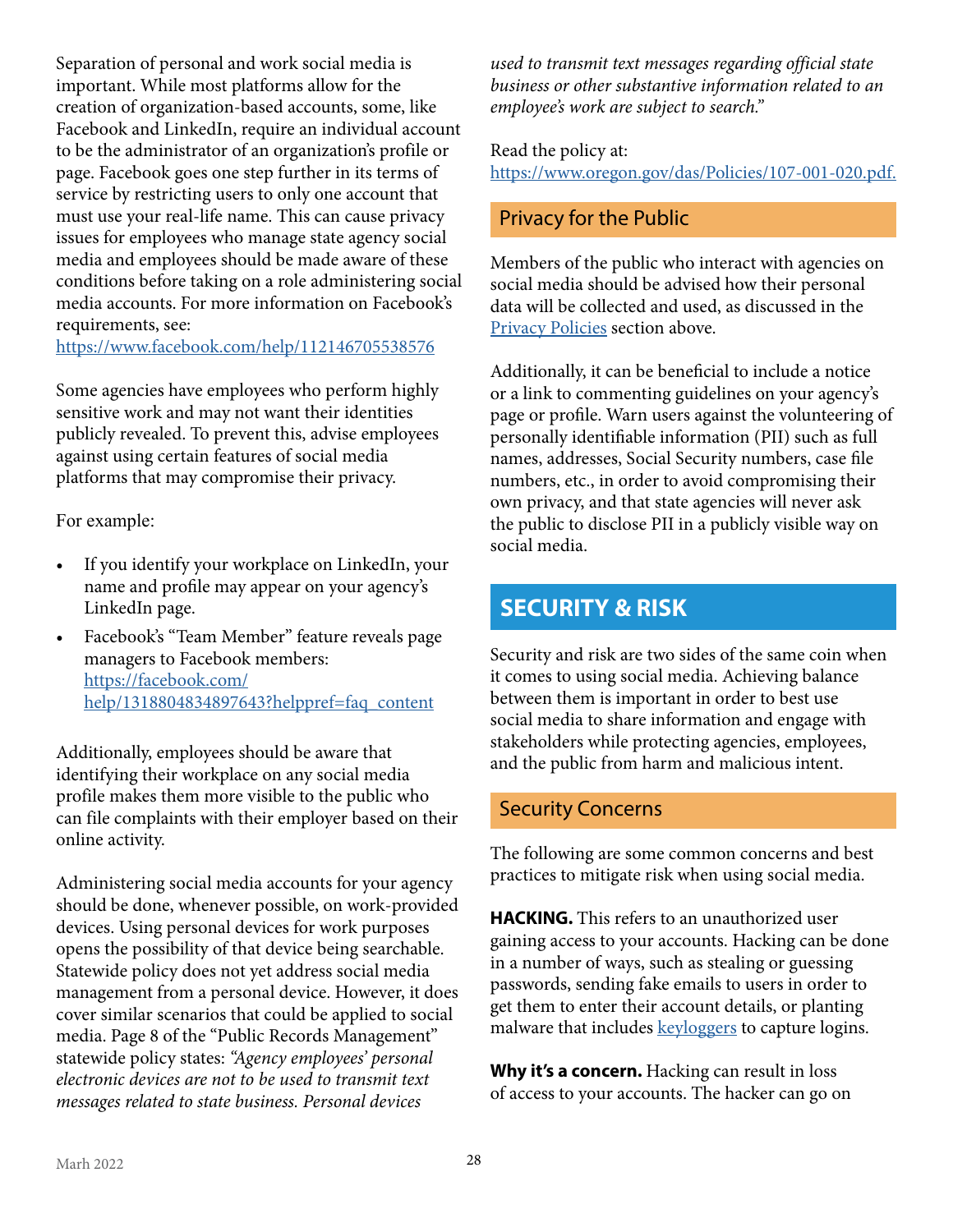to use the account by impersonating you or your agency, potentially spreading inaccurate or damaging information or leaking sensitive data.

**Best practices.** Keep access to your social media accounts as protected as possible.

- Know who has credentials for all of your accounts and have a process for employee changeovers.
- Use strong passwords that are different for each account -- never share or reuse!
- Consider the use of a password manager and twofactor authentication. [See the Tools section on](#page-29-1)  [page 30.](#page-29-1)

**How to resolve it.** Follow the network's process to regain access to an account that has been hacked.

- Facebook <https://www.facebook.com/help/203305893040179>
- Twitter [https://help.twitter.com/en/safety-and-security/](https://help.twitter.com/en/safety-and-security/twitter-account-hacked) [twitter-account-hacked](https://help.twitter.com/en/safety-and-security/twitter-account-hacked)
- Instagram <https://help.instagram.com/368191326593075>
- YouTube <https://support.google.com/youtube/answer/76187>
- LinkedIn [https://www.linkedin.com/help/linkedin/](https://www.linkedin.com/help/linkedin/answer/56363/reporting-a-hacked-account) [answer/56363/reporting-a-hacked-account](https://www.linkedin.com/help/linkedin/answer/56363/reporting-a-hacked-account)

Follow the best practices above once you've regained access to prevent another hack.

**PHISHING.** Phishing refers to a fraudulent attempt to obtain sensitive information such as usernames and passwords by posing as a trustworthy account.

Why it's a concern. Hackers may set up accounts posing as your agency in order to trick the public into providing private information. On the flip side, hackers may pose as trusted entities such as social media accounts, banks, or even co-workers to con employees into handing over login credentials or perform other actions such as buying gift cards or redirecting employee paychecks.

Occasionally, the social media platform itself may (non-maliciously) create an unofficial page or profile for your agency that is outside your agency's control, allowing for the possibility of fraud and unofficial information distribution.

#### **Best practices.**

- Train employees to be skeptical of suspicious messages or emails.
- Monitor social media sites for imposter accounts.
- Don't let your social media accounts be idle; log in and monitor them regularly.

**How to resolve it.** Report imposter social media accounts.

- Facebook [https://www.facebook.com/help/](https://www.facebook.com/help/contact/295309487309948) [contact/295309487309948](https://www.facebook.com/help/contact/295309487309948)
- **Twitter** <https://help.twitter.com/forms/impersonation>
- **Instagram** [https://help.instagram.com/](https://help.instagram.com/contact/636276399721841) [contact/636276399721841](https://help.instagram.com/contact/636276399721841)
- YouTube [https://support.google.com/youtube/](https://support.google.com/youtube/answer/2801947) [answer/2801947](https://support.google.com/youtube/answer/2801947)
- LinkedIn [https://www.linkedin.com/help/linkedin/](https://www.linkedin.com/help/linkedin/answer/61664/reporting-fake-profiles) [answer/61664/reporting-fake-profiles](https://www.linkedin.com/help/linkedin/answer/61664/reporting-fake-profiles)

Claim ownership of unofficial pages.

- Facebook [https://www.facebook.com/](https://www.facebook.com/help/1288173394636262) [help/1288173394636262](https://www.facebook.com/help/1288173394636262)
- Google My Business [https://support.google.com/business/](https://support.google.com/business/answer/2911778) [answer/2911778](https://support.google.com/business/answer/2911778)
- LinkedIn [https://www.linkedin.com/help/linkedin/](https://www.linkedin.com/help/linkedin/answer/55962/claim-a-linkedin-listing-page) [answer/55962/claim-a-linkedin-listing-page](https://www.linkedin.com/help/linkedin/answer/55962/claim-a-linkedin-listing-page)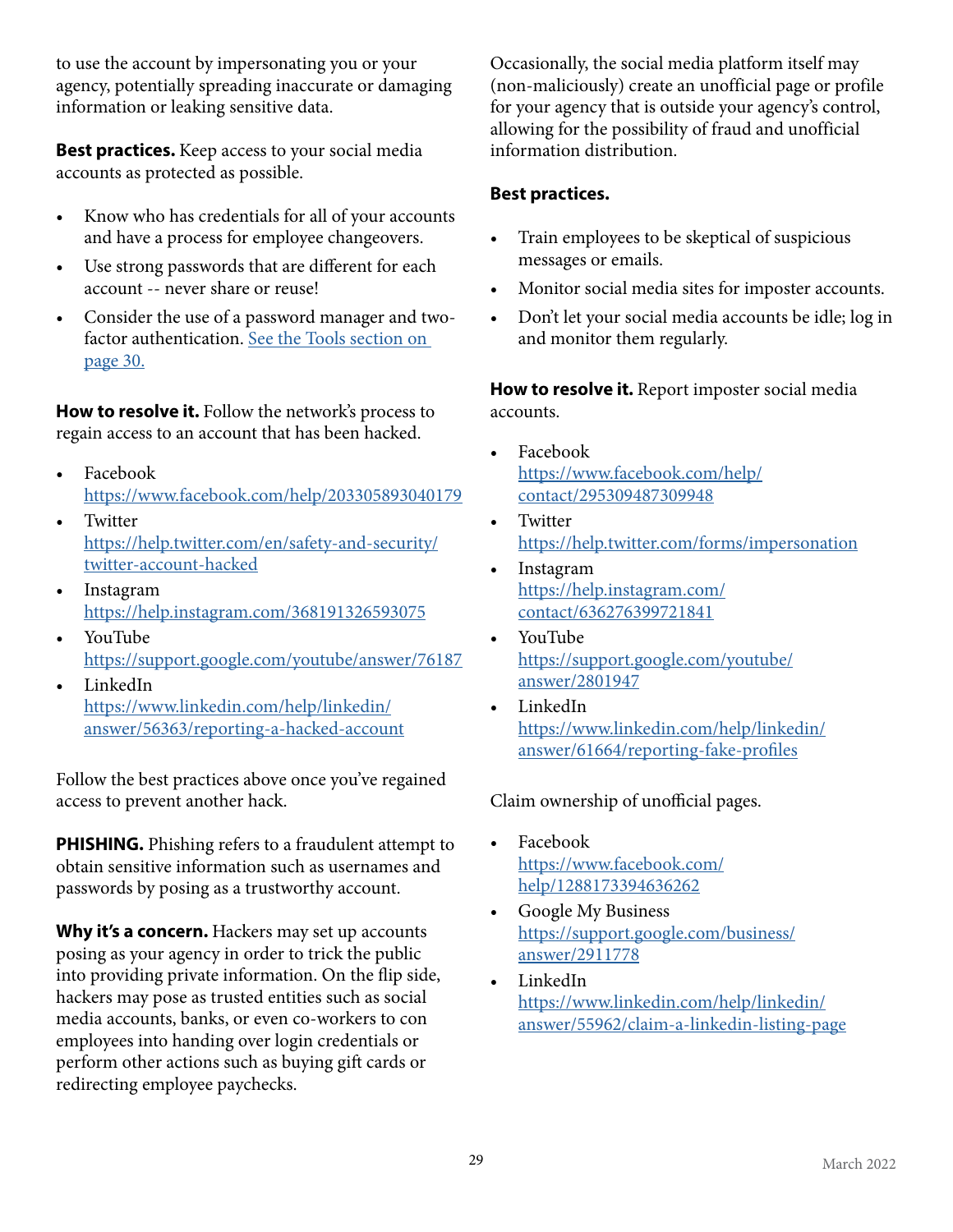<span id="page-29-0"></span>**UNSECURED ACCESS.** Using social media on an unsecured device or internet connection can compromise security.

**Why it's a concern.** Hackers can steal browsing data, including usernames and passwords, from unsecured Wi-Fi networks such as those provided by hotels or cafes. Stolen devices can also lead to security compromises without proper precautions.

#### **Best practices.**

- Avoid using personal devices to manage agency social media accounts.
- Stay away from unsecured Wi-Fi connections when managing social media.
- Secure your devices with a password and consult with your technology team about what to do if the device is stolen. If a device has been stolen, change account passwords immediately.

#### **GOOGLE FOR BUSINESS - CONNECTED APPS.**

Many tools and apps use your login credentials for social media to perform extra functions such as post scheduling, analytics, mobile access and content sharing. This is known as third-party access. Examples of connected apps you may already be using include GovDelivery, MailChimp, Hootsuite and IFTTT. See [page 45.](#page-44-0)

**Why it's a concern.** Granting third-party access to your social media accounts is not an inherently bad idea and can add extra functionality that saves time and effort. However, you should limit third-party access to only those entities you trust to safeguard your account data.

#### **Best practices.**

Regularly review third-party access to your accounts to ensure you're only granting access when needed.

• Facebook [https://www.facebook.com/](https://www.facebook.com/help/218345114850283?helpref=about_content ) [help/218345114850283?helpref=about\\_content](https://www.facebook.com/help/218345114850283?helpref=about_content )

- **Twitter** [https://help.twitter.com/en/managing-your](https://help.twitter.com/en/managing-your-account/connect-or-revoke-access-to-third-party-apps)[account/connect-or-revoke-access-to-third-party](https://help.twitter.com/en/managing-your-account/connect-or-revoke-access-to-third-party-apps)[apps](https://help.twitter.com/en/managing-your-account/connect-or-revoke-access-to-third-party-apps)
- Instagram <https://help.instagram.com/1144624522593085>
- YouTube [https://support.google.com/accounts/](https://support.google.com/accounts/answer/2541991) [answer/2541991](https://support.google.com/accounts/answer/2541991)
- LinkedIn [https://www.linkedin.com/help/linkedin/](https://www.linkedin.com/help/linkedin/answer/1207/third-party-applications-data-use) [answer/1207/third-party-applications-data-use](https://www.linkedin.com/help/linkedin/answer/1207/third-party-applications-data-use)

*Consult with your technology team or agency's policy on third party apps.*

#### Tools

<span id="page-29-1"></span>Password managers such as LastPass, 1Password and Dashlane can generate and store strong passwords. Safe and secure passwords help prevent hacks and unauthorized access to your social media accounts. They also ensure your agency still has access to most social media accounts even when there are staff transitions. Make sure your IT department approves the use of password managers.

- Last Pass <https://www.lastpass.com/>
- 1Password <https://1password.com/>
- Dashlane <https://www.dashlane.com/>

Two-factor authentication (2FA) is an extra layer of security that requires users to log into an account to provide a second piece of information besides the username and password. This could be a code from a hardware token, text message or 2FA app on a smartphone. 2FA can be set up directly on most social media sites or with a smartphone app.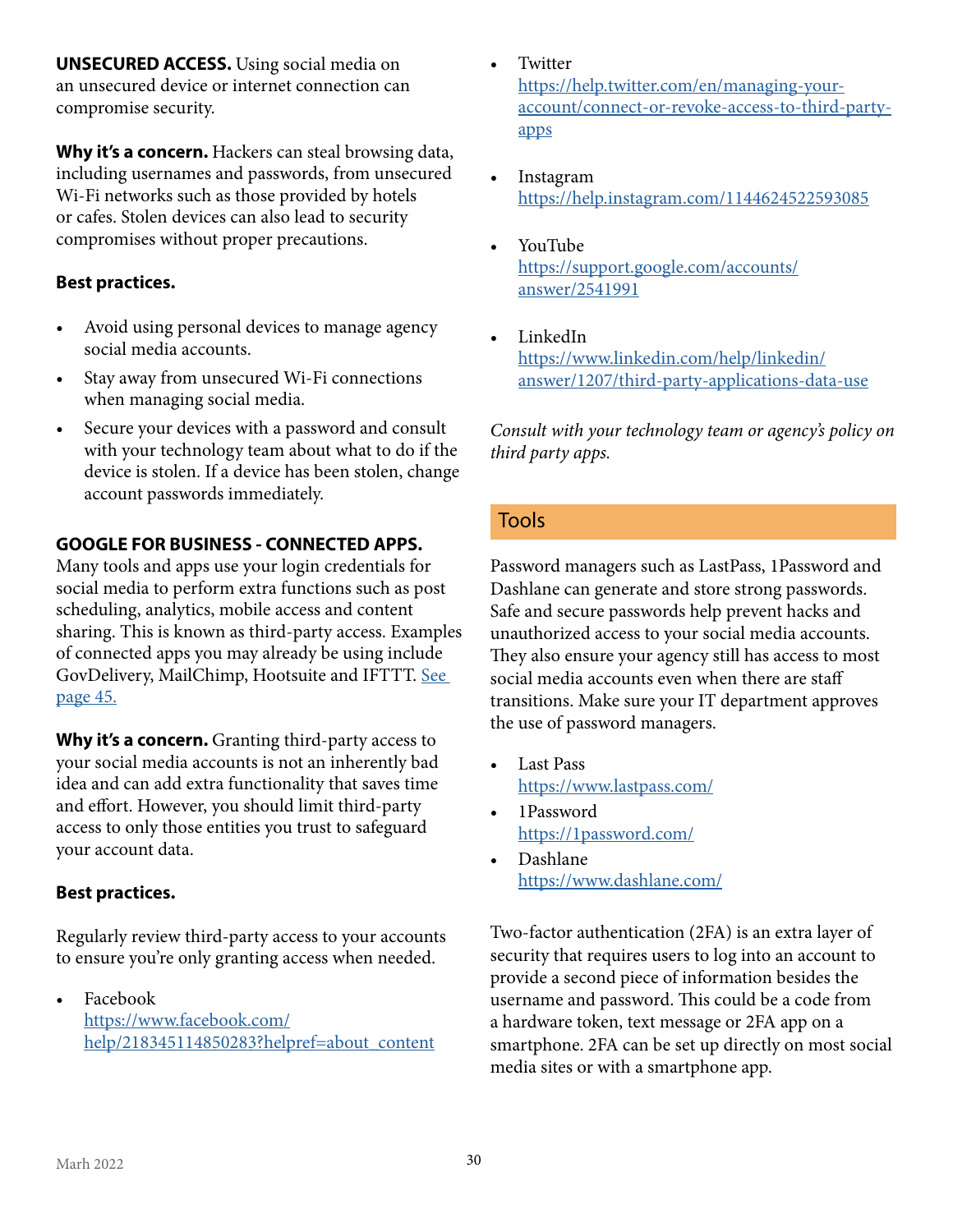- Read more about 2FA: <https://authy.com/what-is-2fa/>
- Learn which sites support 2FA: <https://twofactorauth.org/>

Some options for implementing 2FA:

- LastPass and other smartphone apps [https://www.lastpass.com/two-factor](https://www.lastpass.com/two-factor-authentication)[authentication](https://www.lastpass.com/two-factor-authentication)
- Facebook [https://www.facebook.com/notes/facebook](https://www.facebook.com/notes/facebook-security/two-factor-authentication-for-facebook-now-easier-to-set-up/10155341377090766)[security/two-factor-authentication-for-facebook](https://www.facebook.com/notes/facebook-security/two-factor-authentication-for-facebook-now-easier-to-set-up/10155341377090766)[now-easier-to-set-up/10155341377090766](https://www.facebook.com/notes/facebook-security/two-factor-authentication-for-facebook-now-easier-to-set-up/10155341377090766)

#### • Twitter [https://help.twitter.com/en/managing-your](https://help.twitter.com/en/managing-your-account/two-factor-authentication)[account/two-factor-authentication](https://help.twitter.com/en/managing-your-account/two-factor-authentication)

- Instagram <https://help.instagram.com/1124604297705184>
- YouTube [https://support.google.com/accounts/](https://support.google.com/accounts/answer/185839) [answer/185839](https://support.google.com/accounts/answer/185839)
- LinkedIn [https://www.linkedin.com/help/linkedin/](https://www.linkedin.com/help/linkedin/answer/544/turn-two-step-verification-on-and-off) [answer/544/turn-two-step-verification-on-and-off](https://www.linkedin.com/help/linkedin/answer/544/turn-two-step-verification-on-and-off)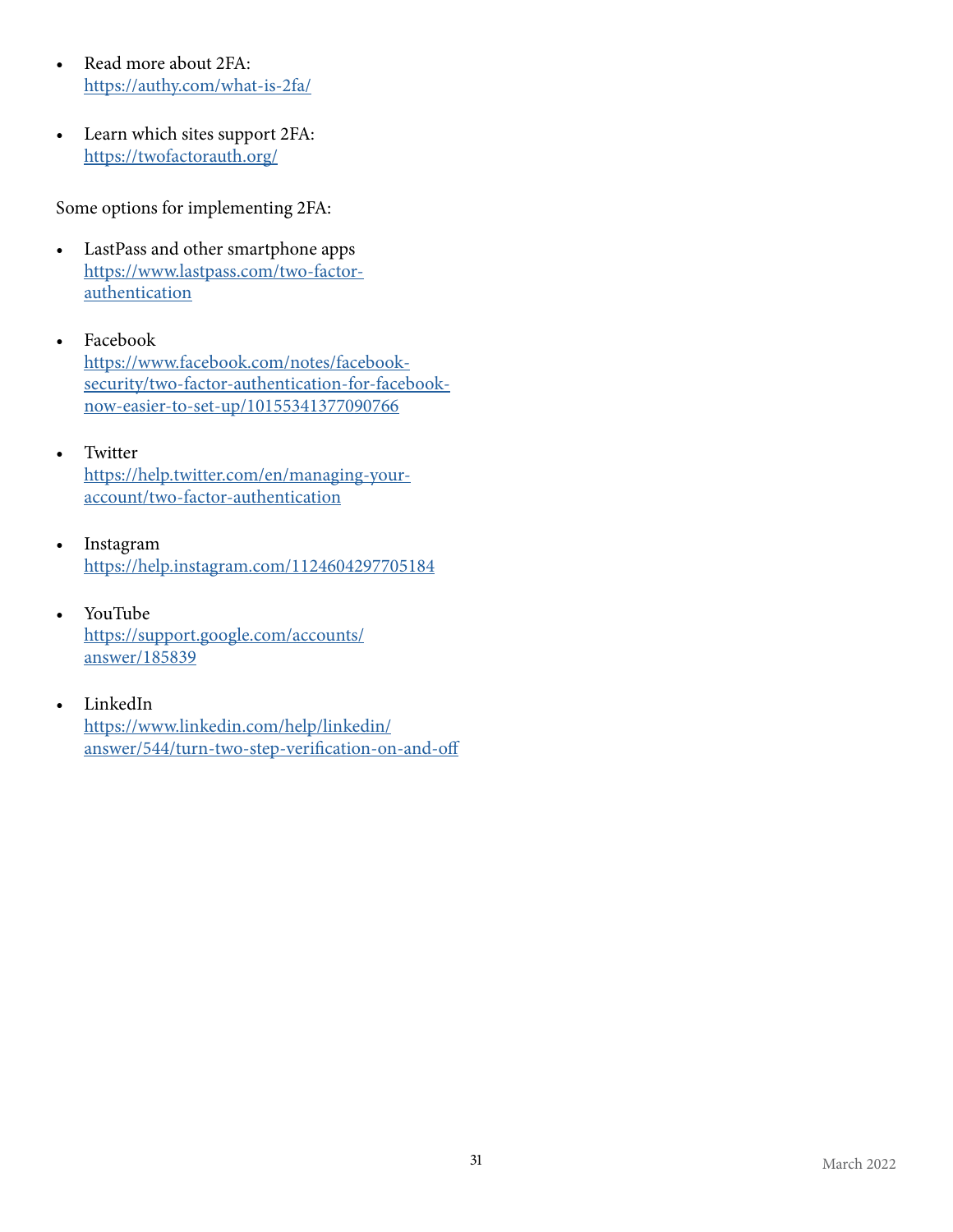### <span id="page-31-0"></span>SECURITY AND RISK - INTERNAL RESOURCES

#### Privacy & Security Risks

Terms and Conditions [https://www.oregon.gov/Pages/Terms-and-](https://www.oregon.gov/Pages/Terms-and-Conditions.aspx)[Conditions.aspx](https://www.oregon.gov/Pages/Terms-and-Conditions.aspx)

Statewide Information Security Plan, Policies and Standards [https://www.oregon.gov/DAS/OSCIO/Pages/Security.](https://www.oregon.gov/DAS/OSCIO/Pages/Security.aspx) [aspx](https://www.oregon.gov/DAS/OSCIO/Pages/Security.aspx)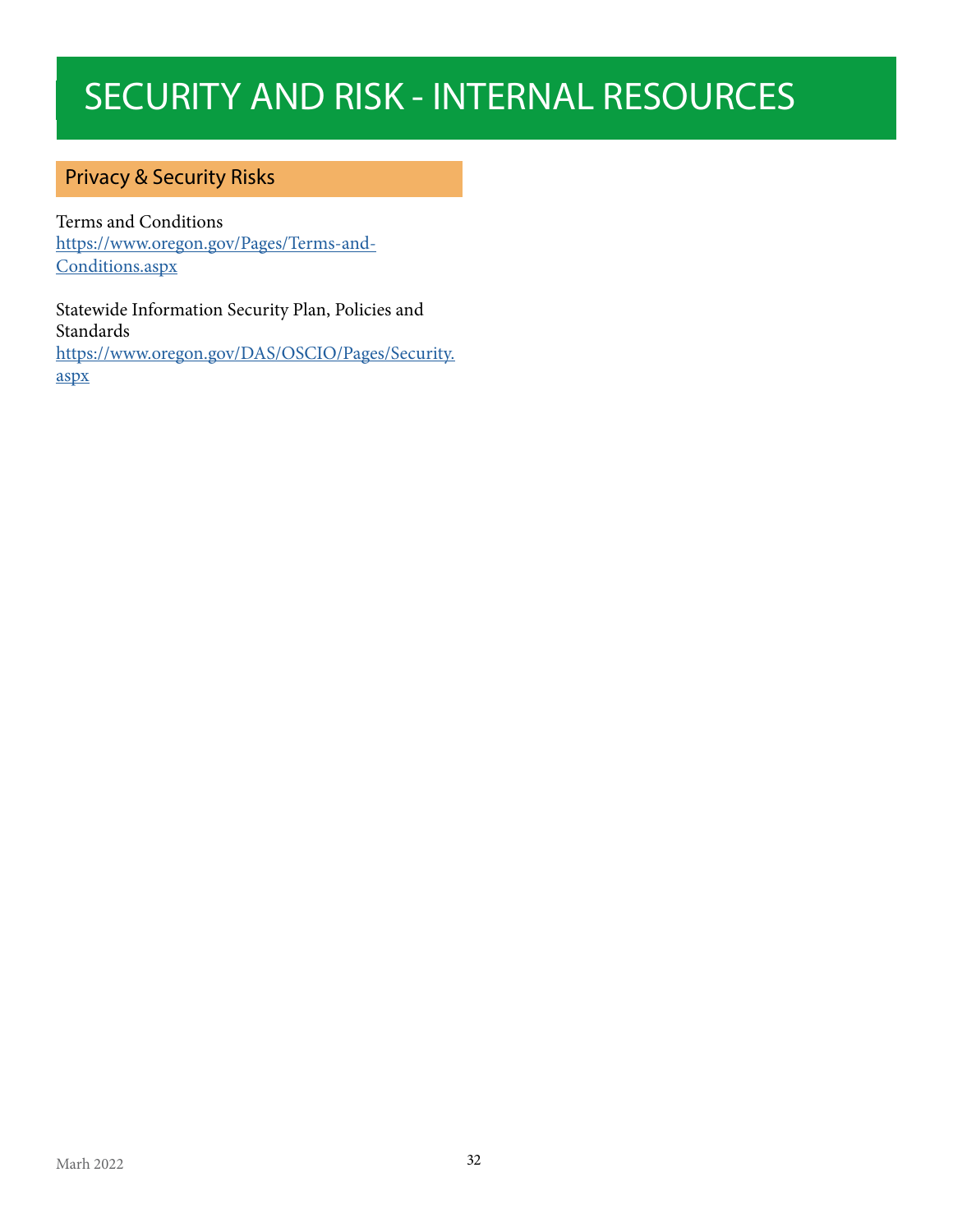### <span id="page-32-0"></span>SECURITY AND RISK - EXTERNAL RESOURCES

Privacy issues to consider before getting involved in social media

[https://www.reputationdefender.com/blog/privacy/](https://www.reputationdefender.com/blog/privacy/top-five-social-media-privacy-concerns) [top-five-social-media-privacy-concerns](https://www.reputationdefender.com/blog/privacy/top-five-social-media-privacy-concerns)

Background on how federal agencies and the U.S. Department of Defense address social media [http://mashable.com/2008/08/07/theory-of-social](http://mashable.com/2008/08/07/theory-of-social-government)[government](http://mashable.com/2008/08/07/theory-of-social-government)

#### Archives

[https://www.nascio.org/publications/artmid/485/](https://www.nascio.org/publications/artmid/485/articleID/728/state-archiving-in-the-digital-era-a-pl) [articleID/728/state-archiving-in-the-digital-era-a](https://www.nascio.org/publications/artmid/485/articleID/728/state-archiving-in-the-digital-era-a-pl)[playbook-for-the-preservation-of-electronic-records](https://www.nascio.org/publications/artmid/485/articleID/728/state-archiving-in-the-digital-era-a-pl)

EPA - "Should I Respond Online" (Guide)

[govsocmed.pbworks.com/f/should\\_i\\_respond\\_online.](http://govsocmed.pbworks.com/f/should_i_respond_online.pdf) [pdf](http://govsocmed.pbworks.com/f/should_i_respond_online.pdf)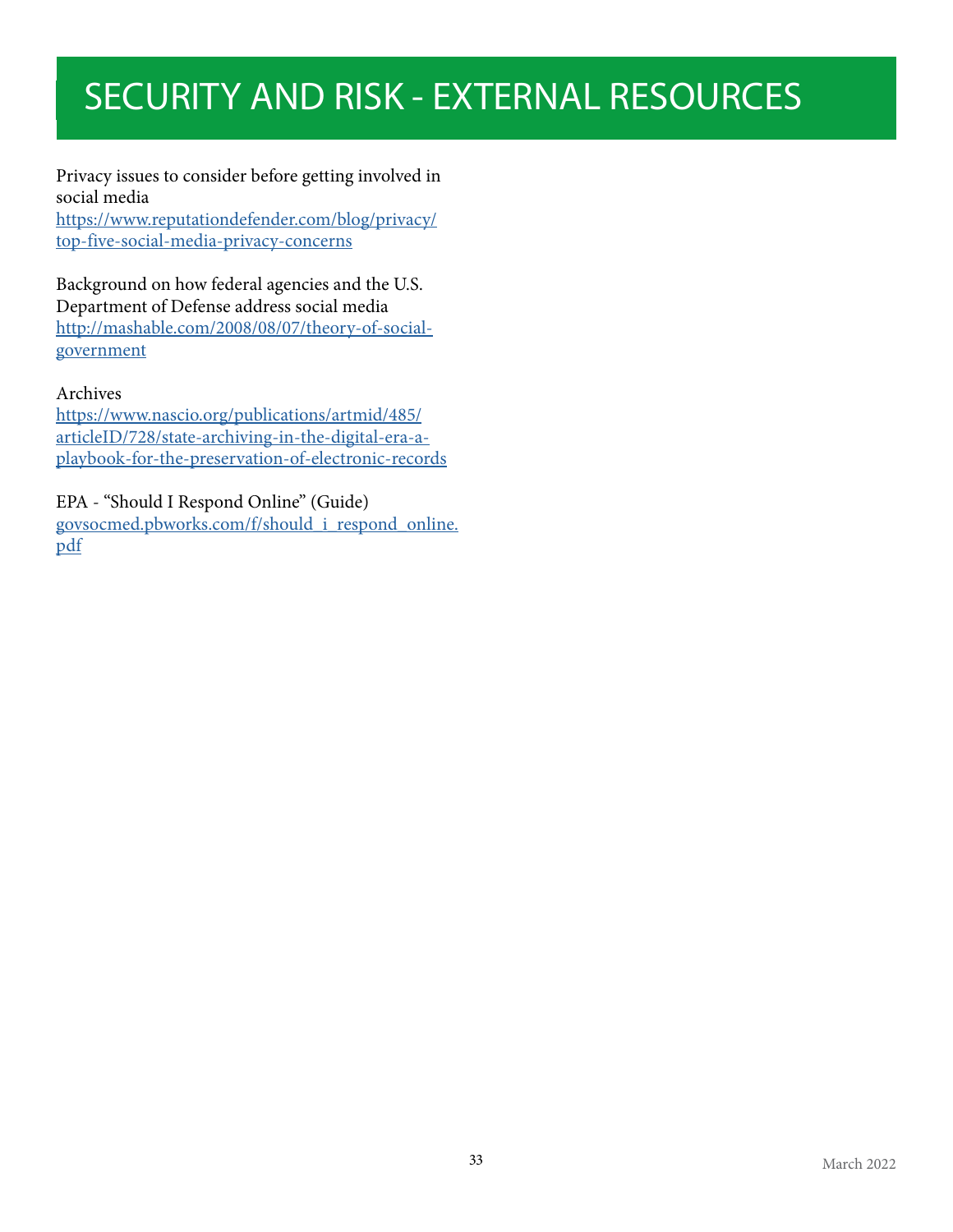## <span id="page-33-0"></span>HOW TO WRITE A SOCIAL MEDIA BEST PRACTICES INTERNAL POLICY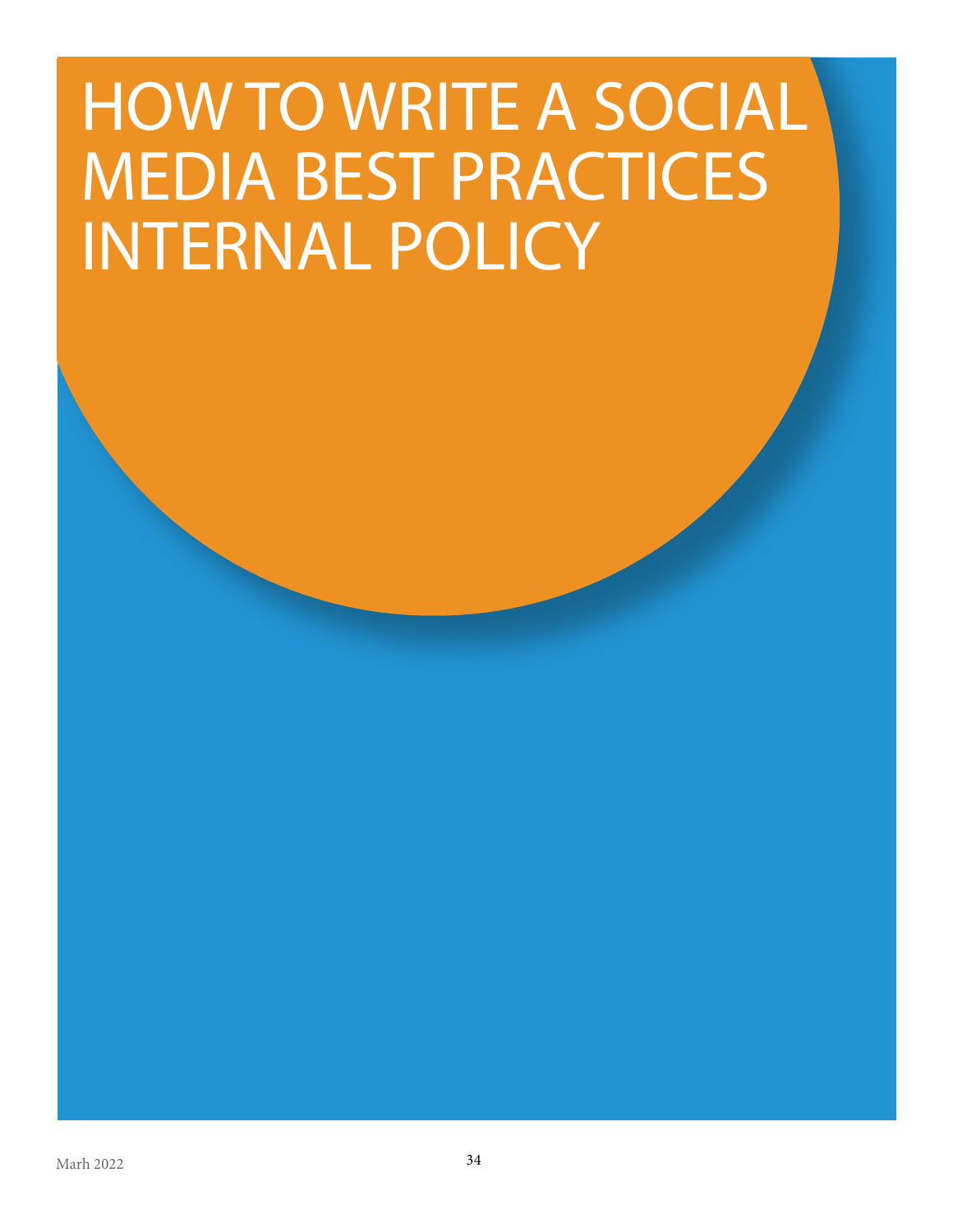### <span id="page-34-0"></span>PURPOSE

Oregon state agencies use social media to connect, engage and inform the public in an effort to raise awareness about state news, programs and services. A social media policy is necessary to protect the agency, the employees and the constituents.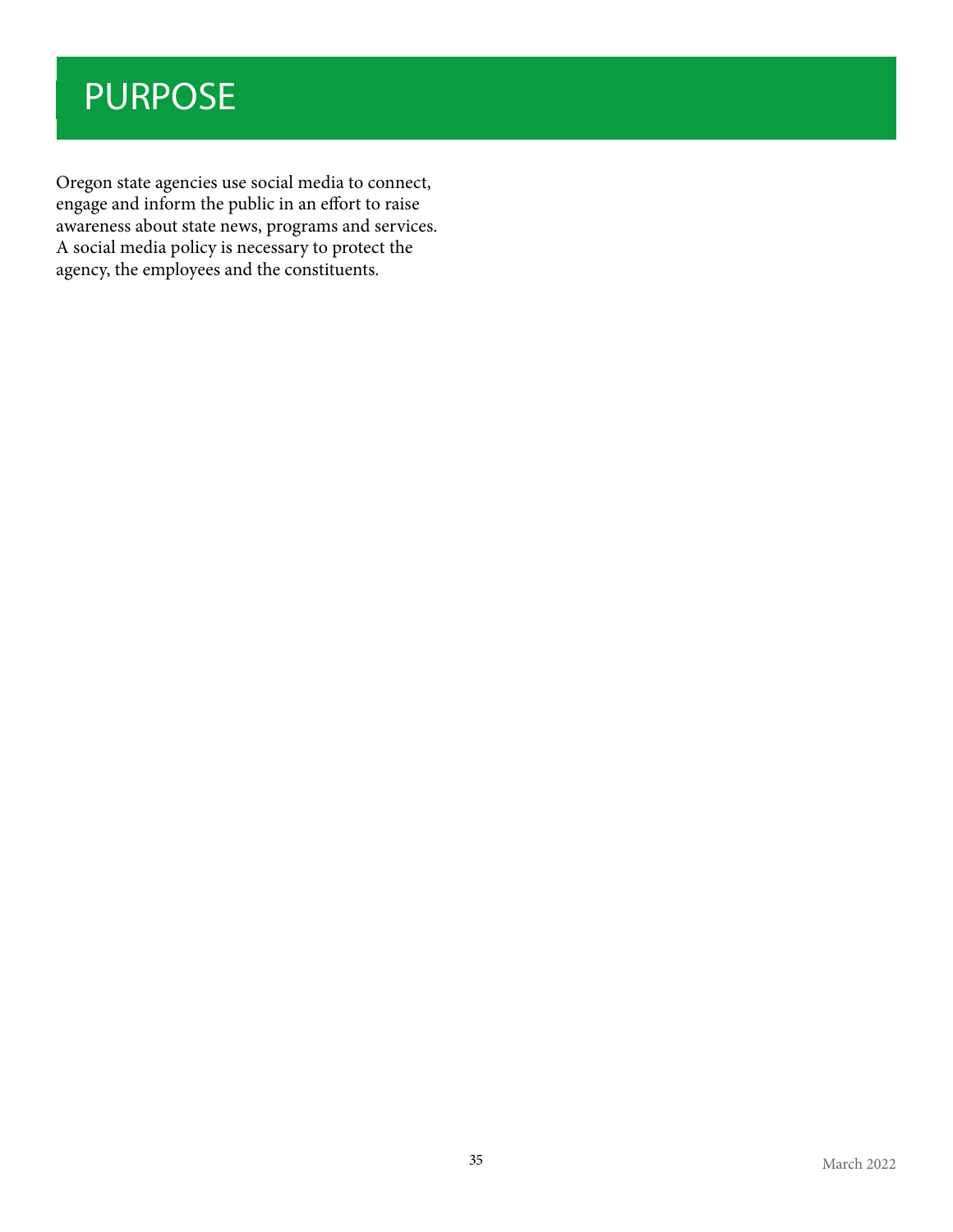### <span id="page-35-0"></span>ESTABLISH A POLICY

A social media policy establishes rules of use and engagement and should include these sections:

#### Scope Definition

A transparent policy should clearly state what and who are governed by the policy. The "what" includes how your agency defines social media and which social media platforms are included. The "who" includes who the policy applies to and how it might change for contractors or elected officials.

#### Social Media Authority and Administration

Include which entities have the authority to enforce the policy, as well as who administers accounts, and a system for tracking. Consider creating an authorization form and code of conduct that employees sign acknowledging that they read the social media policy and assume the risk. Prepare steps to make changes to authorization when employees are terminated or leave their position. You may need to include your HR and IT departments in this process.

#### Types of Social Media Use

Define the distinct uses of social media and provide examples for each type.

- "Official use" of social media is an authorized component of an employee's job duties such as tweeting on behalf of the agency.
- "Professional use" at work includes use for business purposes such as professional networking.
- "Personal use" of social media is for individual use during off-work time and is registered with a personal email address.

#### Use of Social Media

Outline which types of social media are acceptable to use at work and the appropriate use of social

media for agency business. Provide best practices for employees speaking in a professional capacity on behalf of the agency or commenting on agency business. Discourage employee use of personal social media to make comments. Provide guidance on how to be a good citizen of the social media environment. Include information for official use of social media including how to obtain permission, get access, set up new official accounts, and get proper training.

#### Content Standards

All content, whether coming from an agency or personal account, should be authentic and transparent. As a government agency or public servant, it is imperative to strive to provide accurate information. Content must always be legal to share.

#### Social Media Identification

Define how agency accounts identify themselves on social media. This may include naming conventions, logos and branding standards, as well as messaging guidelines.

#### Moderating and Post Removal Policy

Clearly state what types of posts and comments are subject to removal, such as vulgarity, nudity, advertisements, threats and off-topic comments. Your moderation policy should be transparent to the public (e.g., list it in the "about us" section). For suggested language, S[ee Public Records and Moderation on page](#page-7-1)  [8.](#page-7-1)

#### Retention Process

State records retention laws and policies must be adhered to when using social media for agency business. Social media business conducted on behalf of the agency is subject to public records law. For additional information, [see Public Records and](#page-7-1)  [Moderation on page 8.](#page-7-1)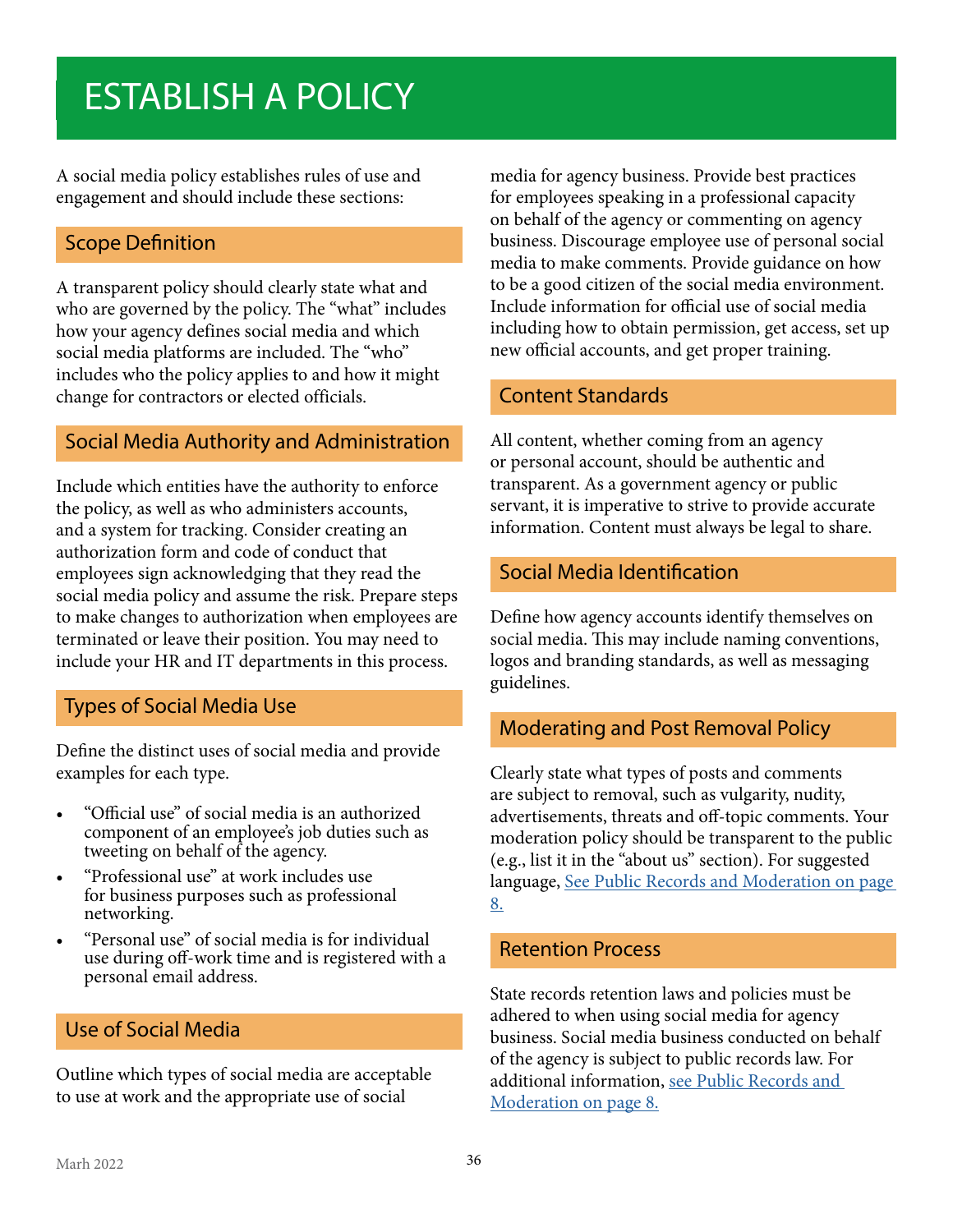#### <span id="page-36-0"></span>What Not to Post

Make it abundantly clear what types of conduct and content are not allowed on social media whether on agency or personal accounts when posting as representatives of the agency.

#### Violation Consequences

Set clear expectations and include consequences if the policy is violated.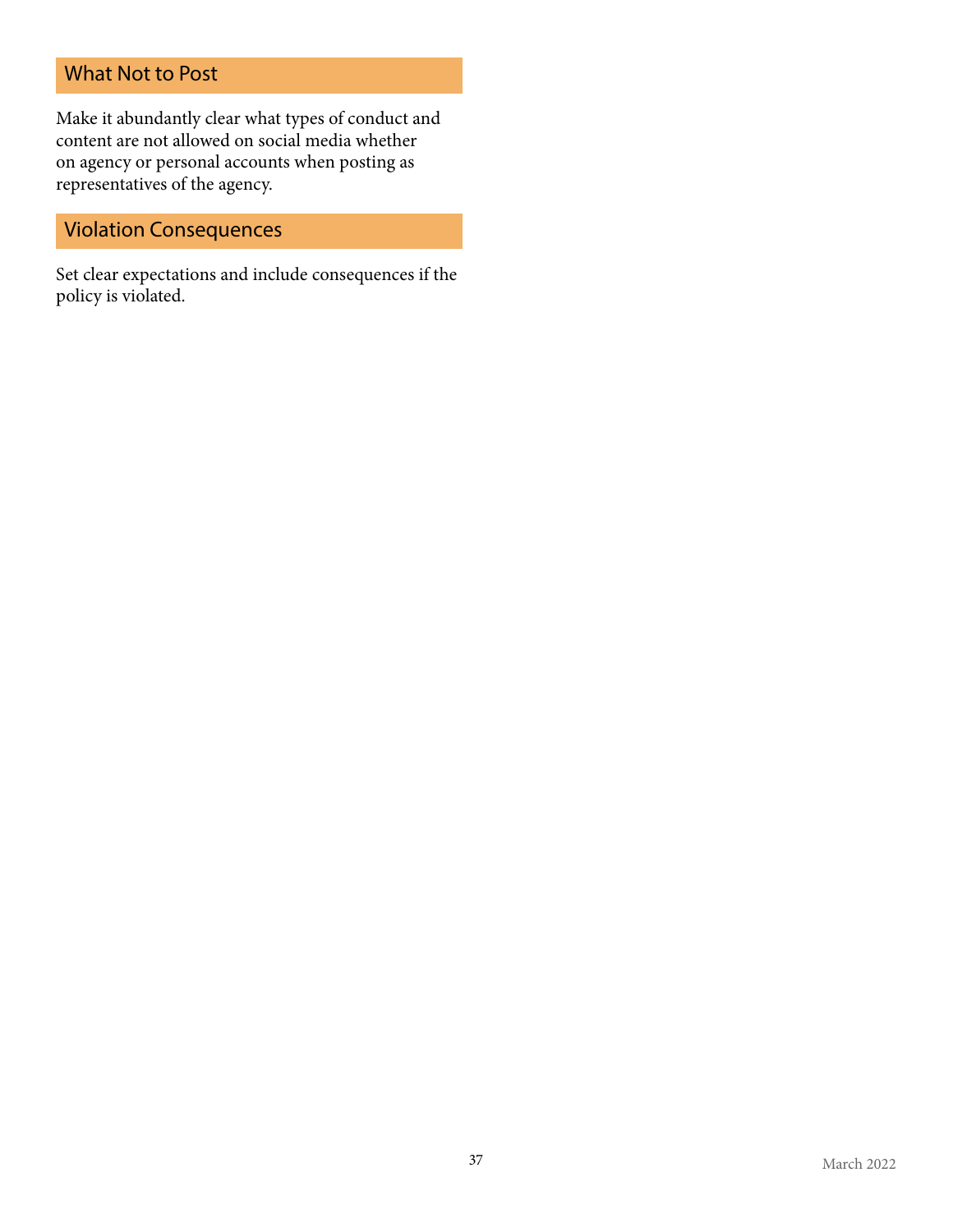### <span id="page-37-0"></span>ESTABLISH A POLICY - INTERNAL RESOURCES

*The following examples may not reflect the current recommendations in this guide.*

Acceptable Use of State Information Assets DAS Policy 107-004-110 <https://www.oregon.gov/das/Policies/107-004-110.pdf>

Internal Controls for the Management of Mobile Communications Devices DAS Policy 107-001-015 <https://www.oregon.gov/das/Policies/107-001-015.pdf>

#### Archiving of Public Records

[https://www.oregonlegislature.gov/bills\\_laws/ors/](https://www.oregonlegislature.gov/bills_laws/ors/ors192.html) [ors192.html](https://www.oregonlegislature.gov/bills_laws/ors/ors192.html)

#### ODOT Social Media Comment Policy

[https://www.oregon.gov/ODOT/Pages/Social-Media-](https://www.oregon.gov/ODOT/Pages/Social-Media-Comment-Policy.aspx)[Comment-Policy.aspx](https://www.oregon.gov/ODOT/Pages/Social-Media-Comment-Policy.aspx)

#### ODFW Social Media Comment Policy

<https://myodfw.com/follow-odfw-social-media>

#### Oregon DHS/OHA Social Media Use Policy

[https://sharedsystems.dhsoha.state.or.us/DHSForms/](https://sharedsystems.dhsoha.state.or.us/DHSForms/Served/me120-005.pdf) [Served/me120-005.pdf](https://sharedsystems.dhsoha.state.or.us/DHSForms/Served/me120-005.pdf)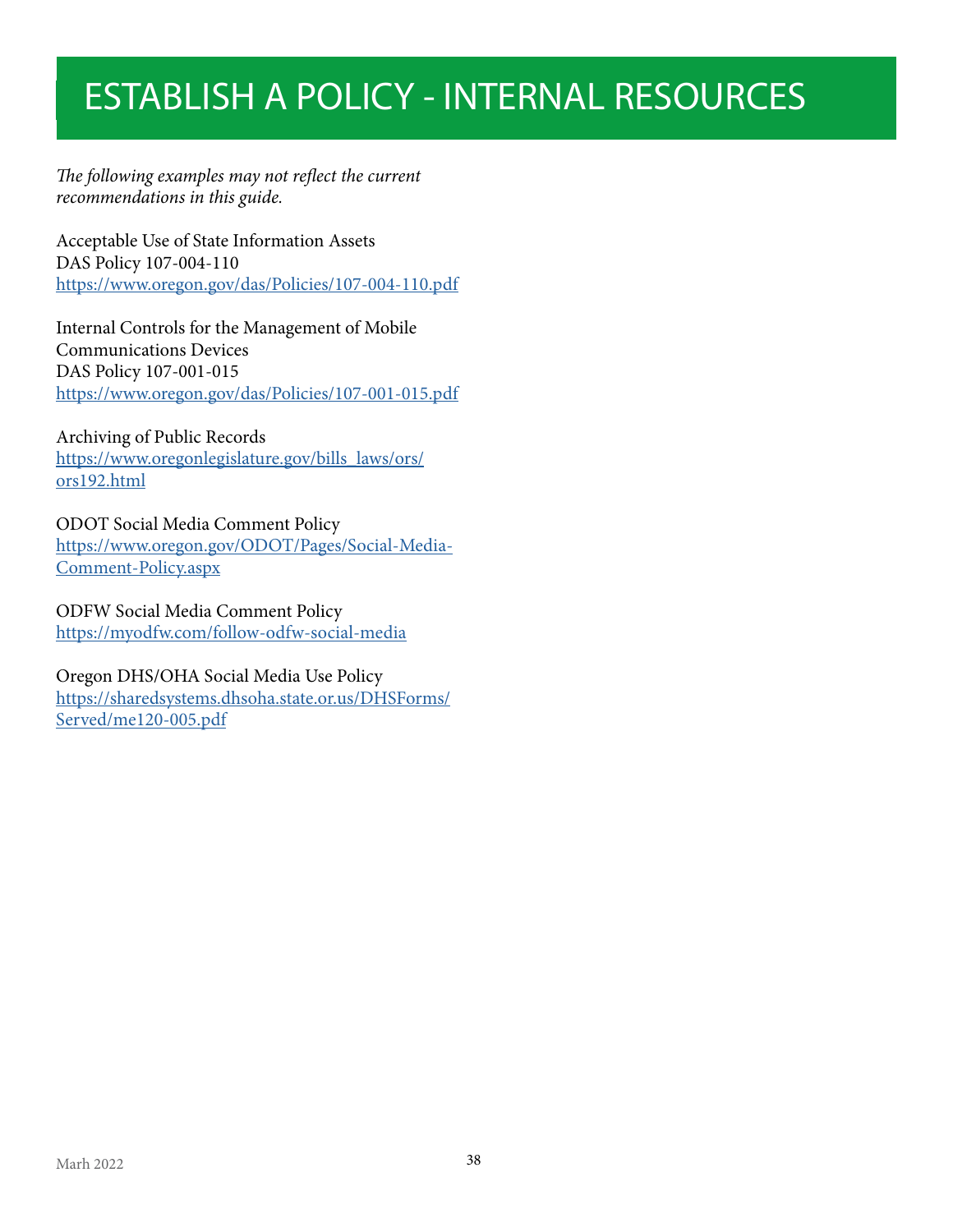### <span id="page-38-0"></span>ESTABLISH A POLICY - EXTERNAL RESOURCES

#### *The following examples may not reflect the current recommendations in this guide.*

Orange County Sheriff-Coroner Department Social Media Policy [https://ocsheriff.gov/sites/ocsd/files/2021-03/](https://ocsheriff.gov/sites/ocsd/files/2021-03/Policy%201055%20Social%20Media_0.pdf) [Policy%201055%20Social%20Media\\_0.pdf](https://ocsheriff.gov/sites/ocsd/files/2021-03/Policy%201055%20Social%20Media_0.pdf)

Harrisonburg, Virginia Social Media Policy <https://www.harrisonburgva.gov/social-media-policy>

Northport, Florida Social Media Terms of Use [http://www.cityofnorthport.com/government/city](http://www.cityofnorthport.com/government/city-newsroom/terms-of-use)[newsroom/terms-of-use](http://www.cityofnorthport.com/government/city-newsroom/terms-of-use)

#### Department of Interior

[https://www.doi.gov/employees/dmguide/website](https://www.doi.gov/employees/dmguide/website-and-social-media-basics)[and-social-media-basics](https://www.doi.gov/employees/dmguide/website-and-social-media-basics)

State of Michigan Social Media Policy [https://www.michigan.gov/documents/](https://www.michigan.gov/documents/dtmb/1340.00.130.03_Social_Media_Standard_604897_7.pdf) [dtmb/1340.00.130.03\\_Social\\_Media\\_](https://www.michigan.gov/documents/dtmb/1340.00.130.03_Social_Media_Standard_604897_7.pdf) [Standard\\_604897\\_7.pdf](https://www.michigan.gov/documents/dtmb/1340.00.130.03_Social_Media_Standard_604897_7.pdf)

#### WSDOT Policy

[https://wsdot.wa.gov/sites/default/files/2019/03/19/](https://wsdot.wa.gov/sites/default/files/2019/03/19/wsdot-communications-social-media-best-practices.pdf) [wsdot-communications-social-media-best-practices.](https://wsdot.wa.gov/sites/default/files/2019/03/19/wsdot-communications-social-media-best-practices.pdf) [pdf](https://wsdot.wa.gov/sites/default/files/2019/03/19/wsdot-communications-social-media-best-practices.pdf)

Social Media Policy Template for the Public Sector, from ArchiveSocial:

- Posted for public access by sheriffs.org [https://www.sheriffs.org/sites/default/files/Social\\_](https://www.sheriffs.org/sites/default/files/Social_Media_Policy_Template_for_Government__ArchiveSocial_.pdf) Media\_Policy\_Template\_for\_Government ArchiveSocial .pdf
- Register to download it from ArchiveSocial here [https://learn.archivesocial.com/government](https://learn.archivesocial.com/government-social-media-policy-template/)[social-media-policy-template/](https://learn.archivesocial.com/government-social-media-policy-template/)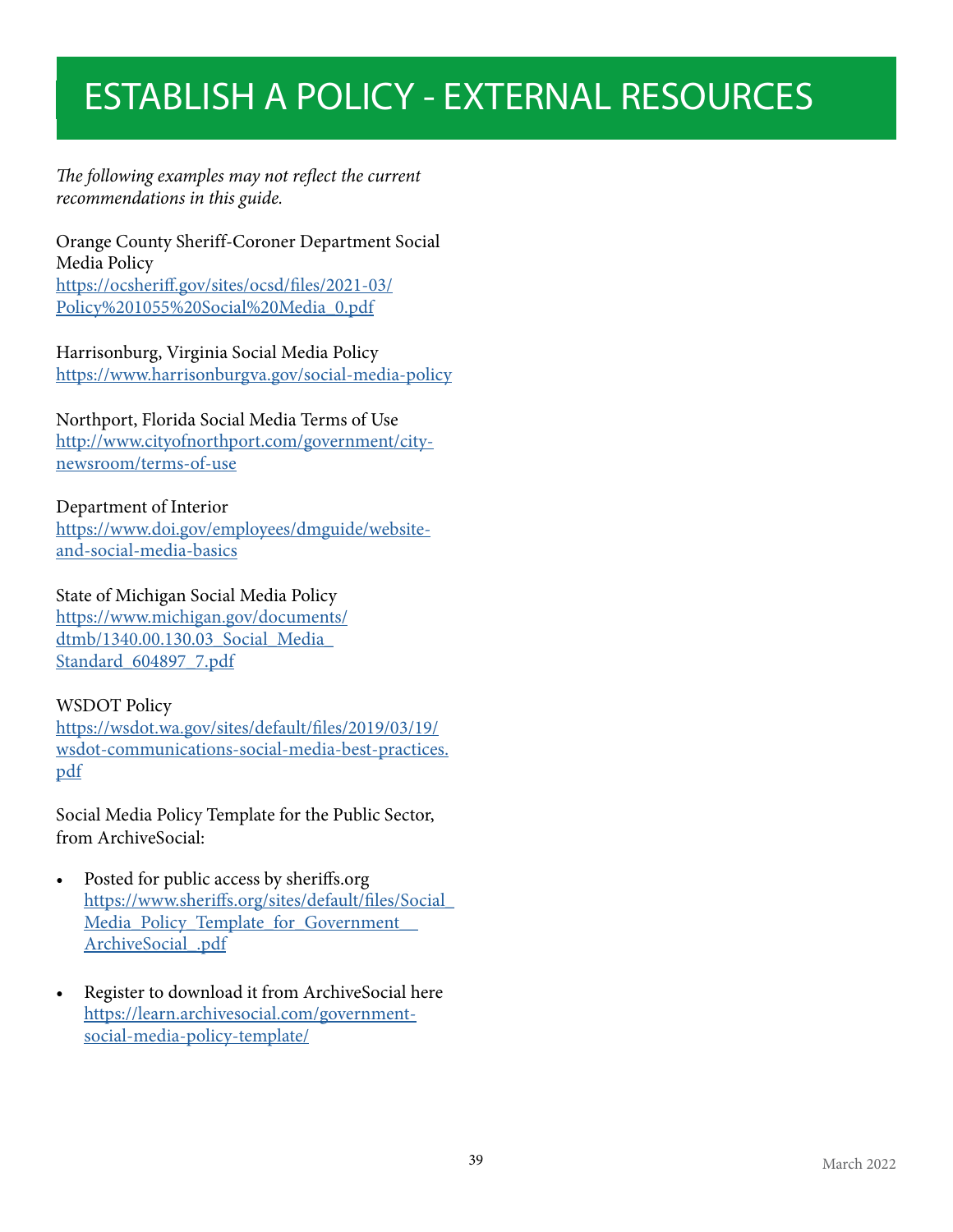## <span id="page-39-0"></span>SOCIAL MEDIA BEST PRACTICES — TIPS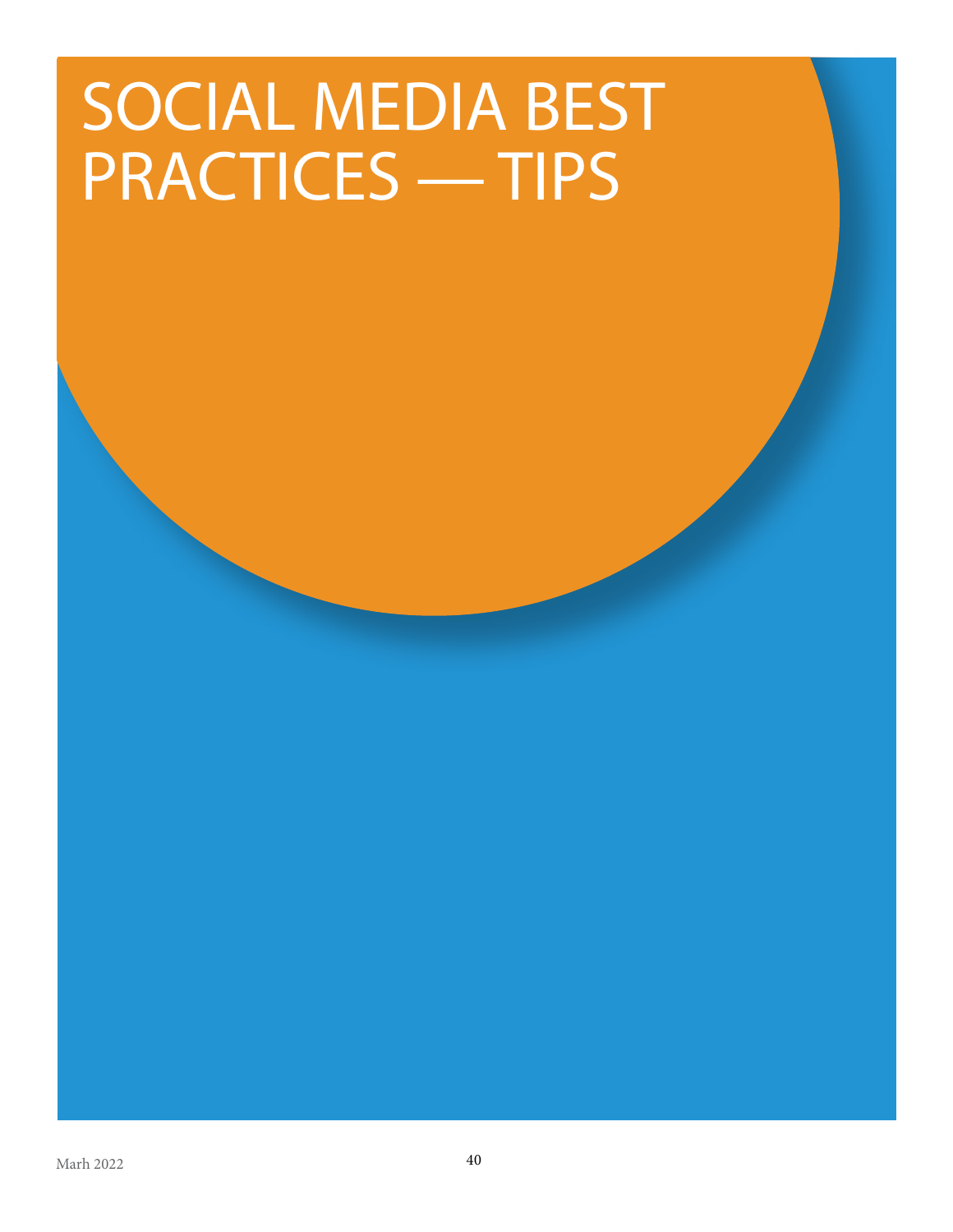### <span id="page-40-1"></span><span id="page-40-0"></span>SOCIAL MEDIA OVERVIEW

As of this writing, these are some of the largest social media platforms commonly used by government agencies. Each has its strengths and weaknesses, and there is some overlap in functionality (for example, video sharing). Consider your agency's audience and objectives when deciding which platforms to use.

Each social media platform has a process to verify your account. Verification is a way to demonstrate validity. It prevents fraud and protects an agency's reputation. Visit each social media platform for more information on their individual process.

#### Facebook

*Social media and networking service launched in 2004.*

#### WHAT YOU CAN DO

Interact with the public via pages, groups, posts/ comments, photos and videos, livestreams, polls, direct messaging, events and more.

#### HOW TO MANAGE IT

Facebook Business Manager allows teams to handle administering Facebook pages and groups and to handle permission levels.

[https://www.facebook.com/business/tools/business](https://www.facebook.com/business/tools/business-manager)[manager](https://www.facebook.com/business/tools/business-manager)

#### **Twitter**

*News and networking platform launched in 2006.*

#### WHAT YOU CAN DO

- Interact with the public via short tweets/retweets, replies, photos/videos/GIFs, hashtags, direct messaging and more.
- Follow relevant accounts and aggregate news related to your agency or program areas.

#### HOW TO MANAGE IT

- TweetDeck allows you to display multiple timelines at once, build collections of Tweets and filter searches. [https://help.twitter.com/en/using-twitter/how-to](https://help.twitter.com/en/using-twitter/how-to-use-tweetdeck)[use-tweetdeck](https://help.twitter.com/en/using-twitter/how-to-use-tweetdeck)
- TweetDeck's teams feature allows multiple people to share a Twitter account without having to share a password and allows for different permission levels.

[https://help.twitter.com/en/using-twitter/](https://help.twitter.com/en/using-twitter/tweetdeck-teams) [tweetdeck-teams](https://help.twitter.com/en/using-twitter/tweetdeck-teams)

#### Instagram

*Photo and video sharing social networking service launched in 2010.*

#### WHAT YOU CAN DO

• Interact with the public via photos/videos, geotagging, comments, hashtags, direct messages, ["takeovers](#page-53-1)" and more.

#### HOW TO MANAGE IT

• Instagram Business Accounts tie your Instagram to your Facebook account and gives you additional features, like Instagram insights analytics, not available to regular accounts. <https://business.instagram.com/getting-started>

#### YouTube

*Video sharing service launched in 2005.*

#### WHAT YOU CAN DO

Interact with the public via videos, livestreams, subscriptions, playlists and more.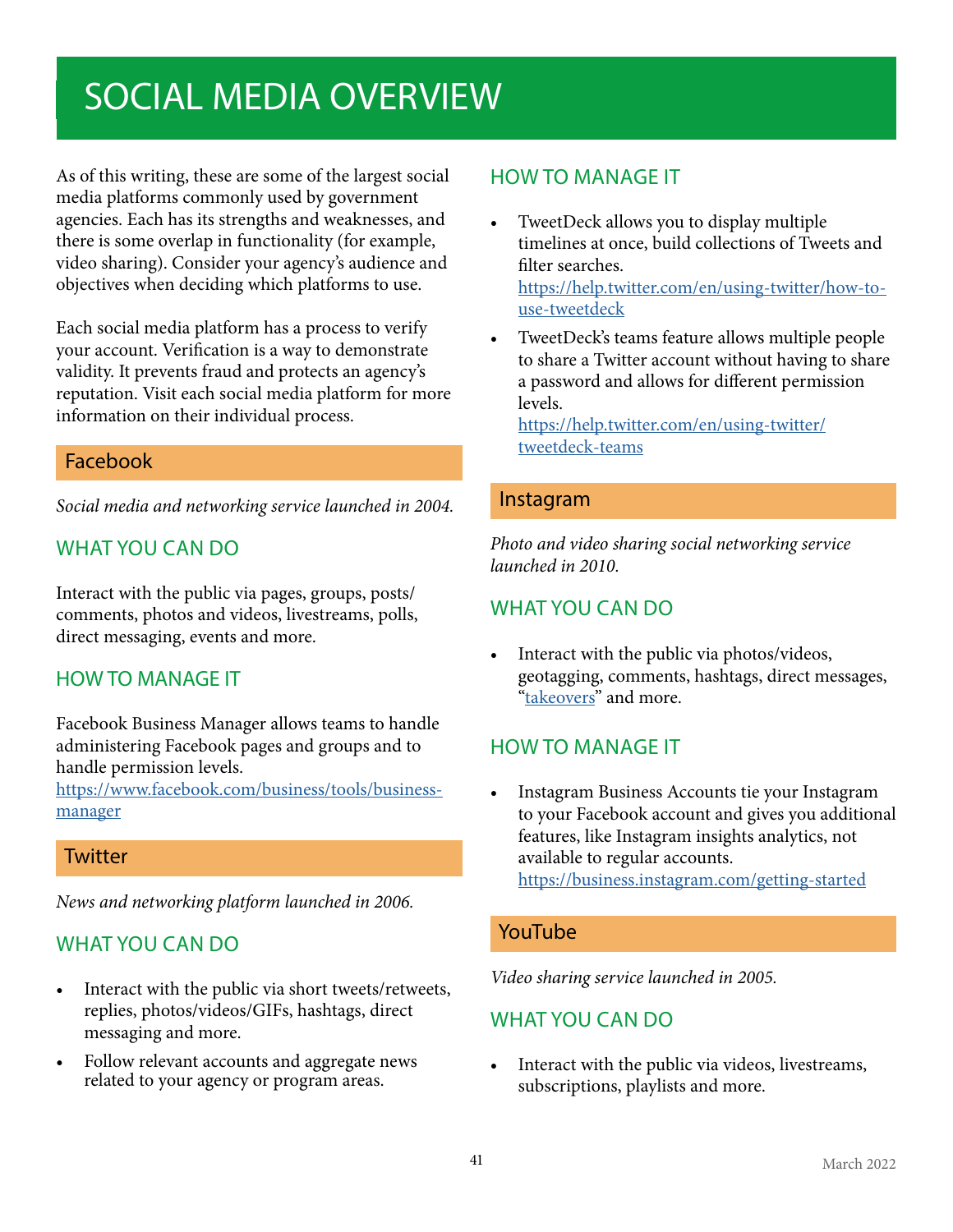#### <span id="page-41-0"></span>HOW TO MANAGE IT

- YouTube Community Guidelines [https://www.youtube.com/howyoutubeworks/](https://www.youtube.com/howyoutubeworks/policies/community-guidelines/) [policies/community-guidelines/](https://www.youtube.com/howyoutubeworks/policies/community-guidelines/)
- YouTube Copyright [https://www.youtube.com/howyoutubeworks/](https://www.youtube.com/howyoutubeworks/policies/copyright/#support-and-troubleshooting) [policies/copyright/#support-and-troubleshooting](https://www.youtube.com/howyoutubeworks/policies/copyright/#support-and-troubleshooting)

#### Flickr

*An online photo and video management and sharing application, launched in 2004.*

#### WHAT YOU CAN DO

• Store, share and download photos and videos. This tool allows users to follow activity, form groups, leave comments, and send messages. Free and paid accounts are available.

#### HOW TO MANAGE IT

Getting the most out of Flickr: [https://www.flickr.com/get\\_the\\_most.gne](https://www.flickr.com/get_the_most.gne)

#### LinkedIn

*A career and business professional's network designed for individuals, businesses and organizations.*

#### WHAT YOU CAN DO

- Interact with members, post job opportunities, share presentations and articles, invite connections to follow you, and engage with the online community.
- Your company profile allows employees to list you as an employer in their online resume.

#### HOW TO MANAGE IT

• Creating a LinkedIn Page. [https://www.linkedin.com/help/linkedin/](https://www.linkedin.com/help/linkedin/answer/710) [answer/710](https://www.linkedin.com/help/linkedin/answer/710)

• LinkedIn Page Admin Center [https://www.linkedin.com/help/linkedin/](https://www.linkedin.com/help/linkedin/answer/98738/linkedin-page-admin-center-overview) [answer/98738/linkedin-page-admin-center](https://www.linkedin.com/help/linkedin/answer/98738/linkedin-page-admin-center-overview)[overview](https://www.linkedin.com/help/linkedin/answer/98738/linkedin-page-admin-center-overview)

#### Google for Business

*Service launched in 2014 for businesses to manage their online presence*

#### WHAT YOU CAN DO

• Verify and edit information about your business to list it in Google Search and Maps. Post updates about closures and hours of operation, and answer questions from the public.

#### HOW TO MANAGE IT

• Sign up for (or claim an existing) Google My Business profile at: <https://www.google.com/business/>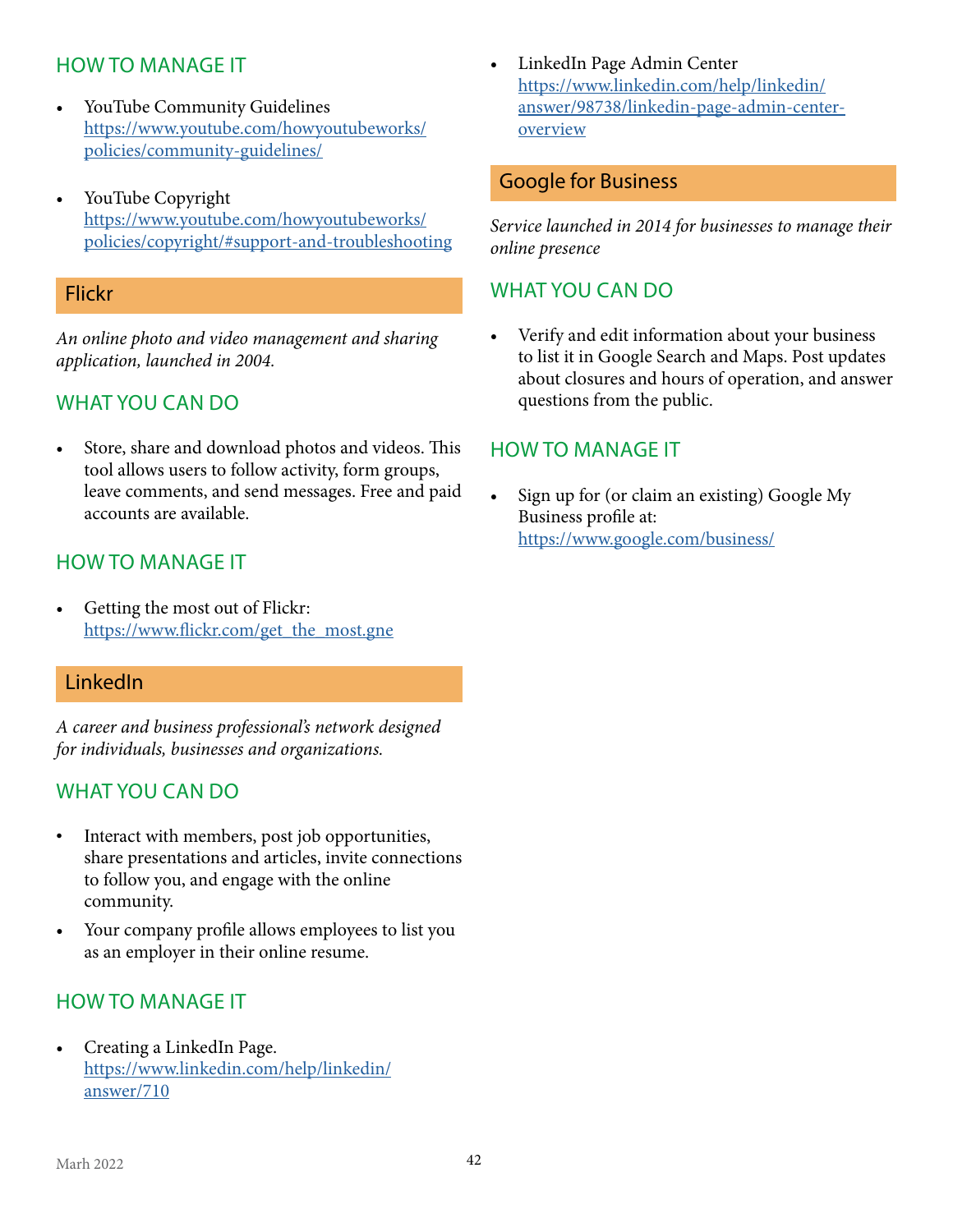### <span id="page-42-0"></span>SOCIAL MEDIA GUIDES AND TIPS

#### Video/Livestreaming

- Facebook video [https://www.facebook.com/formedia/solutions/](https://www.facebook.com/formedia/solutions/video) [video](https://www.facebook.com/formedia/solutions/video)
- Facebook livestreaming <https://live.fb.com/>
- Twitter video and livestreaming [https://help.twitter.com/en/using-twitter/twitter](https://help.twitter.com/en/using-twitter/twitter-videos)[videos](https://help.twitter.com/en/using-twitter/twitter-videos)
- Instagram Stories, Reels, Live, IGTV (select Instagram Features) <https://help.instagram.com>
- YouTube Creator academy [https://creatoracademy.youtube.com/page/](https://creatoracademy.youtube.com/page/education) [education](https://creatoracademy.youtube.com/page/education)
- YouTube livestreaming [https://support.google.com/youtube/](https://support.google.com/youtube/answer/2474026) [answer/2474026](https://support.google.com/youtube/answer/2474026)

#### TIPS

- Where should you post your videos? The Young Entrepreneur Council (YEC) on Forbes Facebook and YouTube discuss this topic here: [https://www.forbes.com/sites/theyec/2018/04/30/](https://www.forbes.com/sites/theyec/2018/04/30/facebook-vs-youtube-for-marketing-videos-whats-the-difference/?sh=5ea92f45363d) [facebook-vs-youtube-for-marketing-videos](https://www.forbes.com/sites/theyec/2018/04/30/facebook-vs-youtube-for-marketing-videos-whats-the-difference/?sh=5ea92f45363d)[whats-the-difference/?sh=5ea92f45363d](https://www.forbes.com/sites/theyec/2018/04/30/facebook-vs-youtube-for-marketing-videos-whats-the-difference/?sh=5ea92f45363d)
- Make sure to optimize your videos per each platform's guidelines [https://sproutsocial.com/insights/social-media](https://sproutsocial.com/insights/social-media-video-specs-guide/)[video-specs-guide/](https://sproutsocial.com/insights/social-media-video-specs-guide/)
- Captioning videos to aid in accessibility is a good practice. More information about accessibility is available. [See page 16](#page-15-1).

#### Photosharing

• Facebook photos [https://www.facebook.com/](https://www.facebook.com/help/1069521513115444) [help/1069521513115444](https://www.facebook.com/help/1069521513115444)

- Twitter photos and GIFs [https://help.twitter.com/en/using-twitter/tweeting](https://help.twitter.com/en/using-twitter/tweeting-gifs-and-pictures)[gifs-and-pictures](https://help.twitter.com/en/using-twitter/tweeting-gifs-and-pictures)
- Instagram photos <https://help.instagram.com/442418472487929>
- How to post to instagram from your computer [https://www.cnet.com/how-to/post-to-instagram](https://www.cnet.com/how-to/post-to-instagram-from-your-computer-with-this-simple-trick/)[from-your-computer-with-this-simple-trick/](https://www.cnet.com/how-to/post-to-instagram-from-your-computer-with-this-simple-trick/)

#### TIPS

Make sure to optimize your photos per each platform's guidelines [https://sproutsocial.com/insights/social-media](https://sproutsocial.com/insights/social-media-image-sizes-guide/)[image-sizes-guide/](https://sproutsocial.com/insights/social-media-image-sizes-guide/)

#### Advertising

- Facebook Ads <https://www.facebook.com/business/ads>
- Facebook Pixel [https://www.facebook.com/business/](https://www.facebook.com/business/help/742478679120153) [help/742478679120153](https://www.facebook.com/business/help/742478679120153)
- Facebook has implemented a policy regarding ads related to what they deem "issues of national importance." These issues may evolve over time. Ads relating to these issues will require advertiser authorization and labeling.

#### Find out more here:

[https://www.facebook.com/business/](https://www.facebook.com/business/help/214754279118974) [help/214754279118974](https://www.facebook.com/business/help/214754279118974)

#### Policy:

[https://www.facebook.com/policies/ads/](https://www.facebook.com/policies/ads/restricted_content/political#) [restricted\\_content/political#](https://www.facebook.com/policies/ads/restricted_content/political#)

#### How to get authorized:

[https://www.facebook.com/business/](https://www.facebook.com/business/help/208949576550051) [help/208949576550051](https://www.facebook.com/business/help/208949576550051)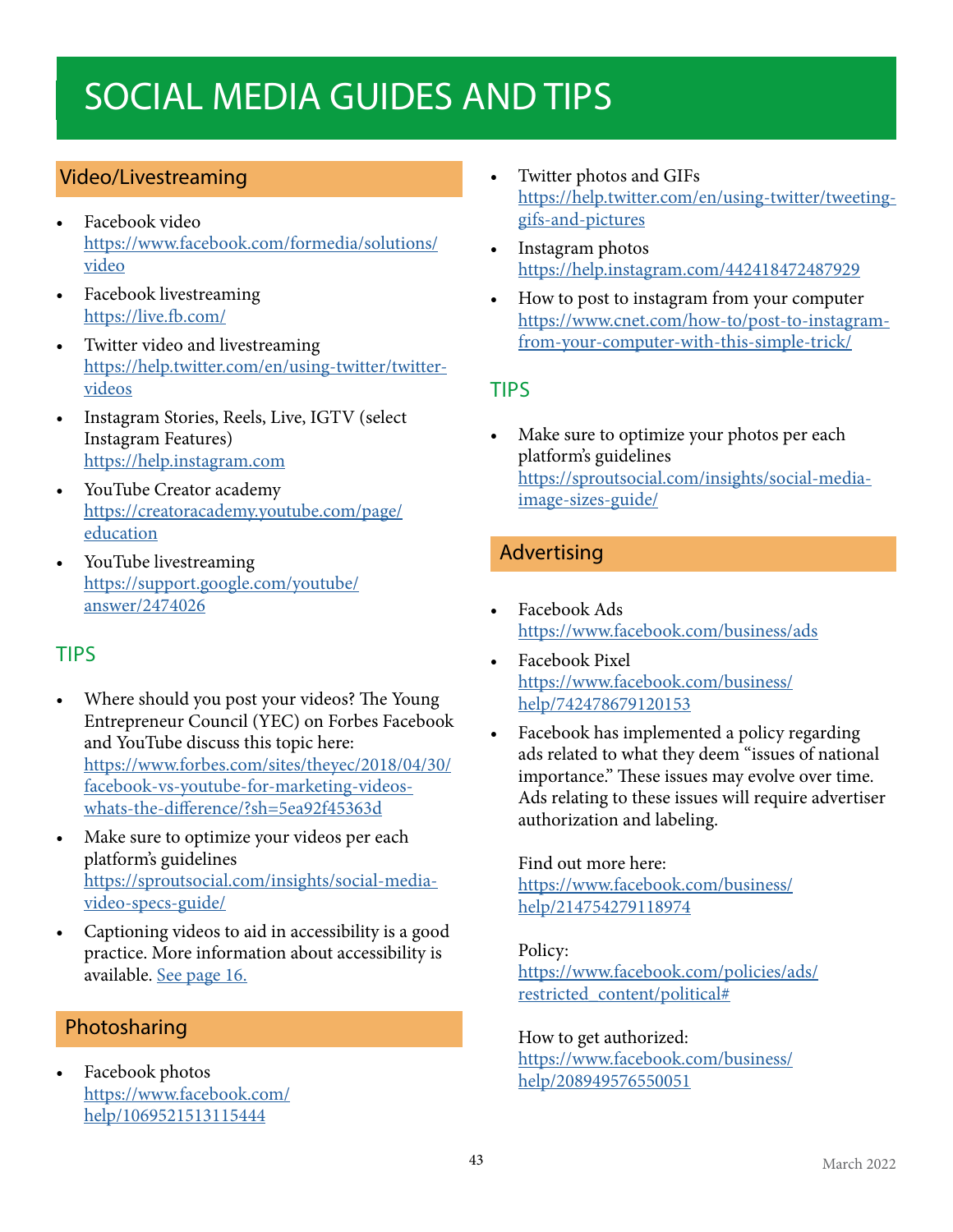<span id="page-43-0"></span>Issues include but are not limited to:

| abortion          | guns            |
|-------------------|-----------------|
| budget            | health          |
| civil rights      | immigration     |
| crime             | infrastructure  |
| economy           | military        |
| education         | poverty         |
| energy            | social security |
| environment       | taxes           |
| foreign policy    | terrorism       |
| government reform | values          |

- Twitter Ads [https://business.twitter.com/en/solutions/twitter](https://business.twitter.com/en/solutions/twitter-ads.html )[ads.html](https://business.twitter.com/en/solutions/twitter-ads.html )
- Instagram [business.instagram.com/advertising](http://business.instagram.com/advertising)
- YouTube <https://www.youtube.com/ads/>

#### TIPS

• Social Media Advertising and Paid Social Guide [https://sproutsocial.com/insights/topics/social](https://sproutsocial.com/insights/topics/social-media-advertising/)[media-advertising/](https://sproutsocial.com/insights/topics/social-media-advertising/)

#### <span id="page-43-1"></span>Archiving

- Social media archive platforms such as Smarsh or Archive Social can retain your social media posts to comply with pubic records policies. [See page 8](#page-7-2).
- Certain functions such as temporary content on social media platforms (i.e. Facebook Groups, Facebook Stories and Instagram Stories) may not be able to be archived.
- Check your archive platform's documentation or help desk for its capabilities before using a newly launched feature on social media.

#### TIPS

For comments and other materials that require retention, your options for purchasing third party software include:

- <https://archivesocial.com>
- <http://www.smarsh.com>
- <https://pagefreezer.com>

#### Analytics

- Facebook [https://www.facebook.com/business/pages/](https://www.facebook.com/business/pages/manage#page_insights) [manage#page\\_insights](https://www.facebook.com/business/pages/manage#page_insights)
- **Twitter** [https://business.twitter.com/en/analytics.htm](https://business.twitter.com/en/analytics.html)l
- **Instagram** <https://help.instagram.com/1533933820244654>
- Instagram insight via facebook [https://www.facebook.com/business/help/4416516](https://www.facebook.com/business/help/441651653251838?id=419087378825961) [53251838?id=419087378825961](https://www.facebook.com/business/help/441651653251838?id=419087378825961)
- YouTube [https://creatoracademy.youtube.com/page/course/](https://creatoracademy.youtube.com/page/course/analytics-series) [analytics-series](https://creatoracademy.youtube.com/page/course/analytics-series)
- Google Analytics [https://marketingplatform.google.com/about/](https://marketingplatform.google.com/about/analytics/) [analytics/](https://marketingplatform.google.com/about/analytics/)

#### TIPS

- More options are covered in the "Measurement and Evaluation" section of this guide. [See page](#page-22-1)  [23.](#page-22-1)
- Hootsuite's blog on Social Media Metrics explains the basics [blog.hootsuite.com/social-media-metrics](http://blog.hootsuite.com/social-media-metrics )

#### Resources

This section covers ways to go beyond the individual social media platforms to use comprehensive social media management platforms and supporting services. None of these are necessary to use social media for your agency, but can enhance your efforts and efficiency.

#### AUTOMATION

There are many ways to automate functions like scheduling posts, adding subscribers to an email list,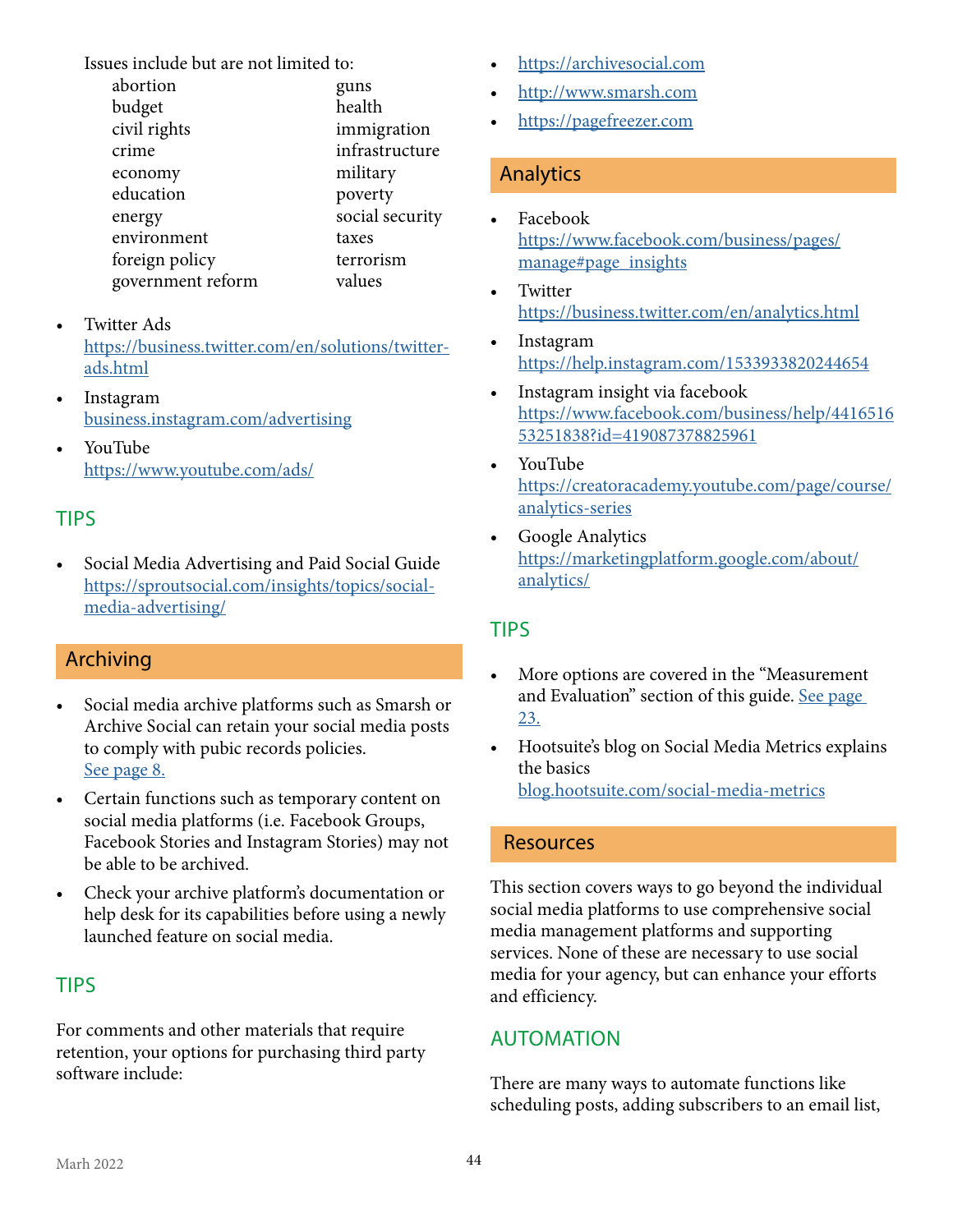sending confirmation emails, and more, even between different web services or platforms.

- **• IFTTT**: create "applets" that connect apps and devices (free) <https://ifttt.com/>
- **• Zapier**: integrate web applications into multi-step "zaps" (free/paid) <https://zapier.com>

#### CONTENT MANAGEMENT

Creating an editorial calendar or a social media queue is easy to do with social media management platforms.

- **• Agorapulse**: content calendar, social inbox, social monitoring, reports (paid) <https://www.agorapulse.com/>
- **• Buffer**: maintains social media queues and tracks basic analytics (paid) <https://buffer.com/>
- **• CoSchedule**: content calendar, project/task management, analytics (paid) <https://coschedule.com/>
- **• Hootsuite**: schedule content, monitor search terms, report analytics (free/paid) <https://hootsuite.com/>
- **• Sprout social**: content calendar, social inbox, CRM, monitoring, reports (paid) <https://sproutsocial.com/>

#### CURATION

How do you find items of interest to share? Follow a wide variety of sources and tailor your own filters.

- **• Feedly**: find and organize relevant content (free/ paid) <https://feedly.com/i/welcome>
- **• Flipboard**: collect and share articles into magazines (free) <https://flipboard.com/>
- **• Pocket**: save articles and websites to use later (free/paid) <https://getpocket.com/>

**• Tiny Tiny RSS**: self-host your own RSS feeds and create your own (free/paid) <https://tt-rss.org/>

#### <span id="page-44-0"></span>INTEGRATIONS

Social media integrations are often baked into other platforms such as email or website content management systems to make it easy to share your content.

**• GovDelivery**: share your bulletins on social media or share your social media in a bulletin (paid)

<https://granicus.com/solution/govdelivery/>

- **• Issuu**: share publications on a Facebook page tab; share individual stories (free/paid) <http://www.issuu.com>
- **• MailChimp**: share your campaigns on social media, share your social media in a bulletin, run social media advertising campaigns (free/paid) <https://mailchimp.com/>
- **• SharePoint**: use the Content Editor web part to embed social media feeds or posts using generated embed code (free from DAS) <https://publish.twitter.com/#> (example)
- **• Third-Party Plugins**: (for example, WordPress plugins) Plugins can extend functionality or add new features to sites. Both free and low-cost plugins should be vetted as though the agency is purchasing software from a company. An agency may also partner with a reputable developer to build a social media integration. A note of caution. Using third-party plugins could give unintended access to your agency's information, data, or social media accounts, which could present significant security risk.

#### TOOLS

When creating social media posts, many tools exist to simplify the process.

**• Canva**: create graphics, infographics, fliers, and much more (free/paid) https://www.canva.com/about/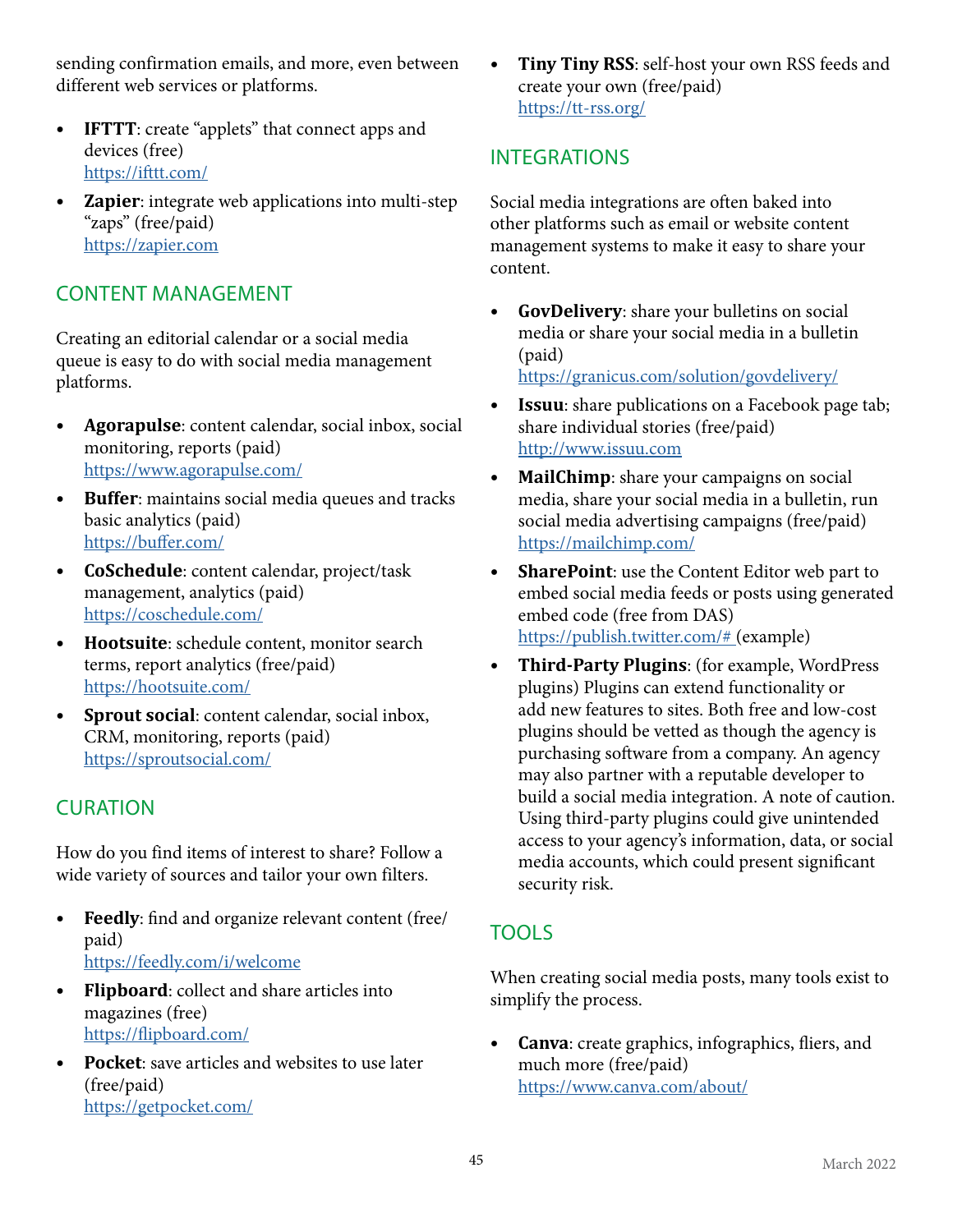- **• Pablo by Buffer**: generate social media-ready images <https://pablo.buffer.com>
- **• Music**

Public Domain Information Project <https://www.pdinfo.com>

digCCMixter <http://dig.ccmixter.org>

YouTube Music Library [https://www.youtube.com/channel/](https://www.youtube.com/channel/UCht8qITGkBvXKsR1Byln-wA) [UCht8qITGkBvXKsR1Byln-wA](https://www.youtube.com/channel/UCht8qITGkBvXKsR1Byln-wA)

CC Trax (try various browsers) <https://cctrax.com>

Public Domain Music Collection <https://archive.org/>

WikiMedia Commons [https://commons.wikimedia.org/wiki/](https://commons.wikimedia.org/wiki/Category:Audio_files_of_music ) Category:Audio files of music

Pixabay https://pixabay.com/music/

#### **• Video**

Cover <https://coverr.co>

Internet Archive Stock Footage [https://archive.org/details/stock\\_footage](https://archive.org/details/stock_footage)

Mazwai <https://mazwai.com>

Videezy <https://www.videezy.com/>

Pexels https://www.pexels.com/videos/

Pixabay https://pixabay.com/videos/

#### **• Photos**

Unsplash <https://unsplash.com>

Archive.org images <https://archive.org/details/image>

Pexels <https://www.pexels.com/>

Reshot <https://www.reshot.com>

Pixabay https://pixabay.com/photos/

Freepik [https://www.freepikcom/](https://www.freepik.com/)

CC Search [https://search.creativecommons.org/](https://search.creativecommons.org/search?q=collections) [search?q=collections](https://search.creativecommons.org/search?q=collections)

WikiMedia [https://commons.wikimedia.org/wiki/](https://commons.wikimedia.org/wiki/Category:Images) [Category:Images](https://commons.wikimedia.org/wiki/Category:Images)

#### **• Miscellaneous tools**

Embedly: add social media content to your website (free/paid) <https://embed.ly/> Grammarly: spellcheck in your browser (free/ paid) <https://www.grammarly.com/1>

Issuu: upload publications and share stories to social media (free/paid) <https://issuu.com/storysharing>

URL shortener: use to shorten your government URLs (free) <https://go.usa.gov/>

Visme: flowcharts, infographics, presentations (free/paid) <https://www.visme.co/>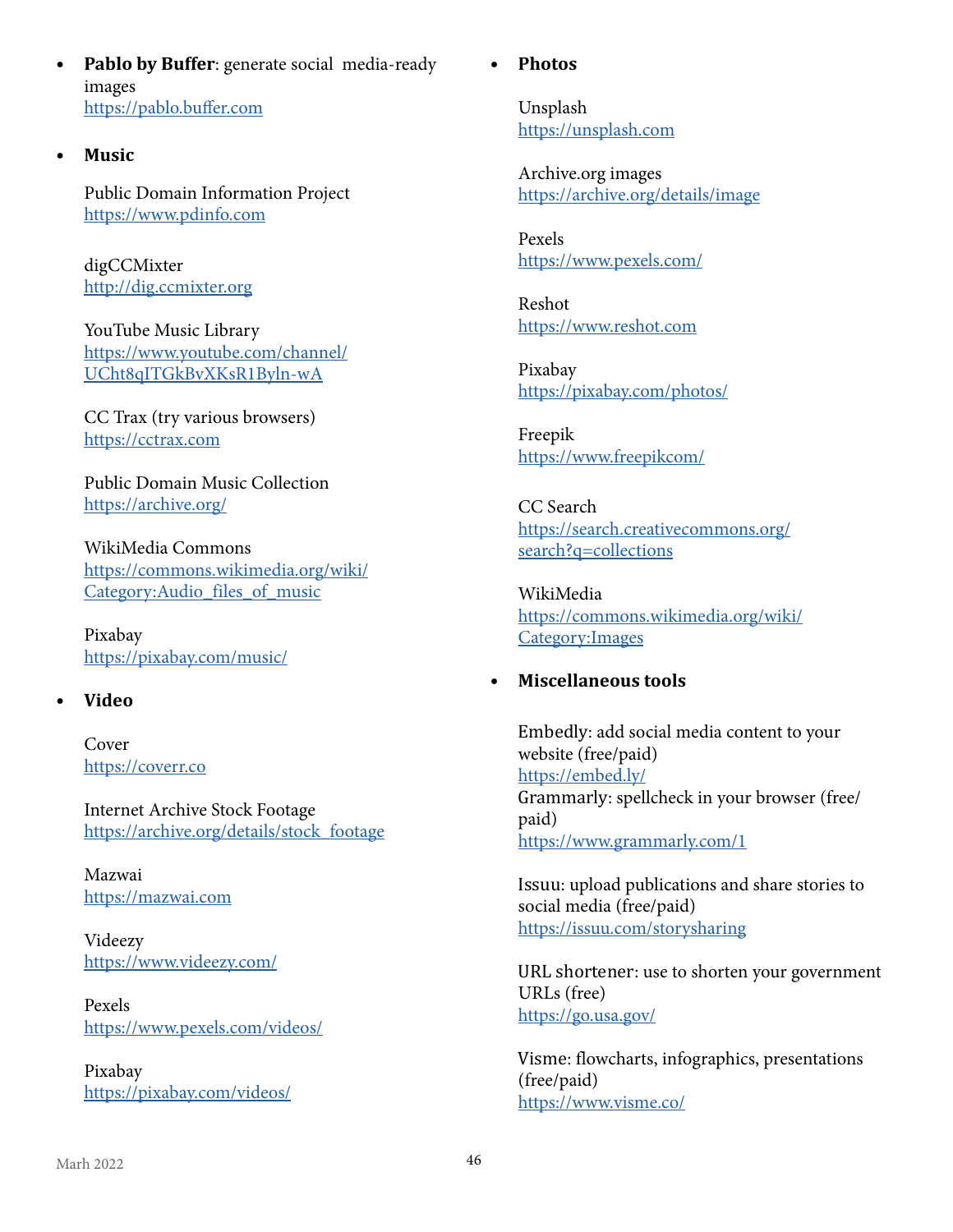#### **• Password Managers**

LastPass <https://www.lastpass.com/>

1Password <https://1password.com/>

Dashlane <https://www.dashlane.com/>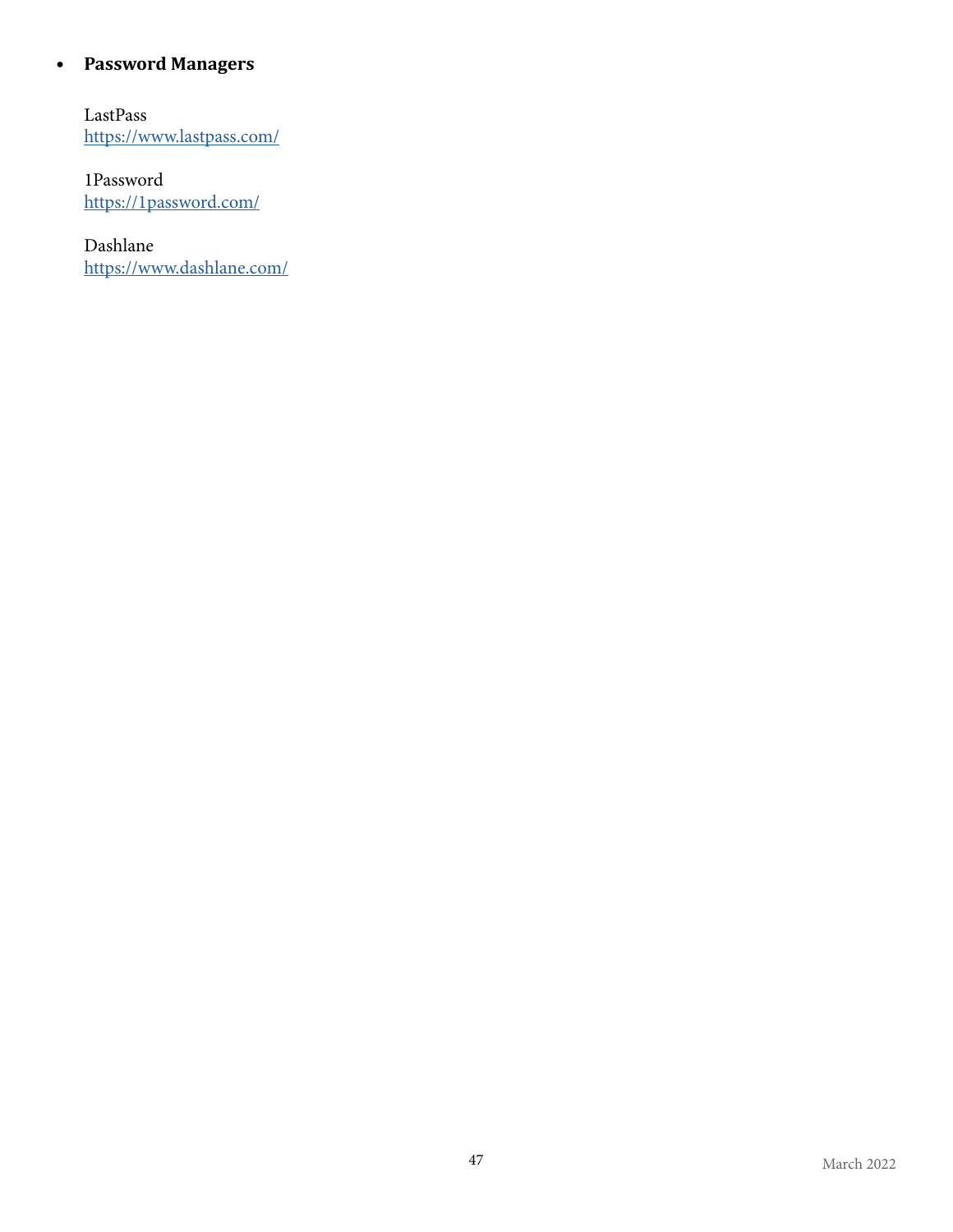### <span id="page-47-0"></span>BLOGS

#### Before You Blog, Prepare

- Ask why a blog is the best method to reach your agency audience.
- Narrow the blog focus to a specific program or project.
- Define the blog goals and add a goal statement to the blog front page.
- Develop success measures that reflect goals.
- Review/refine goals and measures periodically.

#### Things to Consider

- Where will the blog be hosted? External blog platform or internal system?
- Review third-party service platform requirements.
	- Will the agency pay for a specific blog template or will you use free templates available that meet the need?
	- Does the platform charge a fee to keep outside advertising off the blog?
- How will the blog be promoted to the intended audience?
- Publish reader comments?
	- Allowed with or without moderation (comment approval by agency)?
	- Who will respond to comments or questions?
- Provide an email for posted feedback when a published commenting system isn't allowed.
- How will the agency archive blog posts and comments posted on external blog platforms?
- How will the blog tie into other agency social media use?
- Can posts be shared via other agency social media channels to extend reach?

#### **Content**

- Identify writer team and blog post reviewers.
- Develop a content calendar of potential post topics and a post schedule.
	- Stay consistent with posting frequency.
- Write so the reader can see why the content is important to them.
- Include links in posts to pertinent agency web pages that further describe the topic.
- Use photos, videos or infographics to illustrate posts. Avoid stock photos.

#### Must-Haves

- Include a Terms of Use section that explains privacy and commenting policy.
- For record retention purposes, blog posts hosted on third-party platforms should be saved as screenshots and stored on state servers.
- Include contact information.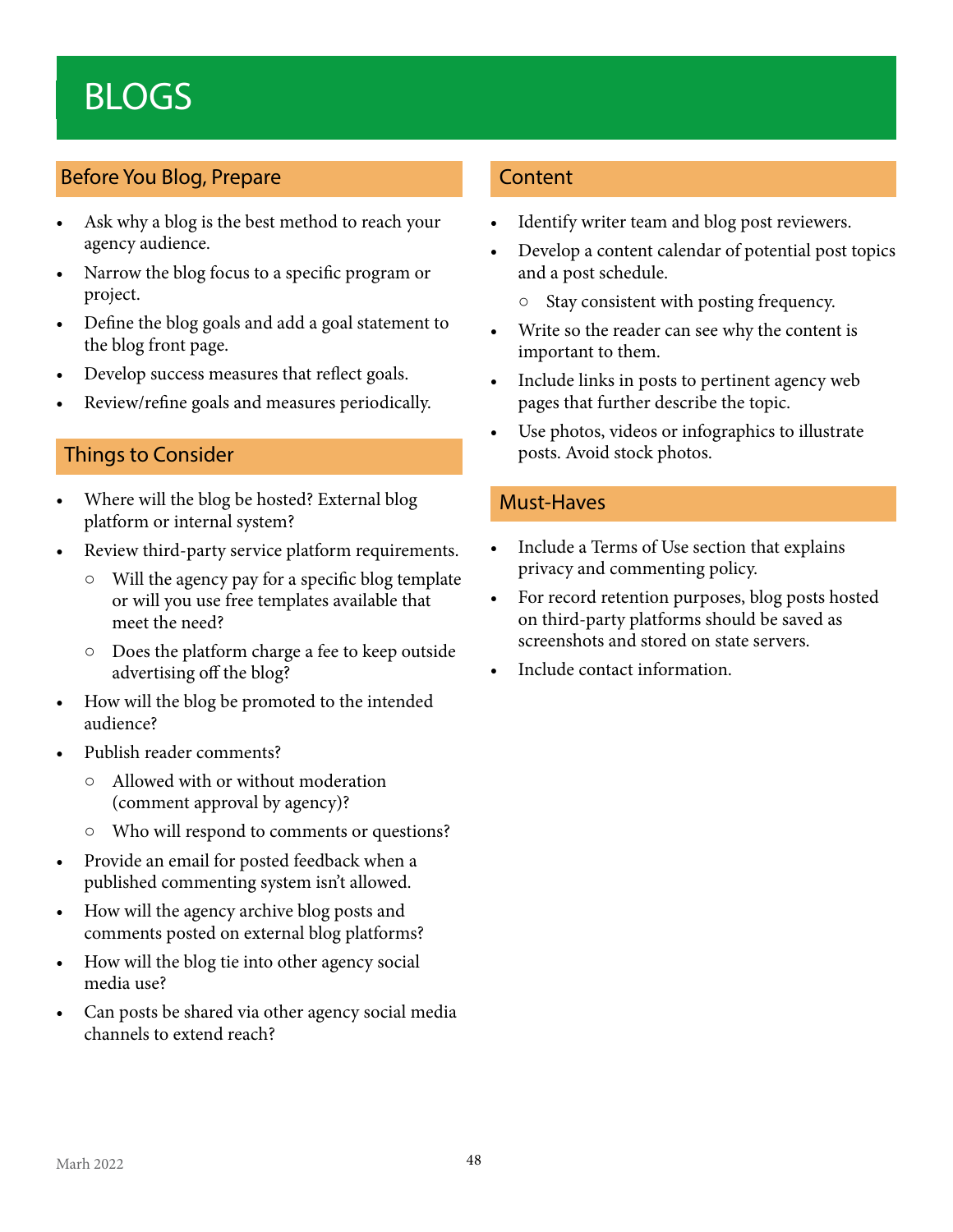### <span id="page-48-0"></span>SOCIAL MEDIA - INTERNAL RESOURCES

#### Commenting Guidelines (Examples)

*The following examples may not reflect the current recommendations in this guide.*

- Oregon State Parks and Recreation [https://oregonstateparks.org/index.cfm?do=v.](https://oregonstateparks.org/index.cfm?do=v.page&id=86) [page&id=86](https://oregonstateparks.org/index.cfm?do=v.page&id=86)
- Oregon Department of Transportation [https://www.oregon.gov/ODOT/Pages/Social-](https://www.oregon.gov/ODOT/Pages/Social-Media-Comment-Policy.aspx)[Media-Comment-Policy.aspx](https://www.oregon.gov/ODOT/Pages/Social-Media-Comment-Policy.aspx)
- Oregon Department of Fish and Wildlife <https://myodfw.com/follow-odfw-social-media>

#### Video Accessibility

While not currently required at a state level, agencies can make their videos accessible to a much wider audience.

Oregon Deaf and Hard of Hearing services offers American Sign Language interpreters upon request. [https://www.oregon.gov/dhs/BUSINESS-SERVICES/](https://www.oregon.gov/dhs/BUSINESS-SERVICES/Pages/ODHHS-Communication-Services.aspx) [Pages/ODHHS-Communication-Services.aspx](https://www.oregon.gov/dhs/BUSINESS-SERVICES/Pages/ODHHS-Communication-Services.aspx)

The Oregon Commission for the Blind offers assistance and resources:

<https://www.oregon.gov/BLIND/Pages/index.aspx>

For more information on accessibility, [see page 16.](#page-15-1)

#### Video Services

**DAS Publishing & Distribution** offers video services to all state agencies.

- [https://printmailblog.wordpress.com/category/](https://printmailblog.wordpress.com/category/multimedia/) [multimedia/](https://printmailblog.wordpress.com/category/multimedia/)
- [https://www.oregon.gov/das/PrintMail/Pages/](https://www.oregon.gov/das/PrintMail/Pages/creative.aspx#videography) [creative.aspx#videography](https://www.oregon.gov/das/PrintMail/Pages/creative.aspx#videography)

Capital Communmity Media, in Salem, offers video production classes, free studio space and professional equipment:

https://www.capitalcommunitymedia.org/training

#### State of Oregon Social Media Accounts

This list is updated regularly. Pleae email updates to [Linda Morrell.](mailto:linda.morrell%40das.oregon.gov?subject=)

[https://data.oregon.gov/Administrative/State-of-](https://data.oregon.gov/Administrative/State-of-Oregon-Social-Media-Sites/hqhe-shsc/data)[Oregon-Social-Media-Sites/hqhe-shsc/data](https://data.oregon.gov/Administrative/State-of-Oregon-Social-Media-Sites/hqhe-shsc/data) *(login required)*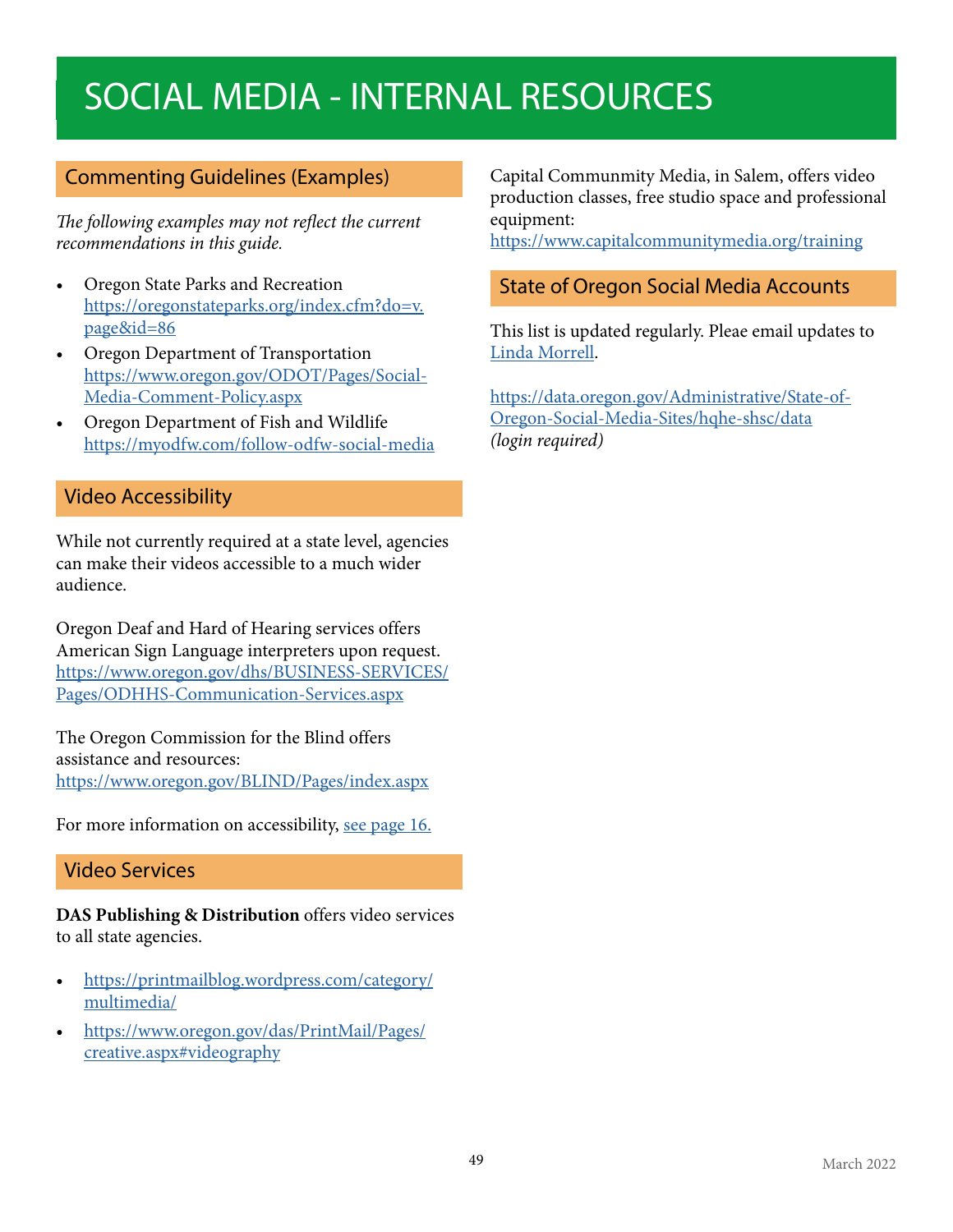### <span id="page-49-0"></span>SOCIAL MEDIA - EXTERNAL RESOURCES

"How to Create a Social Media Strategy in 8 Easy Steps (Free Template)," from Hootsuite [https://blog.hootsuite.com/the-essential-guide-to](https://blog.hootsuite.com/the-essential-guide-to-social-media-marketing/)[social-media-marketing/](https://blog.hootsuite.com/the-essential-guide-to-social-media-marketing/)

"Dictionary of Social Media Terms," from Hootsuite [https://blog.hootsuite.com/social-media-glossary](https://blog.hootsuite.com/social-media-glossary-definitions/)[definitions/](https://blog.hootsuite.com/social-media-glossary-definitions/)

"Facebook Marketing: The Ultimate Guide to Facebook for Business," from SocialMedia Examiner [https://www.socialmediaexaminer.com/facebook-for](https://www.socialmediaexaminer.com/facebook-for-business-ultimate-facebook-marketing-guide/)[business-ultimate-facebook-marketing-guide/](https://www.socialmediaexaminer.com/facebook-for-business-ultimate-facebook-marketing-guide/)

"Instagram Marketing: The Ultimate Guide for Your Business," from SocialMedia Examiner [https://www.socialmediaexaminer.com/instagram](https://www.socialmediaexaminer.com/instagram-business-the-ultimate-instagram-marketing-guide/)[business-the-ultimate-instagram-marketing-guide/](https://www.socialmediaexaminer.com/instagram-business-the-ultimate-instagram-marketing-guide/)

"YouTube Marketing: The Ultimate YouTube for Business Guide," from SocialMedia Examiner [https://www.socialmediaexaminer.com/youtube-for](https://www.socialmediaexaminer.com/youtube-for-business-the-ultimate-youtube-marketing-guide/)[business-the-ultimate-youtube-marketing-guide/](https://www.socialmediaexaminer.com/youtube-for-business-the-ultimate-youtube-marketing-guide/)

"LinkedIn Marketing: The Ultimate LinkedIn for Business Guide," from SocialMedia Examiner [https://www.socialmediaexaminer.com/linkedin-for](https://www.socialmediaexaminer.com/linkedin-for-business-ultimate-linkedin-marketing-guide/)[business-ultimate-linkedin-marketing-guide/](https://www.socialmediaexaminer.com/linkedin-for-business-ultimate-linkedin-marketing-guide/)

"The Government's Guide to Using Facebook," From Govloop, May 2015 [https://www.govloop.com/wp-content/](https://www.govloop.com/wp-content/uploads/2015/05/The-Governments-Guide-to-Using-Facebook.pdf)

[uploads/2015/05/The-Governments-Guide-to-Using-](https://www.govloop.com/wp-content/uploads/2015/05/The-Governments-Guide-to-Using-Facebook.pdf)[Facebook.pdf](https://www.govloop.com/wp-content/uploads/2015/05/The-Governments-Guide-to-Using-Facebook.pdf)

YouTube Creator Academy <https://creatoracademy.youtube.com/page/education>

Instagram Takeovers <https://buffer.com/library/instagram-takeover> O'Reilly (Digital Library and Learning Platform via the State Library of Oregon) <https://libguides.osl.state.or.us/oreilly> *Search for social media resources.*

Coursera <https://www.coursera.org/> *Search for social media resources.*

HHS Guidance on When and How to Engage Over New Media Platforms [https://www.hhs.gov/sites/default/files/web/](https://www.hhs.gov/sites/default/files/web/socialmedia/getting_started/engaging_new_media_platforms.pdf) [socialmedia/getting\\_started/engaging\\_new\\_media\\_](https://www.hhs.gov/sites/default/files/web/socialmedia/getting_started/engaging_new_media_platforms.pdf) [platforms.pdf](https://www.hhs.gov/sites/default/files/web/socialmedia/getting_started/engaging_new_media_platforms.pdf)

HHS Social Media: Getting Started [https://www.hhs.gov/web/social-media/getting](https://www.hhs.gov/web/social-media/getting-started/index.html )[started/index.html](https://www.hhs.gov/web/social-media/getting-started/index.html )

EPA "Should I Respond Online" Guide [http://govsocmed.pbworks.com/f/should\\_i\\_respond\\_](http://govsocmed.pbworks.com/f/should_i_respond_online.pdf) [online.pdf](http://govsocmed.pbworks.com/f/should_i_respond_online.pdf)

Facebook Translations <https://www.facebook.com/help/181155025579876>

Government Social Media Community (facebook group) [https://www.facebook.com/groups/](https://www.facebook.com/groups/governmentsocialmedia) [governmentsocialmedia](https://www.facebook.com/groups/governmentsocialmedia)

Government Social Media Network (website) https://www.governmentsocialmedia.com/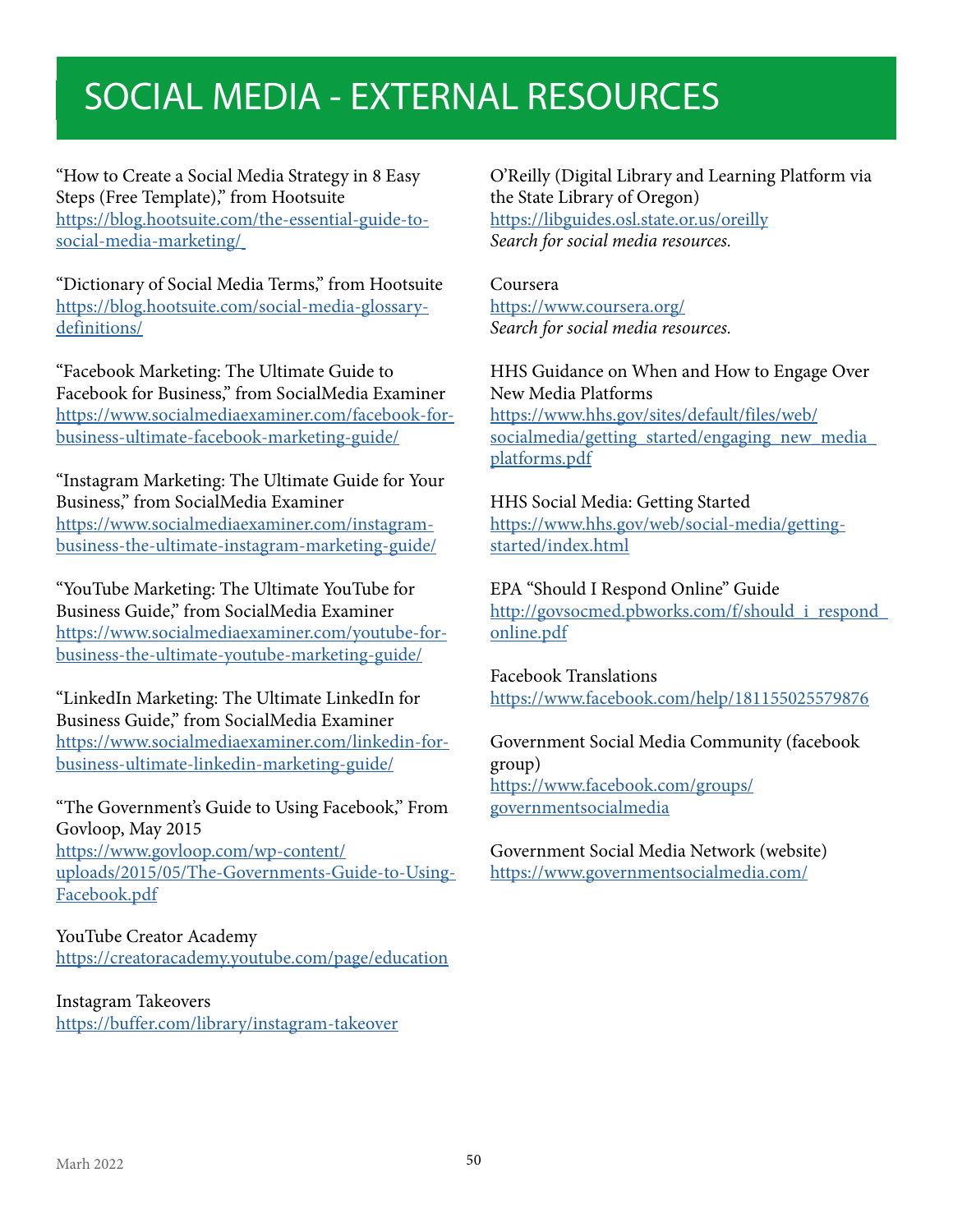## <span id="page-50-0"></span>PUBLIC OFFICIALS AND PUBLIC BODIES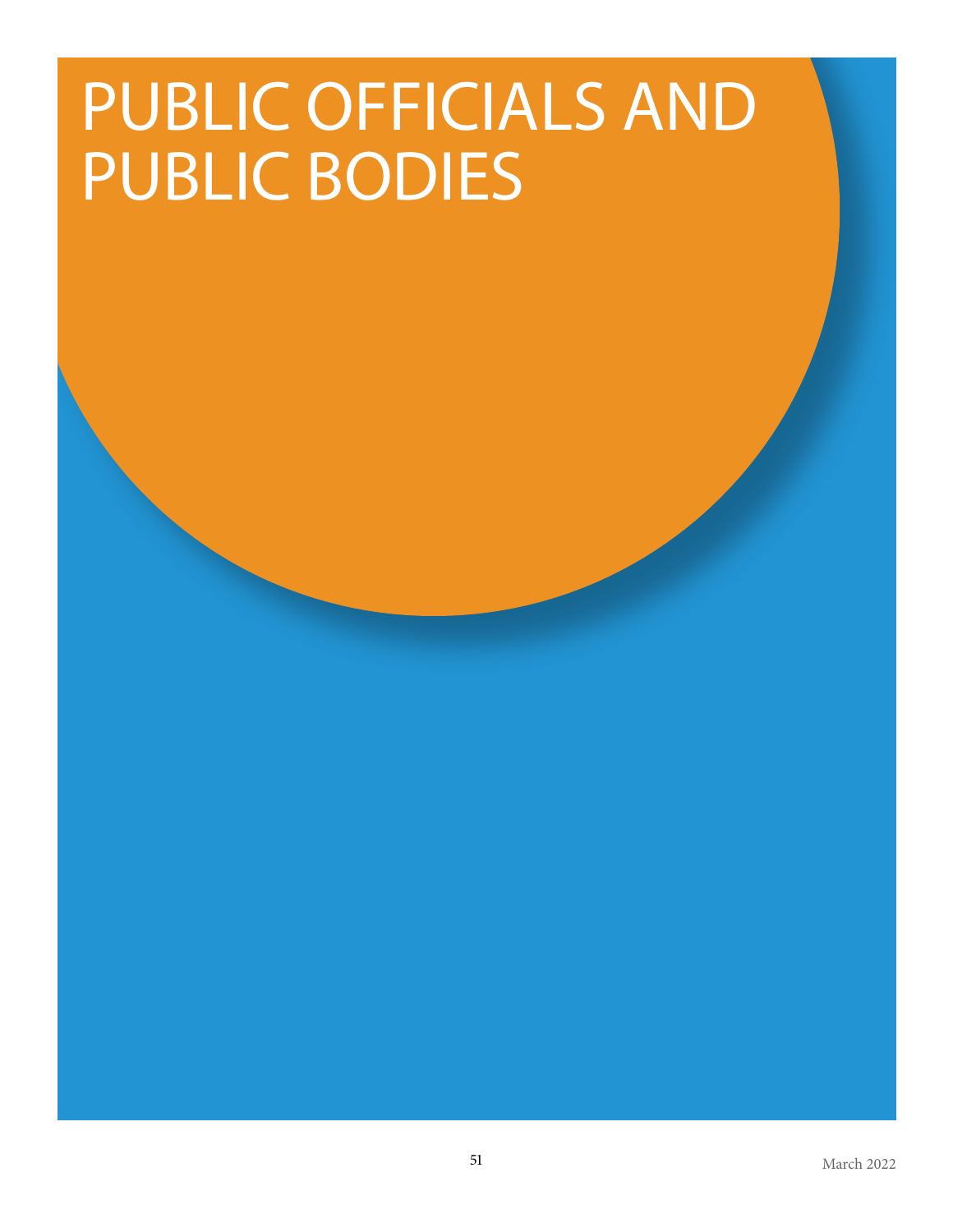### <span id="page-51-0"></span>PUBLIC OFFICIALS AND PUBLIC BODIES

- Implement a review mechanism to catch typos and evaluate the tone.
- Choose wisely when delegating access to your social media accounts.
- Establish a clear, viewpoint-neutral policy for deleting offensive comments in alignment with the First Amendment law. Make the policy public and let others know you intend to use the account. Rely on each social media platform's community standards regarding obscene or profane content. [Refer to page 8](#page-7-1) (Moderating Content) and [page](#page-9-1) 10 (Legal Resources) in this document.
- To avoid an ethics violation, use separate social media accounts for campaign/official activities.
- Determine whether public records retention laws apply to the person or group the social media account represents. In consideration of transparency regulations, public officials should follow their policy and consult legal counsel before deleting controversial messages or regularly purging old posts. Don't block users or [delete](#page-53-1) comments just because they criticize you.
- <span id="page-51-1"></span>• Monitor new developments in the field of social media law.

#### Sources

Practical Pointers: Social Media Guidelines for Public Officials (and the People who Advise Them):

[https://www.jdsupra.com/legalnews/practical](https://www.jdsupra.com/legalnews/practical-pointers-social-media-19508/#:~:text=To%20minimize%20ris)[pointers-social-media-19508/#:~:text=To%20](https://www.jdsupra.com/legalnews/practical-pointers-social-media-19508/#:~:text=To%20minimize%20ris) [minimize%20risk%2C%20elected%20](https://www.jdsupra.com/legalnews/practical-pointers-social-media-19508/#:~:text=To%20minimize%20ris) [officials,users%20with%20whom%20you%20disagree](https://www.jdsupra.com/legalnews/practical-pointers-social-media-19508/#:~:text=To%20minimize%20ris)

Guidelines for elected and appointed officials using social media:

[https://wacities.org/docs/default-source/resources/](https://wacities.org/docs/default-source/resources/socialmediafactsheet.pdf?sfvrsn=2) [socialmediafactsheet.pdf?sfvrsn=2](https://wacities.org/docs/default-source/resources/socialmediafactsheet.pdf?sfvrsn=2)

Social Media for Public Officials 101:

[https://knightcolumbia.org/content/social-media-for](https://knightcolumbia.org/content/social-media-for-public-officials-101)[public-officials-101](https://knightcolumbia.org/content/social-media-for-public-officials-101)

#### Resources

Legislative social media accounts:

[https://www.ncsl.org/research/about-state](https://www.ncsl.org/research/about-state-legislatures/legislative-social-media-sites.aspx)[legislatures/legislative-social-media-sites.aspx](https://www.ncsl.org/research/about-state-legislatures/legislative-social-media-sites.aspx)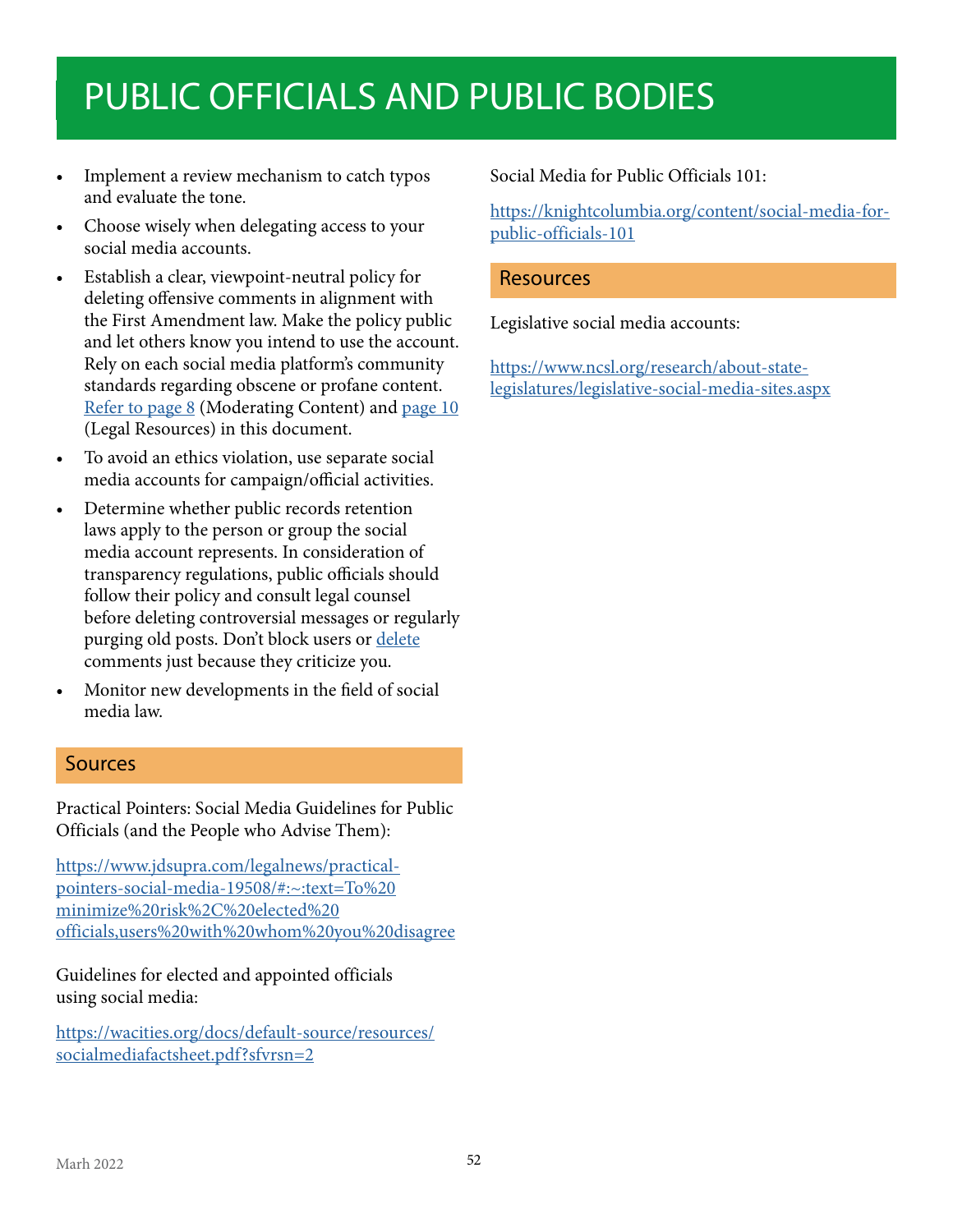## <span id="page-52-0"></span>GLOSSARY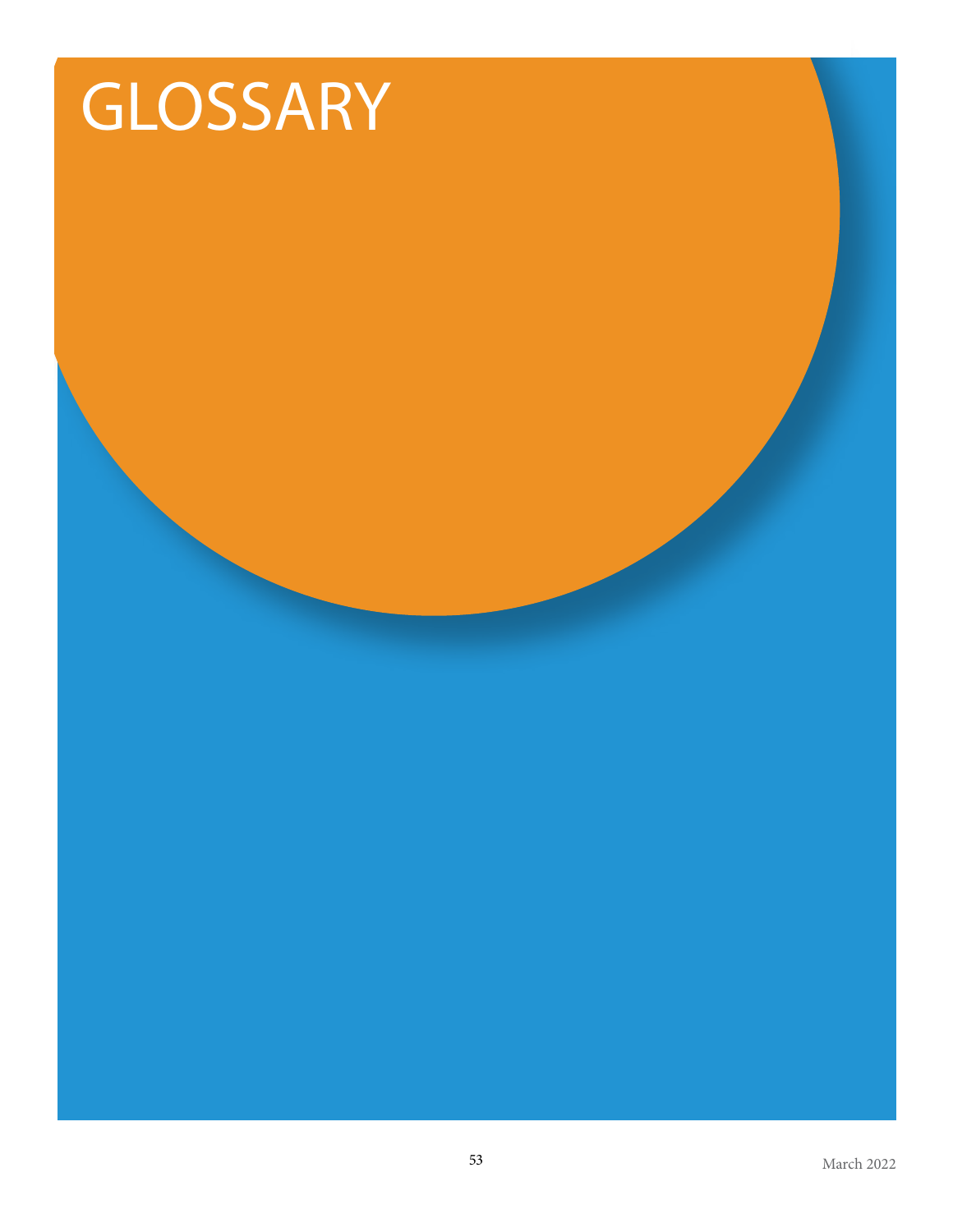### <span id="page-53-1"></span><span id="page-53-0"></span>**GLOSSARY**

[block](#page-9-2)**:** On all social media platforms, from the user's viewpoint, they will not receive a notification if you block them. However, on Twitter a user can see they are blocked by looking at your profile. Instead of seeing the content on your page, they will see a message that says, "You're blocked. You can't see or follow [the blocker's] Tweets."

[copyright](#page-8-2)**:** Copyright is a form of protection grounded in the U. S. Constitution and granted by law for original works of authorship fixed in tangible medium of expression. Copyright covers both published and unpublished works.

[Creative Commons license: A](#page-11-1) type of standardized license that allows people to share works more easily if the copyright holder agrees to share a work for free. Using a work that is subject to a Creative Commons license (CC license) means that the user does not have to negotiate the terms of the license or pay for use of the work. The most basic CC license is the Attribution license. Even this version of the CC license has terms and conditions that must be followed, namely providing proper attribution to the author(s), a copyright notice and a link to the license agreement. All versions of the CC license have these requirements. Some CC licenses have additional requirements. More information can be found at: [https://creativecommons.org/.](https://creativecommons.org/)

[delete:](#page-51-1) When you delete a comment on Facebook, Instagram or YouTube, no one will be able to see it. The user will know that the comment has been deleted if they go to view it again, but they won't be notified of its deletion. You can't delete another person's comments on a post that isn't yours. On Twitter, you can only delete tweets you have posted; you cannot delete tweets from other accounts on your timeline.

[derivative work: A](#page-11-1) derivative work is a work based on or derived from one or more already existing works. Examples of derivative works include, but are not limited to, translating a work into another language,

adapting a written work into a movie, play or audio version, digitizing a work as an e-version, abridging a work, compiling multiple works or recasting, transforming or adapting a work in any other form. [exclusive rights of the copyright owner \(](#page-11-1)section 106, title 17, U.S. Code):

- To reproduce the work
- To prepare derivative works
- To distribute copies or phonorecords (a material object that embodies sounds) of the work to the public by sale, rental, lease, or lending
- In the case of literary, musical, dramatic, and choreographic works, pantomimes, and motion pictures and other audiovisual works, to perform the work publicly
- In the case of literary, musical, dramatic, and choreographic works, pantomimes, and pictorial, graphic, or sculptural works, including the individual images of a motion picture or other audiovisual work, to display the copyrighted work publicly
- In the case of sound recordings, to perform the copyrighted work publicly by means of a digital audio transmission

[fair use:](#page-13-1) Fair use is a legal doctrine that promotes freedom of expression by permitting the unlicensed use of copyright-protected works in certain circumstances. Section 107 of the copyright act provides the statutory framework for determining whether something is a fair use and identifies certain types of uses — such as criticism, comment, news reporting, teaching, scholarship, and research — as examples of activities that may qualify as fair use. Section 107 calls for consideration of the following four factors in evaluating a question of fair use:

• Purpose and character of the use, including whether the use is of a commercial nature or is for nonprofit educational purposes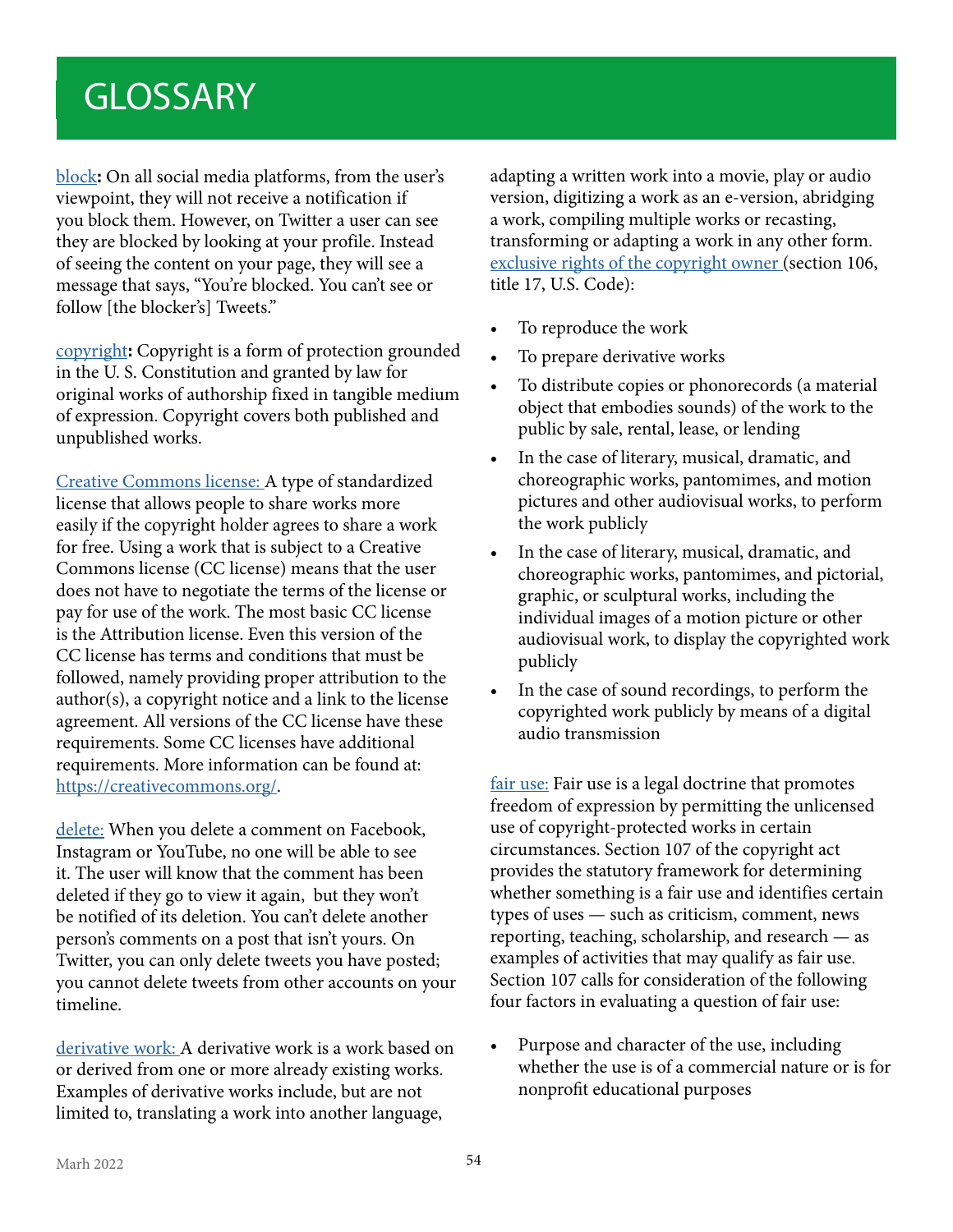- Nature of the copyrighted work
- Amount and substantiality of the portion used in relation to the copyrighted work as a whole
- Effect of the use upon the potential market for or value of the copyrighted work

[fixation](#page-11-1)**:** A work is "fixed" when it is captured in a sufficiently permanent medium such that the work can be perceived, reproduced, or communicated for more than a short time. For instance, a work is fixed when it is written on a piece of paper, posted online, stored on a computer or phone, or recorded on an audio, video or electronic device.

[harassment:](#page-7-2) From the Online Harassment Field Manual, "Pervasive or severe targeting of an individual or group online through harmful behavior." [https://onlineharassmentfieldmanual.pen.org/](https://onlineharassmentfieldmanual.pen.org/defining-online-harassment-a-glossary-of-terms/) [defining-online-harassment-a-glossary-of-terms/](https://onlineharassmentfieldmanual.pen.org/defining-online-harassment-a-glossary-of-terms/)

[hate speech: T](#page-7-2)his term is inherently subjective. Hate speech is a commonly-used term that has no legal definition but refers to speech that offends or attacks people on the basis of race, ethnicity, national origin, religion, gender, sexual orientation, disability, disease, or other traits.

#### [hide:](#page-8-3)

- Hiding a Facebook comment keeps it hidden from everyone except the person who posted it and their friends. They won't know that the comment is hidden.
- You can hide comments from specific viewers on your YouTube channel.
- On Twitter, users can hide replies to their tweets. These "hidden" replies are moved to a different page where they can still be viewed by other users. To see the hidden replies, users can select the "hidden reply" icon on the tweet.

[infringement: U](#page-8-3)nder Section 501 of the United States Copyright Act, anyone who violates any of the exclusive Rights of the Copyright Owner is a copyright "infringer." To prove copyright infringement, the plaintiff must show (1) that the defendant (the alleged infringer) copied from the original author's (the

plaintiff 's) work, either by actually copying plaintiff 's work or by having plaintiff 's work in mind when the defendant composed his work, and (2) that, taken together, the elements copied by the defendant amount to "too much" in terms of quantity and importance, and that the audiences for the two works will see the similarities between the defendant's work and the protected elements in the plaintiff 's work.

[keyloggers:](#page-27-1) Keystroke logging is the action of recording the keys struck on a keyboard, typically covertly, so that a person using the keyboard is unaware that their actions are being monitored. Allows data to be retrieved by the person operating the logging program.

[minimal creativity:](#page-11-1) If the work is based on a previous work, the new work must include something that is above and beyond the original work; however, there must be a spark of creativity to meet this requirement. Verbatim use is not considered original or minimally creative.

[mute:](#page-40-1) Muting someone on Twitter stops notifications from that person's Twitter activity. You can also mute someone's profile on Instagram if you don't want to see their posts in your feed.

[originality: a](#page-11-1)n original work of authorship is a work that is independently created by a human author and possesses at least some minimal degree of creativity.

[orphan works:](#page-11-1) "Orphan works" is a term used to describe a situation in which the owner of a copyrighted work cannot be identified and located by someone who wishes to make use of the work in a manner that requires permission of the copyright owner.

[parody:](#page-11-1) There is no exact definition for what a "parody" is under the copyright law. A parody involves the use of elements of a previously existing work in a new work that, at least in part, comments on or criticizes the previously existing work and is usually meant to be funny. A parody of a copyrighted work can be a Fair Use. However, just because something is funny (like taking the melody of an existing song and writing funny lyrics to that melody) does not necessarily mean it is a parody.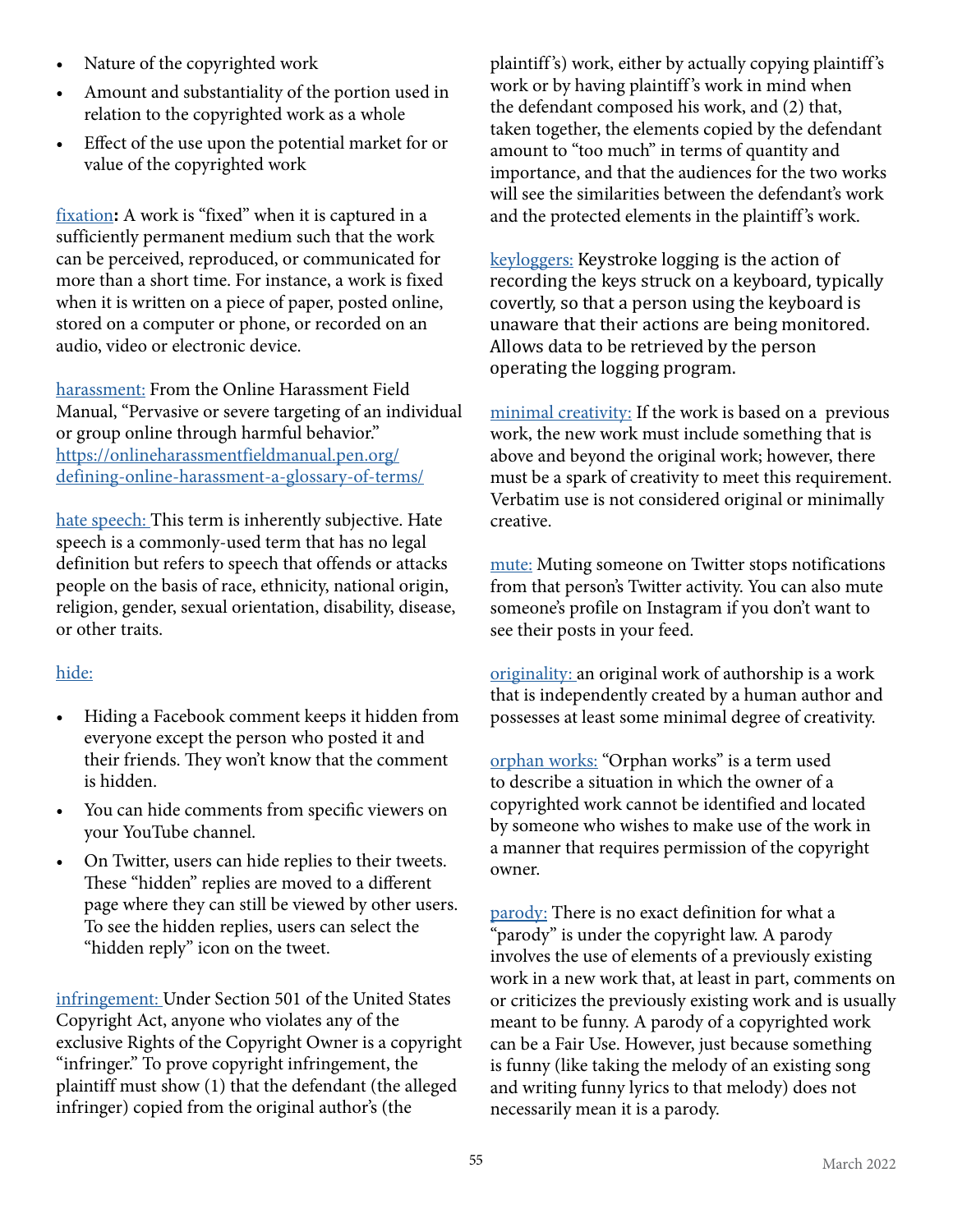[plain language:](#page-6-1) Oregon state government is required to prepare public writings in readable form (ORS 183.750). Plain language is communication your audience can understand the first time they read or hear it. It is clear, concise, well-organized, and follows other best practices appropriate to the subject or field and intended audience.

A written document conforms to plain language standards if the document, whenever possible:

- Uses everyday words that convey meanings clearly and directly;
- Uses the present tense and the active voice;
- Uses short, simple sentences;
- Defines only those words that cannot be properly explained or qualified in the text;
- Uses type of a readable size; and
- Uses layout and spacing that separate the paragraphs and sections of the document from each other.

Oregon's Plain Language Website <https://plainlanguage.oregon.gov/>

Federal Plain Language Website <https://plainlanguage.gov>

[public domain:](#page-11-1) Once a copyright expires, the work is said to be "in the public domain." Once a work is in the public domain, anyone can copy, distribute, display or modify the work without permission from the copyright holder. Copyright holders may also place their works into the public domain before the copyright expires. If someone wishes to use a work that was placed into the public domain before the copyright has expired, he/she should ensure that there is documentation showing that the work has been placed into the public domain. Most materials found on the internet, even if publicly available for free, are not in the public domain and are subject to copyright protection.

[public forum:](#page-7-2) A place that has a long-standing tradition of being used for, is historically associated with, or has been dedicated by government act to the free exercise of the right to speech and public debate

and assembly. Traditional public forums include public parks, sidewalks and areas that have been traditionally open to political speech and debate. Speakers in these areas enjoy the strongest First Amendment protections. In traditional public forums, the government may not discriminate against speakers based on the speakers' views.

[public records:](#page-7-2) Public records are any information or documents that are made by a government agency or officer and are required by law to be kept and maintained. [See page 8.](#page-7-2)

[public records retention schedule: P](#page-7-2)ublic records, regardless of medium or physical format, created or stored, are subject to record retention schedules. A state agency is responsible for General Record retention schedules and may also be subject to retention schedules specific to that agency. Records retention schedules set both minimum and maximum retention periods. This requires that records be appropriately disposed of (for example, destroyed, transferred to the Oregon State Archives) when the retention period has been met. Check with your agency records management group for more information.

Full OAR for General Records [https://secure.sos.state.or.us/oard/](https://secure.sos.state.or.us/oard/displayDivisionRules.action?selectedDivision=591) [displayDivisionRules.action?selectedDivision=591](https://secure.sos.state.or.us/oard/displayDivisionRules.action?selectedDivision=591)

[report \(abusive content\)](#page-9-3): Reporting enables you to alert the social networking website of content (this can be a post, photo, comment, etc.) that you believe goes against each platform's styles and guidance. (examples: abusive, illegal or offensive content)

[reports \(analysis\):](#page-22-1) A report is a way of extracting from social media data. It is key to providing insights to guide future actions on a social media page by showing which content is successful or not successful.

takeovers: A social media takeover is when someone temporarily takes over your account to create and share content to help promote your brand or message.